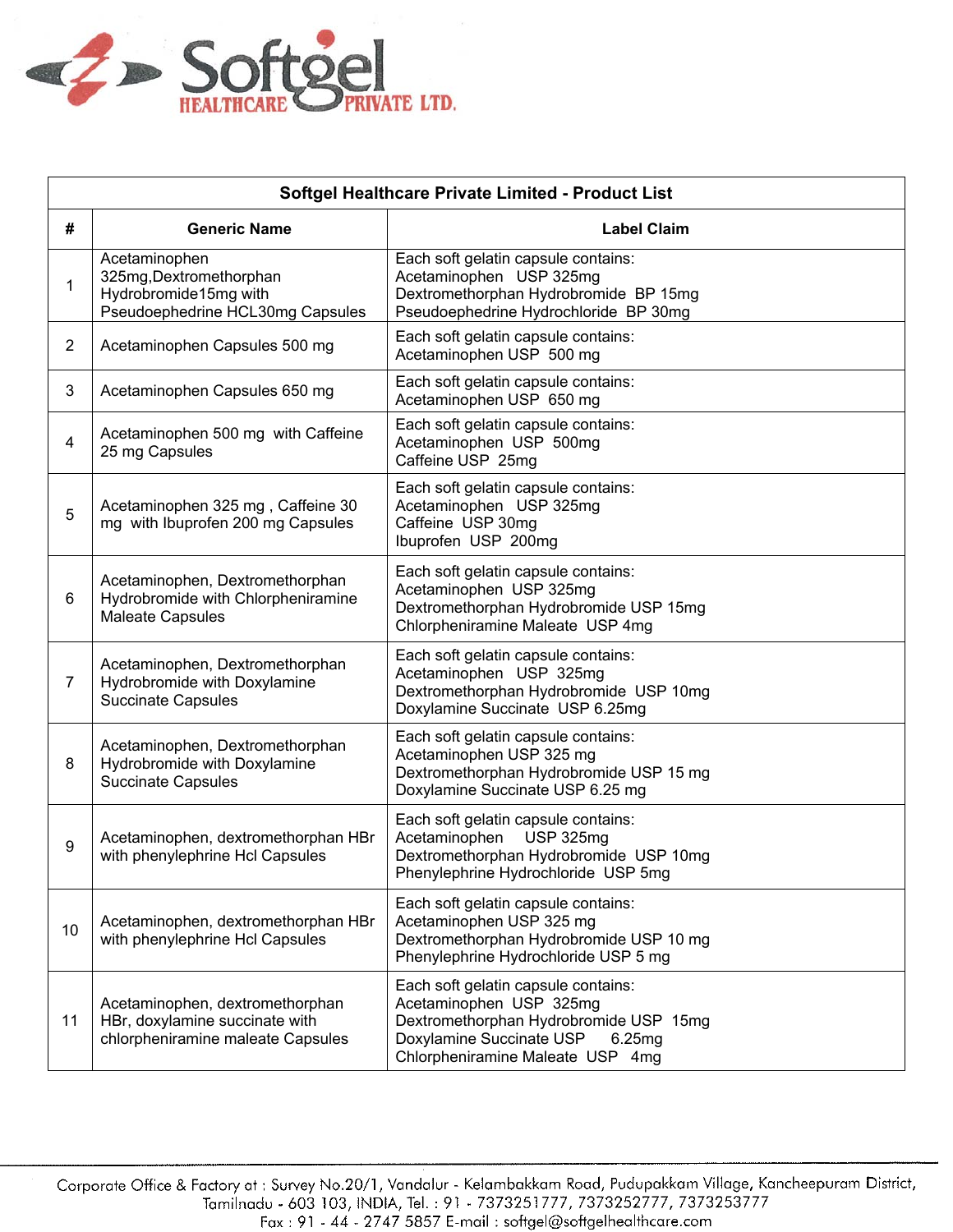

| #  | <b>Generic Name</b>                                                                                                | <b>Label Claim</b>                                                                                                                                                                                                                                                                                                                                                                                                                                                                                                           |
|----|--------------------------------------------------------------------------------------------------------------------|------------------------------------------------------------------------------------------------------------------------------------------------------------------------------------------------------------------------------------------------------------------------------------------------------------------------------------------------------------------------------------------------------------------------------------------------------------------------------------------------------------------------------|
| 12 | Alfacalcidol Capsules 0.25 mcg                                                                                     | Each soft gelatin capsule contains:<br>Alfacalcidol BP 0.25mcg                                                                                                                                                                                                                                                                                                                                                                                                                                                               |
| 13 | Alfacalcidol Capsules 0.5 mcg                                                                                      | Each soft gelatin capsule contains:<br>Alfacalcidol BP 0.5mcg                                                                                                                                                                                                                                                                                                                                                                                                                                                                |
| 14 | Alfacalcidol Capsules 1 mcg                                                                                        | Each soft gelatin capsule contains:<br>Alfacalcidol BP 1mcg                                                                                                                                                                                                                                                                                                                                                                                                                                                                  |
| 15 | Alfacalcidol with calcium Capsules                                                                                 | Each soft gelatin capsule contains:<br>Alfacalcidol BP 0.25mcg<br>Calcium carbonate IP 625mg<br>equivalent to elemental calcium 250mg                                                                                                                                                                                                                                                                                                                                                                                        |
| 16 | Alfacalcidol with calcium Capsules                                                                                 | Each soft gelatin capsule contains:<br>Alfacalcidol BP 0.25mcg<br>Elemental calcium 200mg (derived from calcium carbonate -Oyster<br>shell)                                                                                                                                                                                                                                                                                                                                                                                  |
| 17 | Alfacalcidol with calcium Capsules                                                                                 | Each soft gelatin capsule contains:<br>Alfacalcidol BP 0.25mcg<br>Calcium carbonate IP 500mg<br>equivalent to elemental calcium 200mg                                                                                                                                                                                                                                                                                                                                                                                        |
| 18 | Aloe vera extract (200 :1) Capsules 25<br>mg                                                                       | Each soft gelatin capsule contains:<br>Aloe Vera Extract (200:1) 25mg                                                                                                                                                                                                                                                                                                                                                                                                                                                        |
| 19 | Alpha lipoic acid with eicosapentaenoic<br>acid, docosahexaenoic acid, lycopene<br>& antioxidant minerals Capsules | Each soft gelatin capsule contains:<br>Alpha Lipoic acid 50mg<br>Fish oil, Rich in omega-3-fatty acids BP containing,<br>Eicosapentaenoic Acid (EPA) 45 mg<br>Docosahexaenoic Acid (DHA) 30 mg<br>Mixed Carotenoids-30% Oily Suspension 10 mg<br>Zinc (As Zinc Sulfate Monohydrate) USP 7.5 mg<br>Lycopene 10% USP 5 mg<br>Manganese (As Manganese Sulfate Monohydrate) USP 1.5 mg<br>Copper (As Cupric Sulfate) USP 1 mg<br>Chromium (As Chromium Chloride Hexahydrate) USP 40 mcg<br>Selenium (As Sodium Selenate) 150 mcg |
| 20 | Alpha lipoic acid with vitamin Capsules                                                                            | Each soft gelatin capsule contains:<br>Cholecalciferol IP 1000 IU<br>Pyridoxine 3mg<br>Folic acid 1.5mg<br>Methylcobalamin 1500mcg<br>Alpha Lipoic acid USP 100mg                                                                                                                                                                                                                                                                                                                                                            |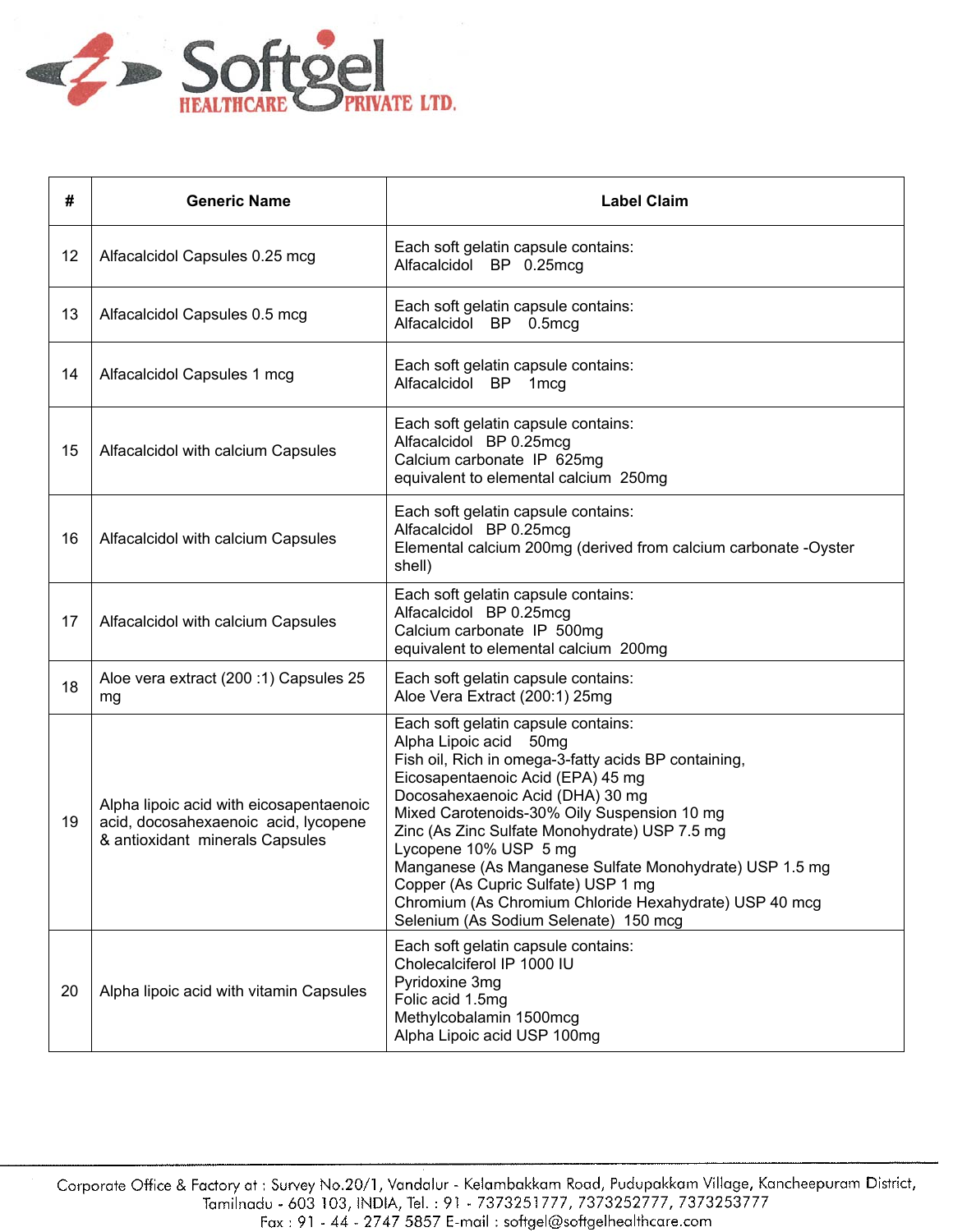

| #  | <b>Generic Name</b>                                                                                                                       | <b>Label Claim</b>                                                                                                                                                                                                                                                                                                                                                                                                                                                                                                                                                                                                                                                                                                                                                    |
|----|-------------------------------------------------------------------------------------------------------------------------------------------|-----------------------------------------------------------------------------------------------------------------------------------------------------------------------------------------------------------------------------------------------------------------------------------------------------------------------------------------------------------------------------------------------------------------------------------------------------------------------------------------------------------------------------------------------------------------------------------------------------------------------------------------------------------------------------------------------------------------------------------------------------------------------|
| 21 | Alpha lipoic acid, chromium, zinc with<br>methylcobalamin Capsules                                                                        | Each soft gelatin capsule contains:<br>Alpha Lipoic acid 135 mg<br>Zinc sulphate monohydrate Eq. to Zinc 38.7 mg<br>Methylcobalamin 180-mcg<br>Chromium picolinate Eq. to chromium 180 mcg                                                                                                                                                                                                                                                                                                                                                                                                                                                                                                                                                                            |
| 22 | Alpha lipoic acid, methylcobalamin,<br>gamma linolenic acid, folic acid,<br>pyridoxine hydrochloride, biotin,<br>chromium & zinc Capsules | Each soft gelatin capsule contains:<br>Methylcobalamin 1500 mcg<br>GLA (as Borage oil BP) 60 mg<br>Alpha Lipoic acid USP 100 mg<br>Folic acid BP 1.5 mg<br>Pyridoxine Hcl BP 3 mg<br>Biotin USP 3 mg<br>Chromium (as Chromium Picolinate USP) 100 mcg<br>Zinc (as Zinc sulphate monohydrate USP) 10 mg                                                                                                                                                                                                                                                                                                                                                                                                                                                                |
| 23 | Alpha lipoic acid, methylcobalamin,<br>pregabalin, folic acid & pyridoxine<br>hydrochloride Capsules                                      | Each soft gelatin capsule contains:<br>Methylcobalamin 750 mcg<br>Pregabalin 75 mg<br>Folic Acid BP 1.5 mg<br>Pyridoxine Hydrochloride BP 3 mg<br>Alpha Lipoic Acid USP 100 mg                                                                                                                                                                                                                                                                                                                                                                                                                                                                                                                                                                                        |
| 24 | Alpha lipoic acid 300mg Capsules                                                                                                          | Each soft gelatin capsule contains:<br>Alpha lipoic acid USP 300mg                                                                                                                                                                                                                                                                                                                                                                                                                                                                                                                                                                                                                                                                                                    |
| 25 | Amino acids with multivitamin and<br>minerals Capsules                                                                                    | Each soft gelatin capsule contains:<br>Vitamin A(as palmitate) BP 2500IU<br><b>Thiamine Nitrate</b><br><b>BP 1.0mg</b><br>BP 1.0mg<br>Riboflavin<br>Pyridoxine hydrochloride<br>BP 1.34 mg<br>Cyanocobalamin BP 1.0mcg<br>Cholecalciferol BP 200IU<br>Calcium Pantothenate BP 1.0mg<br>Nicotinamide BP 15mg<br>Calcium (From Anhydrous Calcium Hydrogen Phosphate BP) 50mg<br>Phosphorus (From Anhydrous Calcium Hydrogen Phosphate BP)<br>38.75mg<br>Copper(from Anhydrous Copper Sulphate BP)0.01mg<br>Magnesium (from Dried Magnesium Sulphate BP)0.5 mg<br>Manganese (from Manganese Sulphate BP) 0.01mg<br>Potassium (from Potassium Sulphate BP)1mg<br>Zinc (from Zinc Sulphate Monohydrate BP) 0.15mg<br>Lysine Hydrochloride BP 25mg<br>Glutamic Acid BP100mg |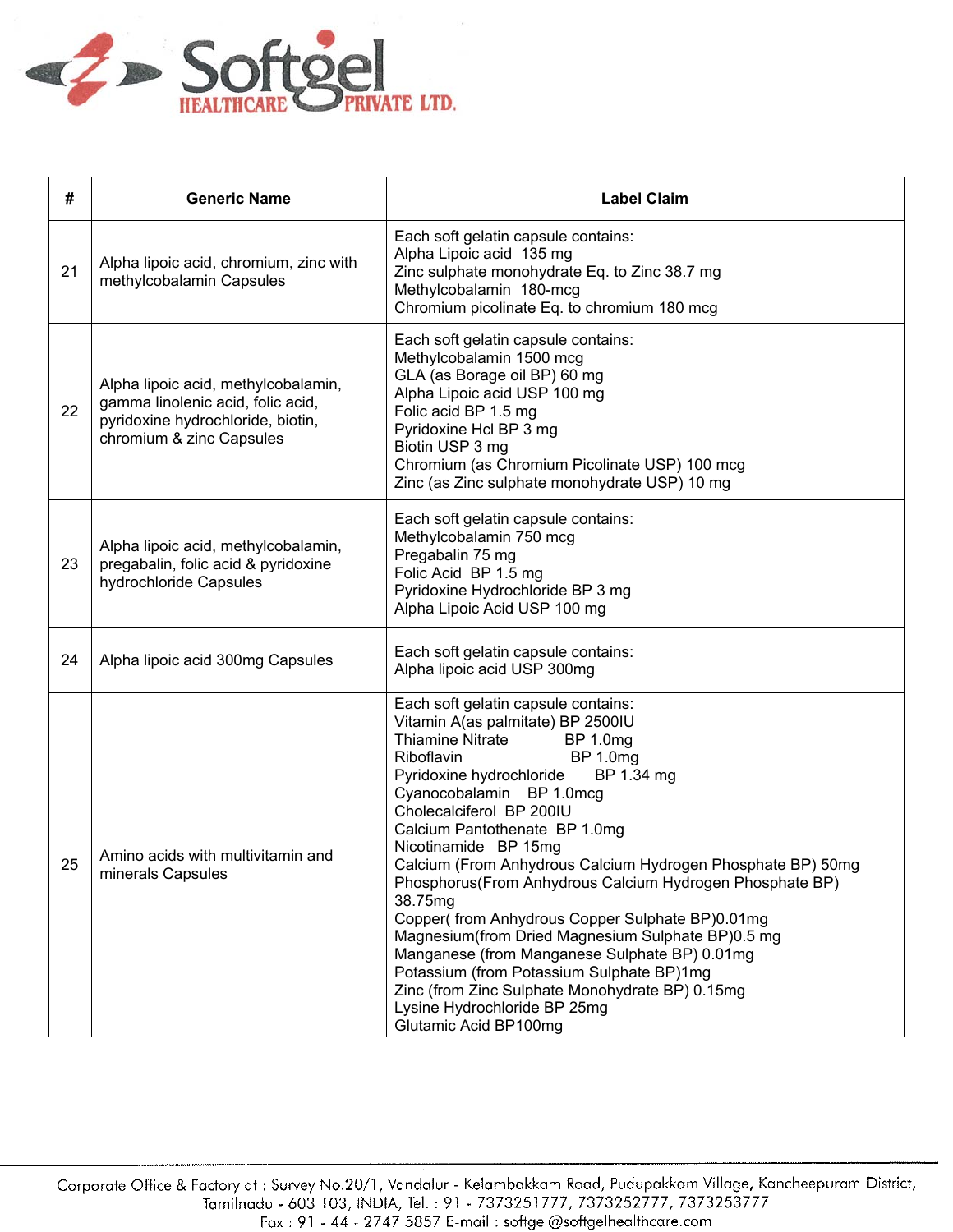

| #  | <b>Generic Name</b>                                              | <b>Label Claim</b>                                                                                                                                                                                                                                                                                                                                                                                                                                                                                                                                                                                                                                                                                                                                                                               |
|----|------------------------------------------------------------------|--------------------------------------------------------------------------------------------------------------------------------------------------------------------------------------------------------------------------------------------------------------------------------------------------------------------------------------------------------------------------------------------------------------------------------------------------------------------------------------------------------------------------------------------------------------------------------------------------------------------------------------------------------------------------------------------------------------------------------------------------------------------------------------------------|
| 26 | Amino acids with multivitamin, minerals<br>and selenium Capsules | Each soft gelatin Capsules contains:<br>Arginine Hydrochloride BP 13.28 mg<br>Histidine Hydrochloride Monohydrate BP 3.71 mg<br>Leucine BP 18.3 mg<br>Isoleucine BP 5.9 mg<br>Lysine Hydrochloride BP 25.0mg<br>Phenylalanine BP 5.0mg<br>Threonine BP 4.2mg<br>Valine BP 6.7mg<br>Tryptophan BP 5.0mg<br>DL- Methionine BP 18.4mg<br>5 hydroxyanthranilic acid 0.2mg<br>Vitamin A (As palmitate) BP 2500IU<br>Cholecalciferol BP 200IU<br>Thiamine nitrate BP 5.0mg<br>Riboflavin BP 3.0mg<br>Nicotinamide BP 25.0mg<br>Pyridoxine Hydrochloride BP 1.5mg<br>Folic acid BP 0.75mg<br>Calcium Pantothenate BP 5.0mg<br>Cyanocobalamin BP 2.5mcg<br>Ascorbic acid BP 40.0mg<br>all-rac-Alpha-Tocopheryl Acetate BP 7.5IU<br>Zinc sulfate USP 50.0mg<br>Selenium (as Selenomethionine) USP 35.0mcg |
| 27 | Amino acids with vitamins                                        | Each soft gelatin capsule contains:<br>L-Leucine 18.3 mg<br>L-Isoleucine 5.9 mg<br>L-Lysine Hcl25 mg<br>L-phenylalanine 5 mg<br>L-threonine 4.2 mg<br>L- valine 6.7 mg<br>L-Tryptophan 5 mg<br>DI methionine 18.4 mg<br>5 Hydroxyanthranilic acid 0.2 mg<br>Vitamin A 2500 IU<br>Cholecalciferol 200 IU<br>Thiamine mononitrate 5 mg<br>Riboflavin 3 mg<br>Nicotinamide 25 mg<br>Pyridoxine HCL1.5 mg<br>Folic acid 0.75 mg<br>Calcium Pantothenate 5 mg<br>Cyanocobalamin 2.5 mcg (as 1%) 250 mcg<br>Ascorbic acid 40 mg<br>Tocopheryl acetate 7.5 IU                                                                                                                                                                                                                                           |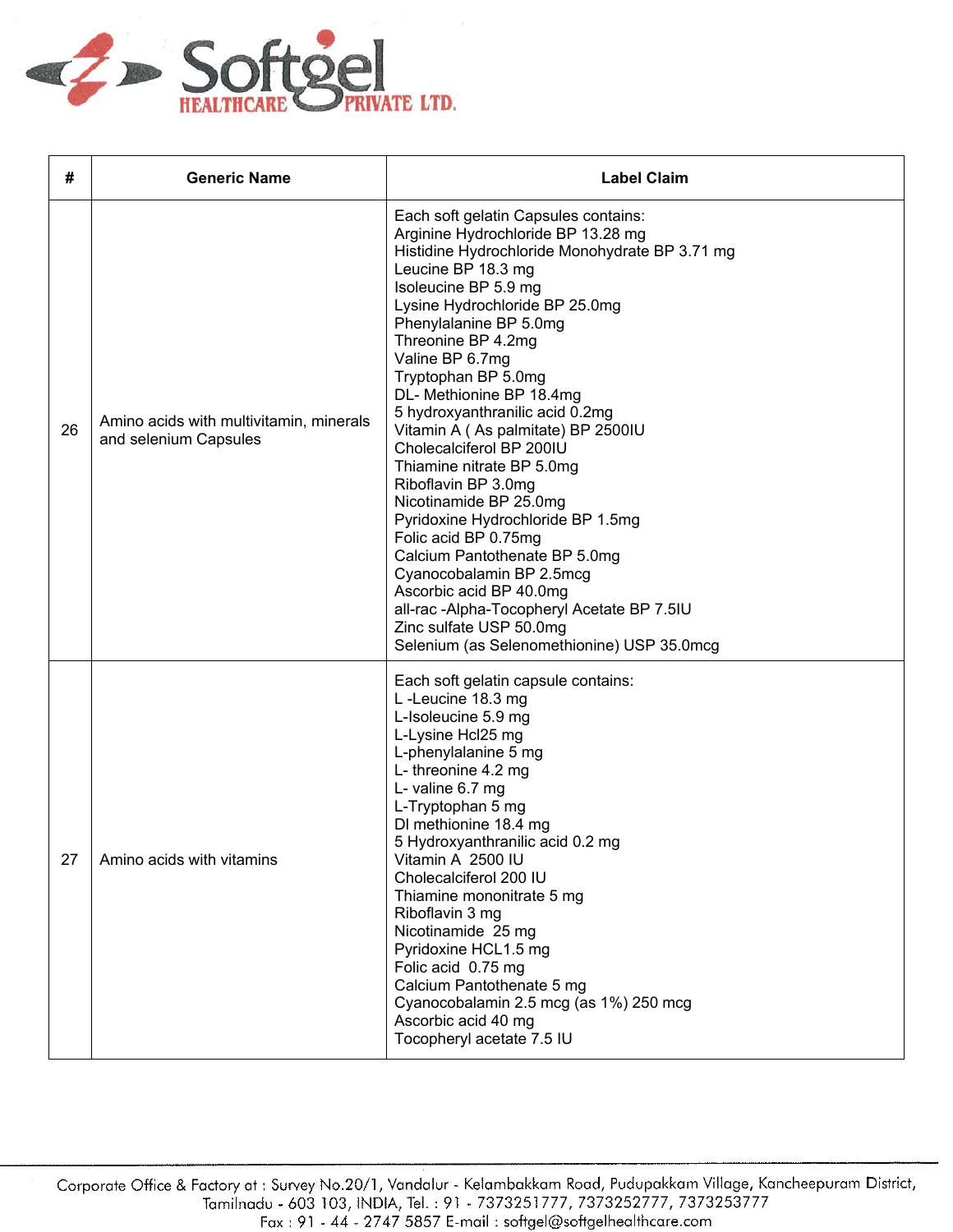

| #  | <b>Generic Name</b>                                                                                                                             | <b>Label Claim</b>                                                                                                                                                                                                                                                                                                                                                                                                                                                                                                                                                                                                                                                                                                                                                                                                                                                                                                                                                                                                                                                                              |
|----|-------------------------------------------------------------------------------------------------------------------------------------------------|-------------------------------------------------------------------------------------------------------------------------------------------------------------------------------------------------------------------------------------------------------------------------------------------------------------------------------------------------------------------------------------------------------------------------------------------------------------------------------------------------------------------------------------------------------------------------------------------------------------------------------------------------------------------------------------------------------------------------------------------------------------------------------------------------------------------------------------------------------------------------------------------------------------------------------------------------------------------------------------------------------------------------------------------------------------------------------------------------|
| 28 | Aminoacids, Multivitamin with minerals<br>Capsules                                                                                              | Each soft gelatin capsule contains:<br>Vitamin A as palmitate BP 800 mcg<br>Vitamin D3 (cholecalciferol) BP 10 mcg<br>Vitamin E (d alpha tocopheryl acetate) USP 40 mg<br>Beta carotene (natural carotenoids 30%) BP 3 mg<br>Vitamin B3 (Nicotinamide) BP 27 mg<br>Pantothenic acid (as Calcium Pantothenate BP) 20 mg<br>Vitamin C (Calcium Ascorbate) BP 150 mg<br>Vitamin B1 (Thiamin mononitrate) USP 18 mg<br>Vitamin B2 (Riboflavin) BP 6 mg<br>Vitamin B9 (Folic acid) BP 500 mcg<br>Vitamin B12 (Cyanocobalamin) BP 14 mcg<br>Vitamin B6 (Pyridoxine hydrochloride) BP 10mg<br>Vitamin K3 (Menadione) BP 70 mcg<br>Zinc (as Zinc sulphate monohydrate BP) 15 mg<br>Iron (as Ferrous Fumarate BP) 8 mg<br>Iodine (as Potassium iodide BP) 200 mcg<br>Magnesium (as Magnesium oxide BP) 50 mg<br>Copper (as copper sulphate pentahydrate BP) 500 mcg<br>Manganese (as Manganese sulphate monohydrate BP) 4 mg<br>Chromium (Chromium trichloride) 100 mcg<br>L-cystine BP 40 mg<br>L-carnitine 30 mg<br>Citrus and grape skin Bioflavonoids 30 mg<br>Selenium (as Sodium selenite) 180 mcg |
| 29 | Ascorbic acid chewable Capsules                                                                                                                 | Each soft gelatin capsule contains:<br>Ascorbic acid 125 mg                                                                                                                                                                                                                                                                                                                                                                                                                                                                                                                                                                                                                                                                                                                                                                                                                                                                                                                                                                                                                                     |
| 30 | Ashwagandha 200mg + Swet Musli<br>200mg + Black Seed Oil 75 mg<br>Capsules                                                                      | Each soft gelatin capsule contains:<br>Nigella Sativa 100mg<br>Ashwagandha (Withania Somnifera) 200mg<br>Swet Musli (Asparagus Adscendens) 200mg<br>Tribulus (Tribulus Terrestris) 200mg                                                                                                                                                                                                                                                                                                                                                                                                                                                                                                                                                                                                                                                                                                                                                                                                                                                                                                        |
| 31 | Benfothiamine, methylcobalamin, alpha<br>lipoic acid, inositol, folic acid, chromium<br>polynicotinate and pyridoxine<br>hydrochloride Capsules | Each soft gelatin capsule contains:<br>Benfotiamine150 mg<br>Methylcobalamin JP1500 mcg<br>Alpha Lipoic acid USP200 mg<br>Inositol 100 mg<br>Folic acid IP1.5 mg<br>Chromium Polynicotinate200 mcg<br>Pyridoxine Hydrochloride IP3 mg                                                                                                                                                                                                                                                                                                                                                                                                                                                                                                                                                                                                                                                                                                                                                                                                                                                           |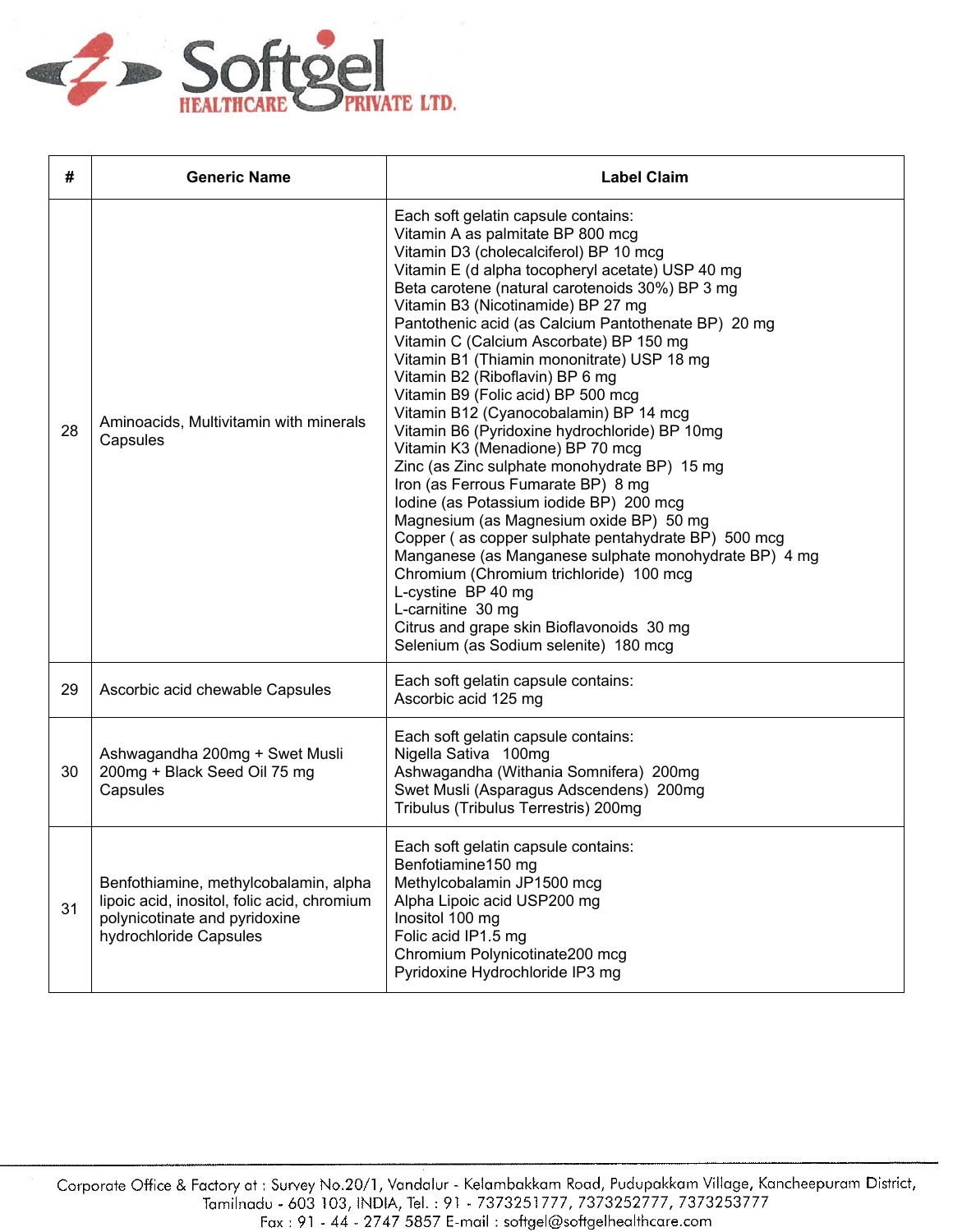

| #  | <b>Generic Name</b>                                                                        | <b>Label Claim</b>                                                                                                                                                                                                                                                                                                                                                                                                |
|----|--------------------------------------------------------------------------------------------|-------------------------------------------------------------------------------------------------------------------------------------------------------------------------------------------------------------------------------------------------------------------------------------------------------------------------------------------------------------------------------------------------------------------|
| 32 | Benfothiamine, Methylcobalamin,<br>vitamin with minerals Capsules                          | Each soft gelatin capsule contains:<br>Methylcobalamin<br>750mcg<br>Alpha Lipoic Acid USP 100mg<br>Benfothiamine 75mg<br>Folic Acid IP 500mcg<br>Pyridoxine Hydrochloride IP 1.5mg<br>Inositol BP 500mg<br>Sodium Selenite Pentahydrate BP 30mcg<br>Calcium D - Pantothenate IP 2.5mg<br>Vitamin E 2.5mg                                                                                                          |
| 33 | Beta carotene, lutein, vitamins and<br>minerals soft gelatin Capsules                      | Each soft gelatin capsule contains:<br>Natural beta Carotene 4000 IU<br>Lutein Esters 6mg<br>Folic acid 2.5 mg<br>Cyanocobalamin 500 mcg<br>Pyridoxine Hcl50 mg<br>Manganese as manganese sulphate mono 1.5 mg<br>Copper (as copper sulphate pentahydrate) 2 mg<br>Selenium (as selenium dioxide) 75 mcg<br>Zinc (as zinc sulphate monohydrate)<br>$15 \text{ mg}$<br>Chromium (as chromium picolinate)<br>50 mcg |
| 34 | Beta carotenoids, alpha lipoic acid,<br>methylcobalamin, vitamins and minerals<br>Capsules | Each soft gelatin Capsules contains:<br>Methylcobalamin 500mcg<br>Beta carotene 15% BP 10.33mg<br>Alpha Lipoic acid USP 100mg<br>Thiamine nitrate BP 2.5mg<br>Pyridoxine hydrochloride BP 1.5mg<br>Chromium picolinate USP 200mcg<br>Selenium dioxide monohydrate USP 75mcg<br>Folic acid BP 1.5mg<br>Biotin BP 30mcq                                                                                             |
| 35 | Vitamin and Mineral Capsules                                                               | Each soft gelatin capsule contains:<br>Beta carotene 15% dispersion 10.33mg<br>(derived from Naturally occurring mixed Carotenoids of vitamin A activity<br>2500IU)<br>Lutein 8% 5mg<br>Vitamin E Acetate IP 25 IU<br>Vitamin C IP 60mg<br>Copper sulphate BP 2mg<br>Manganese sulphate BP 5mg<br>L-Selenium Monomethionine 60 mcg<br>Lycopene 6% 5mg<br>Alpha Lipoic acid 50mg<br>Methylcobalamin 500 mcg        |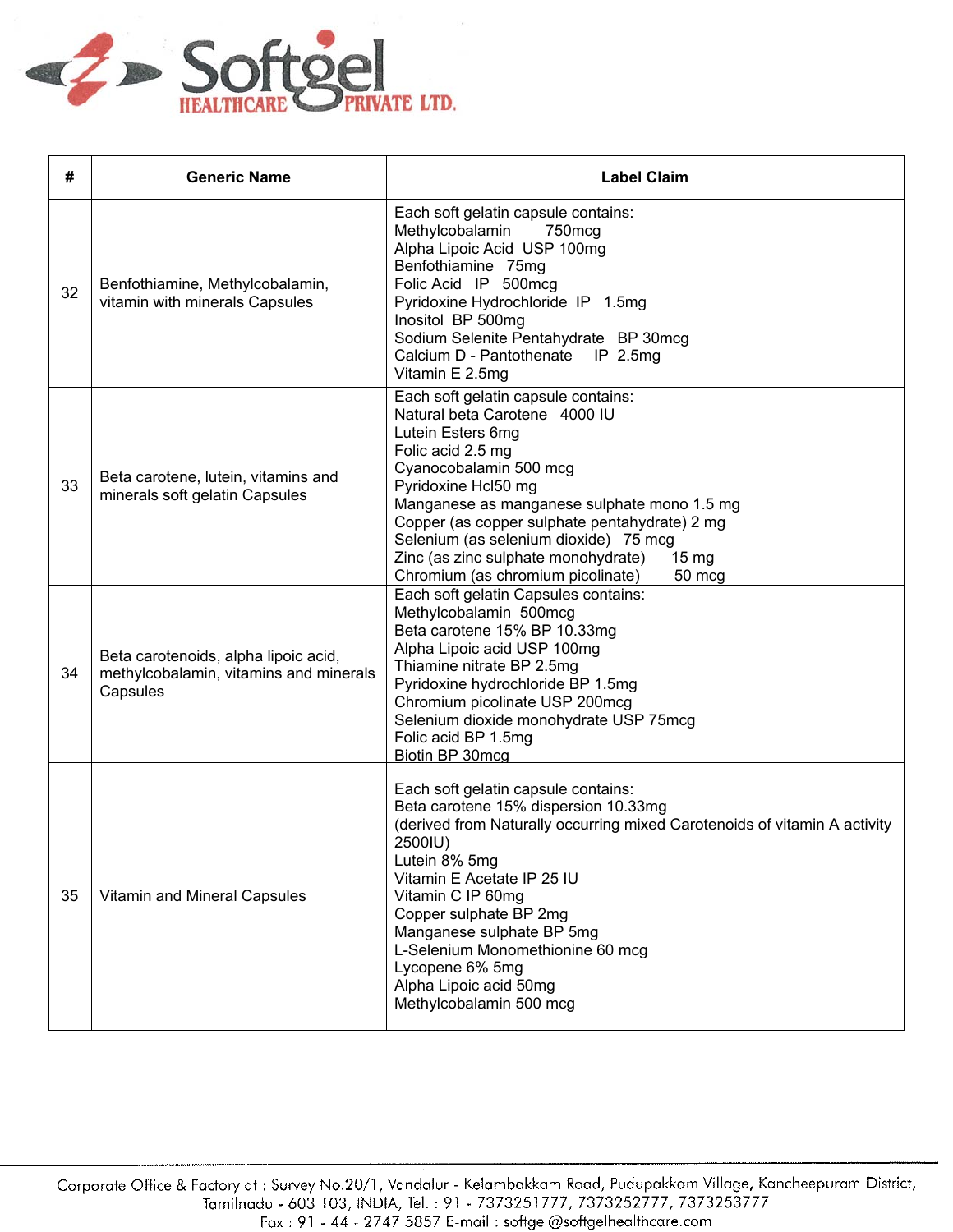

| #  | <b>Generic Name</b>                                                        | <b>Label Claim</b>                                                                                                                                                                                                                                                                                                                                                                                                                                                                                   |
|----|----------------------------------------------------------------------------|------------------------------------------------------------------------------------------------------------------------------------------------------------------------------------------------------------------------------------------------------------------------------------------------------------------------------------------------------------------------------------------------------------------------------------------------------------------------------------------------------|
| 36 | Bio D3 strong                                                              | Each soft gelatin capsule contains;<br>Calcitriol IP 0.25mcg<br>Calcium carbonate IP 1250mg,<br>Zinc (as Zinc oxide IP 7.5mg,<br>Mecobalamin JP 1500mcg,<br>Metafolin 800mcg,<br>Vitamin K2 7 45mcg<br>Magnesium (as Magnesium oxide Light IP)50mg                                                                                                                                                                                                                                                   |
| 37 | Biotin with multivitamin and minerals<br>Capsules                          | Each soft gelatin capsule contains:<br>Biotin 5.0mg<br>Calcium D-Pantothenate 50.0mg<br>Nicotinamide 20.0mg<br>Inositol 5.0mg<br>N-Acetyl cysteine 20.0mg<br>L-Lysine hydrochloride 25.0mg<br>Para amino benzoic acid 20.0mg<br>Sodium selenite 65.0mcg<br>Cupric oxide 1.5mg<br>Zinc (as Zinc gluconate) 7.0mg<br>Iron(as ferrous fumarate) 18mg<br>Silica(colloidal anhydrous silica) 2.0mg<br>Manganese(as manganese sulphate monohydrate) 1.4mg<br>Sulphur (as Methylsulfonylmethane (MSM) 200mg |
| 38 | Black seed oil 50 mg + gymnema<br>sylvestre 100 mg + momordica<br>Capsules | Each soft gelatin capsule contains:<br>Black seed oil 50<br>Gymnema sylvestre 100<br>Momordica charantia (Bitter gourd) 200<br>Syzygium cumin 200<br>Cinnamon oil 50                                                                                                                                                                                                                                                                                                                                 |
| 39 | Black seed oil and garlic oil Capsules                                     | Each soft gelatin capsule contains:<br>Black seed oil 498.5mg<br>Garlic oil<br>1.5mg                                                                                                                                                                                                                                                                                                                                                                                                                 |
| 40 | Black seed oil and glucosamine<br>sulphate potassium Capsules              | Each soft gelatin capsule contains:<br>Glucosamine sulphate potassium chloride 300mg.<br>Black seed oil 200mg                                                                                                                                                                                                                                                                                                                                                                                        |
| 41 | Black seed oil Capsules 500 mg                                             | Each soft gelatin capsule contains:<br>Black seed oil 500mg                                                                                                                                                                                                                                                                                                                                                                                                                                          |
| 42 | Black seed oil, EPO and Vitamin E<br>Capsules                              | Each soft gelatin capsule contains:<br>Evening primrose oil 400mg<br>Vitamin E 25 mg<br>Black seed oil 75 mg.                                                                                                                                                                                                                                                                                                                                                                                        |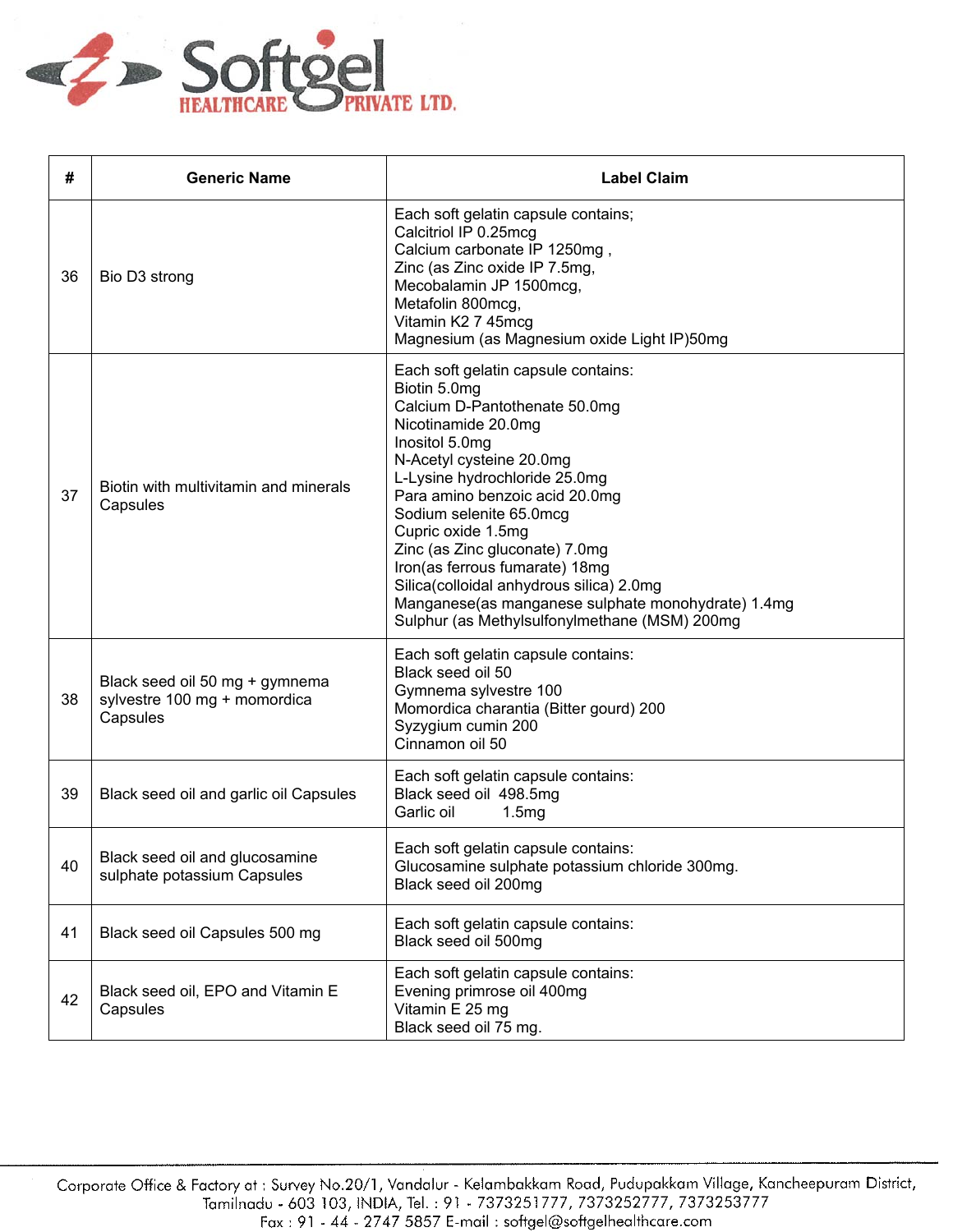

| #  | <b>Generic Name</b>                                                   | <b>Label Claim</b>                                                                                                                                                                                                         |
|----|-----------------------------------------------------------------------|----------------------------------------------------------------------------------------------------------------------------------------------------------------------------------------------------------------------------|
| 43 | Calcitriol ,calcium carbonate with soya<br>isoflavone Capsules        | Each soft gelatin capsule contains:<br>Calcitriol IP 0.25 mcg<br>Calcium Carbonate IP 500 mg<br>Soya isoflavone 50 mg<br>Vitamin K2-7 45 mcg<br>Magnesium (as magnesium oxide light IP) 50 mg                              |
| 44 | Calcitriol Capsules BP 0.25 mcg                                       | Each soft gelatin capsule contains<br>Calcitriol BP 0.25mcg.                                                                                                                                                               |
| 45 | Calcitriol with calcium Capsules                                      | Each soft gelatin capsule contains:<br>Calcitriol BP 0.25 mcg<br>Calcium Carbonate BP500 mg                                                                                                                                |
| 46 | Calcitriol with calcium Capsules                                      | Each soft gelatin capsule contains:<br>Elemental Calcium BP400 mg<br>(derived from Calcium carbonate BP)<br>Cholecalciferol 200 IU                                                                                         |
| 47 | Calcitriol, calcium carbonate and zinc<br>Capsules                    | Each soft gelatin capsule contains:<br>Calcitriol BP 0.25 mg<br>Calcium carbonate BP500 mg<br>Zinc(As Zinc Sulphate Monohydrate USP) 7.5 mg                                                                                |
| 48 | Calcitriol, calcium carbonate and zinc<br>Capsules                    | Each soft gelatin capsule contains:<br>Elemental Calcium BP400 mg<br>(derived from Calcium carbonate BP)<br>Cholecalciferol 200 IU and Zinc                                                                                |
| 49 | Calcitriol, calcium carbonate and zinc<br>Capsules                    | Each soft gelatin capsule contains:<br>Calcitriol IP0.25 mcg<br>Calcium carbonate IP625 mg<br>equivalent to elemental calcium250 mg<br>Zinc (as Zinc Sulphate IP) 7.5 mg                                                   |
| 50 | Calcium ascorbate, lycopene, wheat<br>germ oil with minerals Capsules | Each soft gelatin capsule contains:<br>Calcium Ascorbate BP50mg<br>Lycopene5000mcg<br>10% Mix Carotene BP10.33mg<br>Wheat Germ Oil25.0mg<br>Zinc Sulphate Monohydrate USP27.45mg<br>Selenium Dioxide Monohydrate USP 75mcg |
| 51 | Calcium carbonate 1000 mg and<br>vitamin D 200 IU Capsules            | Each soft gelatin Capsules contains:<br>Calcium carbonate BP1000mg<br>Cholecalciferol BP 200 IU                                                                                                                            |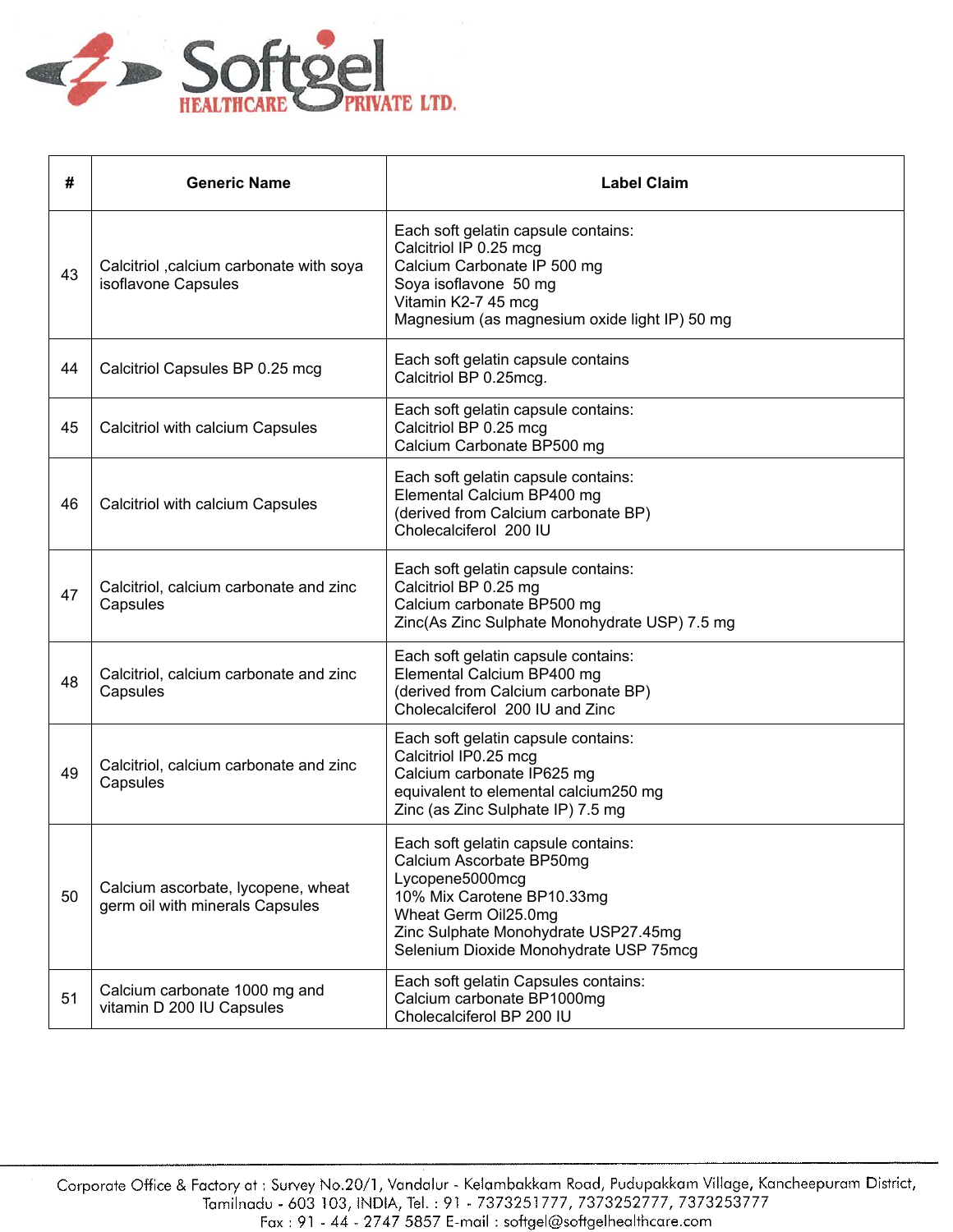

| #  | <b>Generic Name</b>                                                          | <b>Label Claim</b>                                                                                                                                                                                                                                                                                          |
|----|------------------------------------------------------------------------------|-------------------------------------------------------------------------------------------------------------------------------------------------------------------------------------------------------------------------------------------------------------------------------------------------------------|
| 52 | Calcium carbonate 250 mg with vitamin<br>D3 100 Capsules                     | Each soft gelatin Capsules contains:<br>Calcium carbonate BP250mg<br>Cholecalciferol BP 100 IU                                                                                                                                                                                                              |
| 53 | Calcium carbonate 500 mg with vitamin<br>D3 200 Capsules                     | Each soft gelatin Capsules contains:<br>Calcium carbonate BP 500mg<br>Cholecalciferol BP 200 IU                                                                                                                                                                                                             |
| 54 | Calcium carbonate with calcitriol and<br>zinc sulphate heptahydrate Capsules | Each soft gelatin capsule contains:<br>Calcium carbonate IP500mg<br>Equivalent to elemental calcium 200mg<br>Calcitriol IP 0.25mcg<br>Zinc(as Zinc sulphate IP)7.5mg                                                                                                                                        |
| 55 | Calcium carbonate with Vitamin D3<br>Capsules                                | Each soft gelatin capsule contains:<br>Elemental Calcium BP400 mg<br>(derived from Calcium carbonate BP)<br>Cholecalciferol 200 IU                                                                                                                                                                          |
| 56 | Calcium with Vitamin A and D Capsules                                        | Each soft gelatin capsule contains:<br>Calcium Carbonate BP50mg<br>Dibasic Calcium Phosphate BP150mg<br>Vitamin A (as Palmitate) BP2500IU<br>Vitamin D3 BP400IU                                                                                                                                             |
| 57 | Calcium, calcitriol with vitamins<br>Capsules                                | Each soft gelatin capsule contains:<br>Calcitriol IP0.25 mcg<br>Calcium carbonate IP500 mg<br>equivalent to elemental calcium200 mg<br>Methylcobalamin1500 mcg<br>Folic Acid IP1.5 mg<br>Vitamin B6 IP3 mg                                                                                                  |
| 58 | Calcium, calcitriol with vitamins<br>Capsules                                | Each soft gelatin capsule contains:<br>Calcium Carbonate 500mg<br>From organic source<br>(Oyster shell) equivalent to elemental calcium 200 mg<br>Calcitriol BP 25 mcg<br>Zinc (as Zinc sulfate monohydrate USP) 7.5mg<br>Appropriate overages of vitamins added.<br>Colours: Tartrazine & Titanium Dioxide |
| 59 | Caralluma fimbriata extract Capsules                                         | Each soft gelatin capsule contains:<br>Caralluma fimbriata extract 500mg                                                                                                                                                                                                                                    |
| 60 | Cetirizine Hcl Capsules 10mg                                                 | Each soft gelatin capsule contains:<br>Cetirizine Dihydrochloride BP10 mg                                                                                                                                                                                                                                   |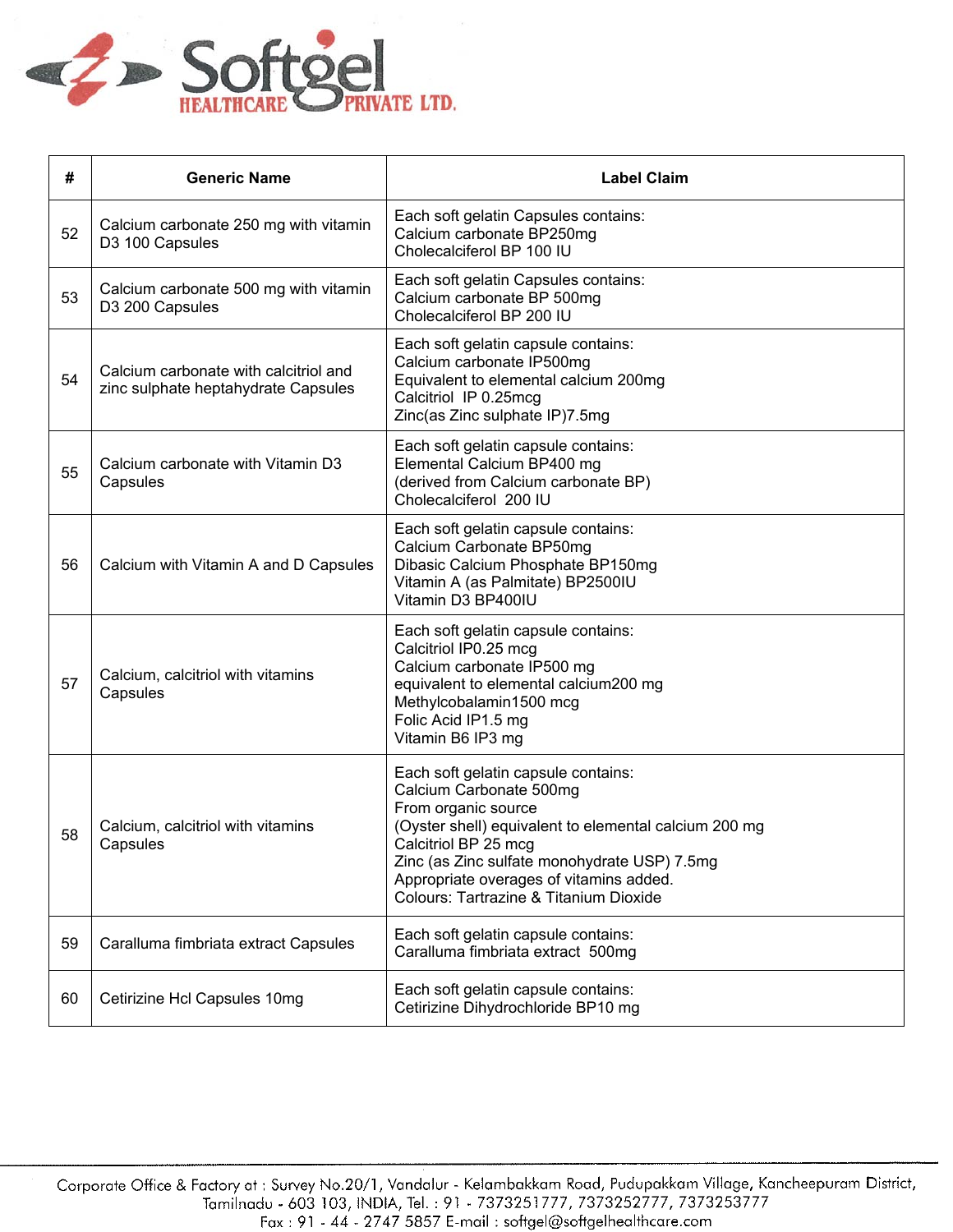

| #  | <b>Generic Name</b>                                        | <b>Label Claim</b>                                                                                                                                                                                                                                            |
|----|------------------------------------------------------------|---------------------------------------------------------------------------------------------------------------------------------------------------------------------------------------------------------------------------------------------------------------|
| 61 | Chewable fish oil Capsules                                 | Each soft gelatin capsule contains:<br>Fish oil Natural<br>Eq. to Omega-3 marine Triglycerides approx.170mg<br>Containing<br>Docosahexaenoic acid (DHA) 133mg<br>Eicosapentaenoic acid (EPA) 28mg                                                             |
| 62 | Clindamycin and clotrimazole vaginal<br>suppositories      | Each soft gelatin vaginal suppository contains:<br>Clindamycin Phosphate BP 100mgf<br>Equivalent to Clindamycin<br>Clotrimazole BP 100mg.                                                                                                                     |
| 63 | Clindamycin and miconazole vaginal<br>suppositories        | Each soft gelatin vaginal suppository contains:<br>Clindamycin Phosphate BP 100mg<br>Equivalent to Clindamycin<br>Miconazole Nitrate BP 200mg                                                                                                                 |
| 64 | Clindamycin vaginal suppositories                          | Each soft gelatin vaginal suppository contains:<br>Clindamycin phosphate BP<br>equivalent to Clindamycin100mg                                                                                                                                                 |
| 65 | Clindamycin with clotrimazole vaginal<br>pessaries         | Each soft gelatin pearl vaginal pessaries contains:<br>Clindamycin phosphate IP<br>Equivalent to Clindamycin 100mg<br>Clotrimazole BP 200mg                                                                                                                   |
| 66 | Clotrimazole Capsules BP 500 mg                            | Each soft gelatin capsule contains: Clotrimazole BP 500mg                                                                                                                                                                                                     |
| 67 | Cod liver oil 300 mg and garlic oil 0.25<br>% Capsules     | Each soft gelatin capsule contains:<br>Garlic Oil (Steam distilled) 0.25%w/w<br>In edible oil250 mg<br>Cod Liver oil BP 300 mg                                                                                                                                |
| 68 | Cod liver oil 800 mg with odourless<br>garlic oil Capsules | Each soft gelatin capsule contains:<br>Cod liver oil BP<br>(providing a Min. of vitamin A 800 IU, Vitamin D 80 IU,<br>EPA 64mg, DHA 72mg &<br>Polyunsaturated fatty Acids (PUFA) 160mg. 800mg<br>Odourless garlic oil6mg<br>(providing a Min. of 35% Allicin) |
| 69 | Cod liver oil Capsules 1000 mg                             | Each soft gelatin capsule contains:<br>Cod liver oil BP1000 mg                                                                                                                                                                                                |
| 70 | Cod liver oil Capsules 300 mg                              | Each soft gelatin capsule contains:<br>Cod liver oil BP 300 mg                                                                                                                                                                                                |
| 71 | Cod liver oil Capsules 500 mg                              | Each soft gelatin capsule contains:<br>Cod liver oil BP 500g                                                                                                                                                                                                  |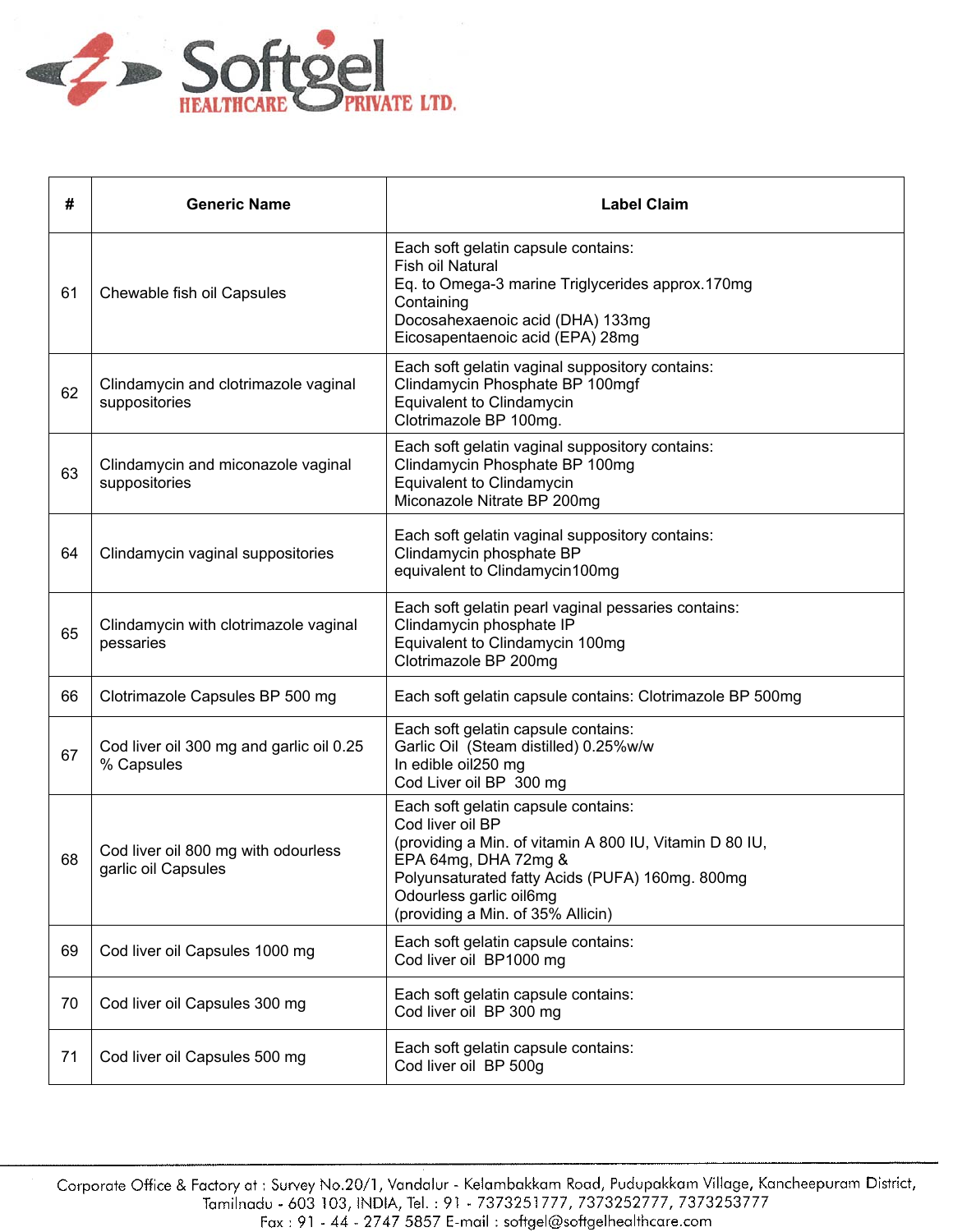

| #  | <b>Generic Name</b>                                 | <b>Label Claim</b>                                                                                                                                                                                                                                                  |
|----|-----------------------------------------------------|---------------------------------------------------------------------------------------------------------------------------------------------------------------------------------------------------------------------------------------------------------------------|
| 72 | Cod liver oil with garlic oil Capsules              | Each soft gelatin capsule contains:<br>Cod Liver Oil BP 250mg<br>(Providing a Min. of Vitamin A 250 IU, Vitamin D 25 IU,<br>EPA 20mg, DHA 22.2mg &<br>Polyunsaturated Fatty Acids (PUFA) 50mg<br>Odourless Garlic Oil3mg<br>(Providing a Min. of 35% Allicin)       |
| 73 | Coenzyme Q10 Capsules 10 mg                         | Each soft gelatin capsule contains:<br>Ubidecarenone BP 10mg                                                                                                                                                                                                        |
| 74 | Coenzyme Q10 Capsules 100 mg                        | Each soft gelatin capsule contains:<br>Ubidecarenone BP 100mg                                                                                                                                                                                                       |
| 75 | Coenzyme Q10 Capsules 30 mg                         | Each soft gelatin capsule contains:<br>Ubidecarenone BP 30mg                                                                                                                                                                                                        |
| 76 | Coenzyme Q10 Capsules 50 mg                         | Each soft gelatin capsule contains:<br>Ubidecarenone BP 50mg                                                                                                                                                                                                        |
| 77 | Coenzyme Q10 with EPA, DHA and<br>Iycopene Capsules | Each soft gelatin capsule contains:<br>Ubidecarenone<br>100 <sub>mg</sub><br>Fish oil, Rich in Omega -3- Acids containing<br>Eicosapentaenoic acid<br>90 mg<br>Docosahexaenoic acid<br>60 mg<br>Lycopene 10%<br>40 mg<br>Selenium<br>(as Sodium Selenate)<br>70 mcg |
| 78 | Coenzyme Q10 with fish oil Capsules                 | Each soft gelatin capsule contains:<br>Fish oil, Rich in omega-3 acids BP<br>Containing<br>Eicosapentaenoic acid300 mg<br>Docosahexaenoic acid200 mg<br>Ubidecarenone BP 100 mg                                                                                     |
| 79 | Coenzyme Q10 with fish oil Capsules                 | Each soft gelatin capsule contains:<br>Ubidecarenone BP 100mg<br>Fish Oil, Rich In Omega-3-Acids BP Containing<br>Eicosapentaenoic Acid180mg<br>Docosahexaenoic Acid120mg                                                                                           |
| 80 | Coenzyme Q10 with Vitamin E<br>Capsules             | Each soft gelatin capsule contains:<br>Ubidecarenone BP10mg<br>Vitamin E USP400mg<br>(as dl-Alpha Tocopheryl Acetate)                                                                                                                                               |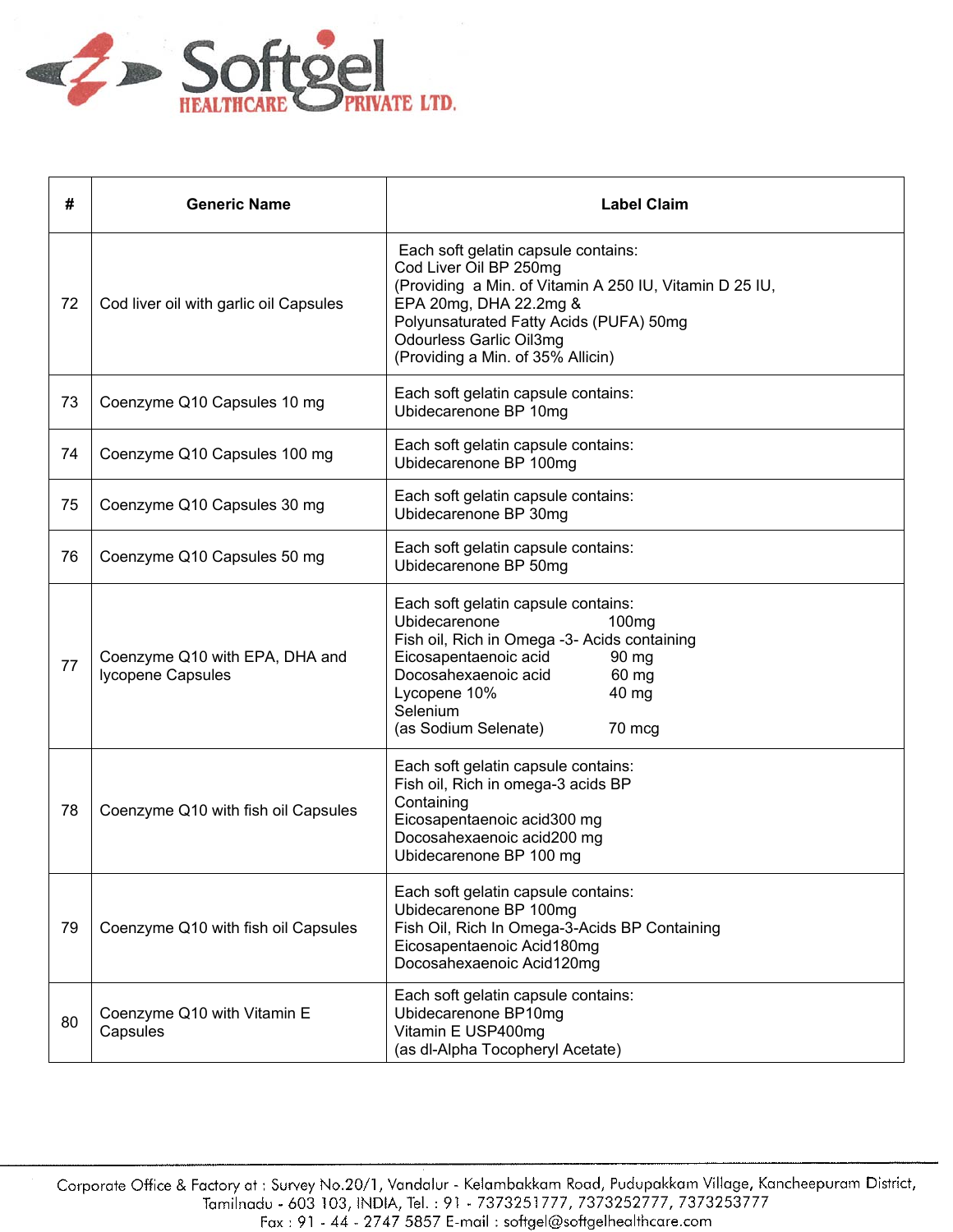

| #  | <b>Generic Name</b>                                                | <b>Label Claim</b>                                                                                                                                                                                                                                                                                                                                                                                                                                                                                                                                                                                                                                                                                                                                                                                                                                                                      |
|----|--------------------------------------------------------------------|-----------------------------------------------------------------------------------------------------------------------------------------------------------------------------------------------------------------------------------------------------------------------------------------------------------------------------------------------------------------------------------------------------------------------------------------------------------------------------------------------------------------------------------------------------------------------------------------------------------------------------------------------------------------------------------------------------------------------------------------------------------------------------------------------------------------------------------------------------------------------------------------|
| 81 | Coenzyme Q10 with vitamin E Capsules                               | Each soft gelatin capsule contains:<br>Co-enzyme Q10 50mg<br>Vitamin E 12.5mg                                                                                                                                                                                                                                                                                                                                                                                                                                                                                                                                                                                                                                                                                                                                                                                                           |
| 82 | Coenzyme Q10, alpha lipoic acid and<br>omega 3 fatty acid Capsules | Each soft gelatin Capsules contains:<br>Ubidecarenone BP 50mg<br>Methylcobalamin 1500mcg<br>Alpha Lipoic acid USP 100mg<br>Benfothiamine 150mg<br>Fish oil, rich in omega-3 acids BP<br>Containing<br>Eicosapentaenoic acid 90mg<br>Docosahexaenoic acid 60mg                                                                                                                                                                                                                                                                                                                                                                                                                                                                                                                                                                                                                           |
| 83 | Coenzyme Q10, vitamin E with zinc<br>Capsules                      | Each soft gelatin capsule contains<br>Ubidecarenone<br><b>USP</b><br>100 <sub>mg</sub><br>d-alpha tocopherol (1300IU/g)<br>153.93mg<br>Equiv. to d-alpha tocopherol<br>200IU<br>Zinc Amino acid chelate 20%<br>Equiv. to Zinc<br>14mg                                                                                                                                                                                                                                                                                                                                                                                                                                                                                                                                                                                                                                                   |
| 84 | Colostrum and flax seed oil Capsules                               | Each soft gelatin capsule contains:<br>Colostrums 100mg.<br>Flax seed oil 400mg.                                                                                                                                                                                                                                                                                                                                                                                                                                                                                                                                                                                                                                                                                                                                                                                                        |
| 85 | Cough, cold & flu day & night                                      | Day:<br>Each soft gelatin capsule contains:<br>Ascorbic Acid (Vitamin C BP) 250.0mg<br>Zinc (as Zinc Sulfate Monohydrate USP) 12.0mg<br>Garlic Oil (Allium sativum) 833mcg<br>Zingiber officinale (Ginger) dry ext conc. equiv dry rhizome 500mg<br>Glycyrrhiza glabra (liquorice) dry ext conc. equiv. dry rhizome 500mg<br>Salix alba (white willow) dry conc equiv fresh stem bark 1.2g<br>Echinacea purpurea (Echinacea) dry juice equiv. fresh herb 88.9mg<br>4.0 <sub>g</sub><br>Night:<br>Each soft gelatin capsule contains:<br>Garlic Oil (Allium sativum) 167mcg<br>Glycyrrhiza glabra(Liquorice) dry ext conc. equiv. dry rhizome 500mg<br>Salix alba (White Willow) dry ext conc equiv fresh stem bark 1.0g<br>Echinacea purpurea (Echinacea) dry juice equiv. fresh herb 44.4mg<br>2.0 <sub>g</sub><br>Valeriana officinalis (Valerian) dry ext. conc. equiv dry root 2.0g |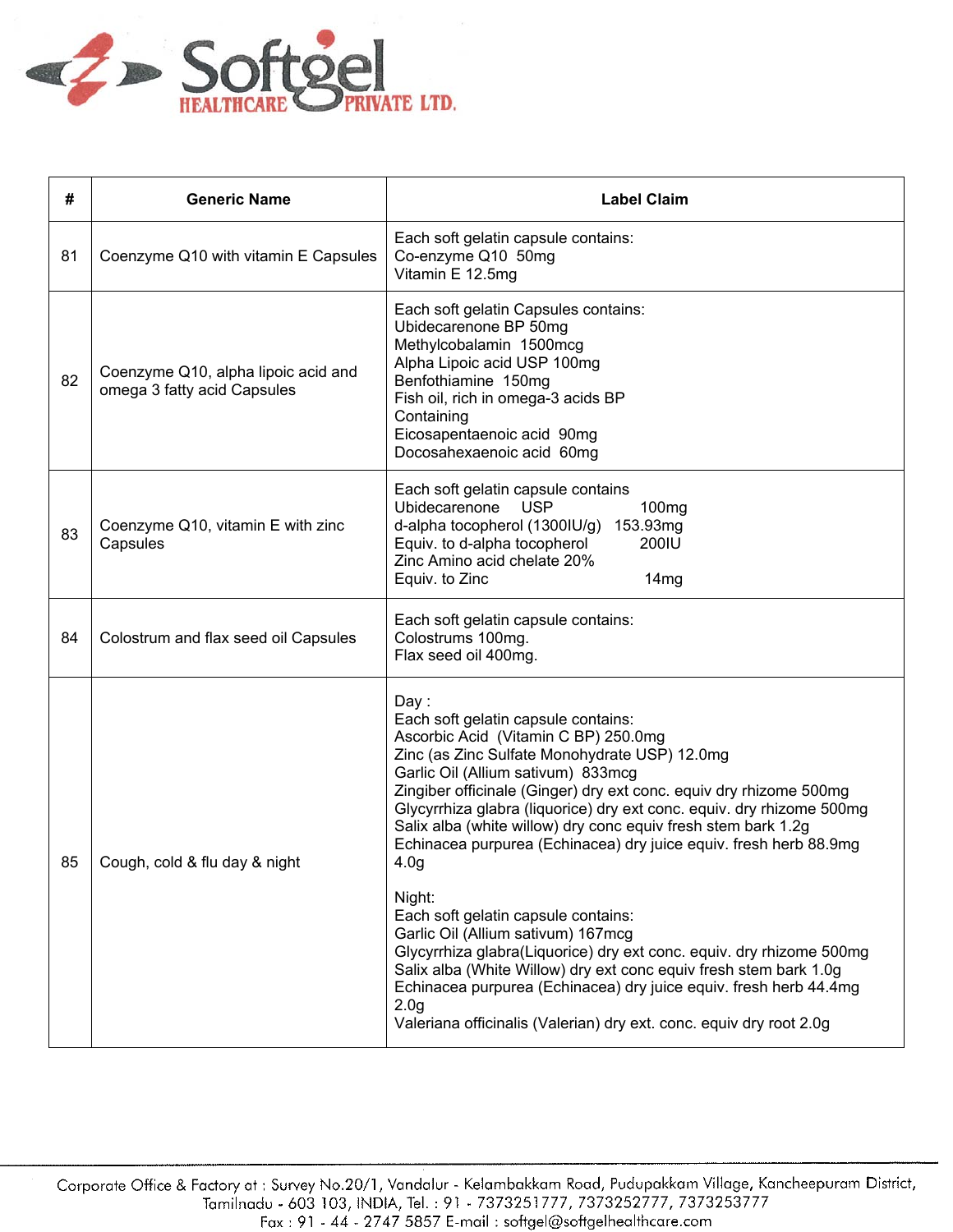

| #  | <b>Generic Name</b>                                                                                              | Label Claim                                                                                                                                                                                                                                                                                                                                                                                                                                                                                                                                                                                                                                                                                                                                                                                                                                           |
|----|------------------------------------------------------------------------------------------------------------------|-------------------------------------------------------------------------------------------------------------------------------------------------------------------------------------------------------------------------------------------------------------------------------------------------------------------------------------------------------------------------------------------------------------------------------------------------------------------------------------------------------------------------------------------------------------------------------------------------------------------------------------------------------------------------------------------------------------------------------------------------------------------------------------------------------------------------------------------------------|
| 86 | Curcumin, THC, selenium, bioperine<br>and Vitamin E Capsules                                                     | Each soft gelatin capsule contains<br>Curcumin C3 Complex 50 mg<br>Tetra Hydro Curcuminoids (THC) 10 mg<br>dl Alpha Tocopherol Acetate(Vitamin E) 25 mg<br>Selenium (As Selenomethionine) 50 mcg<br>Piperine<br>1 $mg$                                                                                                                                                                                                                                                                                                                                                                                                                                                                                                                                                                                                                                |
| 87 | D-alpha tocopheryl acetate Capsules<br>200 IU                                                                    | Each soft gelatin Capsules contains:<br>d-Alpha Tocopheryl acetate USP 200IU                                                                                                                                                                                                                                                                                                                                                                                                                                                                                                                                                                                                                                                                                                                                                                          |
| 88 | D-alpha tocopheryl acetate Capsules<br>400 IU                                                                    | Each soft gelatin Capsules contains:<br>d-Alpha Tocopheryl acetate USP 400IU                                                                                                                                                                                                                                                                                                                                                                                                                                                                                                                                                                                                                                                                                                                                                                          |
| 89 | Day time and night time Capsules                                                                                 | Day<br>Each soft gelatin capsule contains:<br>Ascorbic acid 245mg<br>Zinc (as zinc sulfate) 12.0mg<br>Echinacea purpurea (Echinacea) herb juice dry<br>(Equiv. Echinacea purpurea herb fresh 2.00 g)<br>44.5mg<br>Sambucus nigra extract.<br>(Equiv. to sambucus nigra Fruit dry 1.5 g) 30.0mg<br>Salix alba extract<br>(Equiv. to bark fresh1.2 g) 77.4mg<br>Night:<br>Each soft gelatin capsule contains:<br>Ascorbic acid<br>40 mg<br>Valeriana officinalis (Valerian) Root extract dry<br>(Equivalent to dry root 1.3g)<br>334 mg<br>Echinacea purpurea (Echinacea) herb juice dry<br>(Equivalent to fresh herb 1.0 g)<br>$22.2 \text{ mg}$<br>Sambucus nigra (black elder berry) extract<br>(Equivalent to Sambucus nigra fruit dry 667mg)<br>13.4 mg<br>Salix alba (White willow) extract<br>(Equivalent to fresh stem bark 334 mg)<br>21.60 mg |
| 90 | Dextromethorphan hydrobromide,<br>phenylepherine hydrochloride with<br>diphenhydramine hydrochloride<br>Capsules | Each soft gelatin capsule contains:<br>Dextromethorphan Hydrobromide USP15 mg<br>Phenylepherine Hydrochloride USP5 mg<br>Diphenhydramine Hydrochloride USP 50 mg                                                                                                                                                                                                                                                                                                                                                                                                                                                                                                                                                                                                                                                                                      |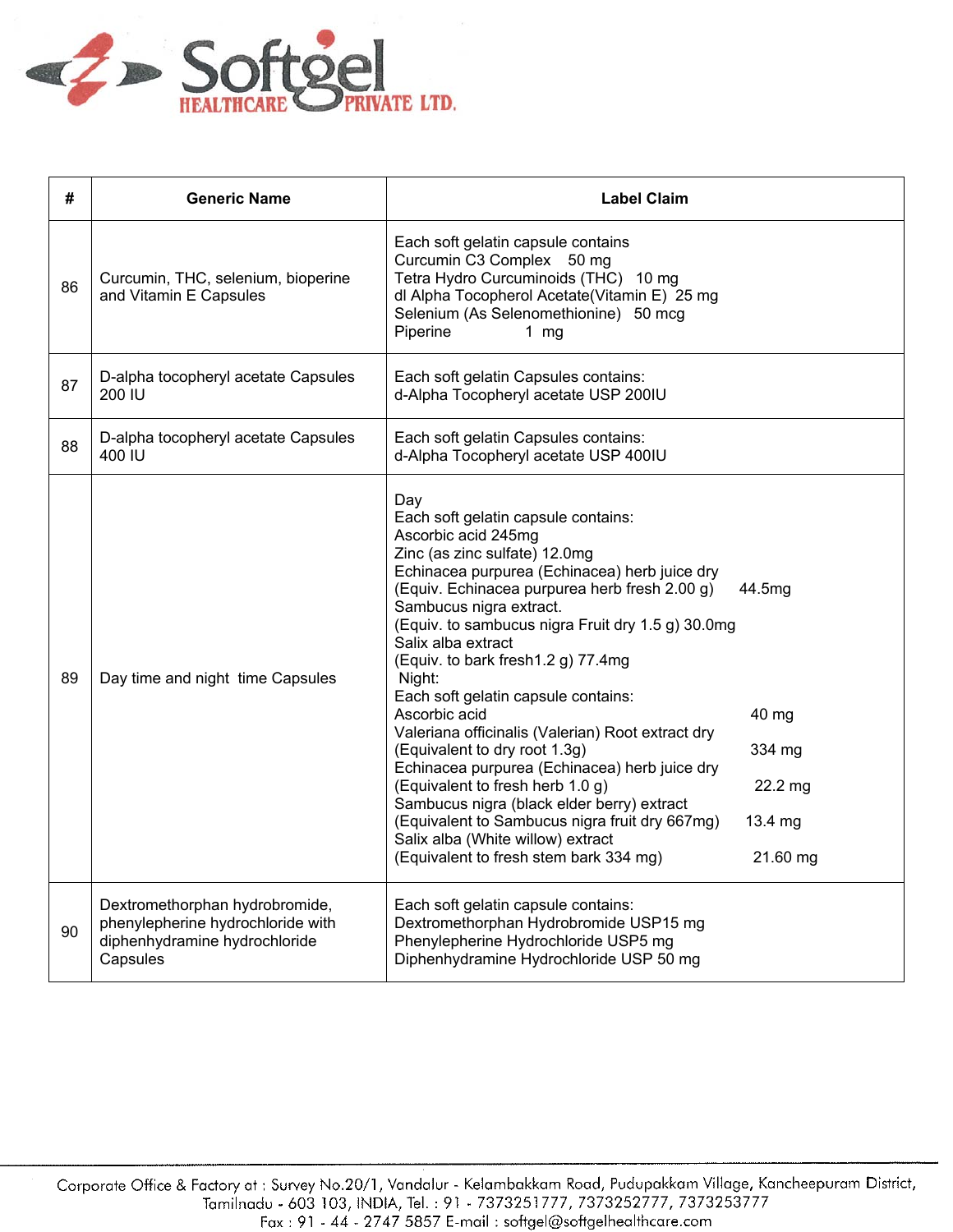

| #  | <b>Generic Name</b>                  | <b>Label Claim</b>                                                                                                                                                                                                                                                                                                                                                                                                                                                                                                                                                                                                         |
|----|--------------------------------------|----------------------------------------------------------------------------------------------------------------------------------------------------------------------------------------------------------------------------------------------------------------------------------------------------------------------------------------------------------------------------------------------------------------------------------------------------------------------------------------------------------------------------------------------------------------------------------------------------------------------------|
| 91 | DHA 300mg with multivitamin Capsules | Each soft gelatin capsule contains:<br>Docosahexaenoic acid 300 mg<br>Vitamin A BP 4000 IU<br>Ascorbic acid BP 120 mg<br>Cholecalciferol BP 400 IU<br>d alpha tocopheryl acetate USP 30 IU<br>Thiamine (as Thiamine Nitrate BP) 2mg<br>Riboflavin BP 4 mg<br>Nicotinamide BP 20mg<br>Pyridoxine Hydrochloride BP 5.2mg<br>Folic acid BP 975 mcg<br>Cyanocobalamin BP 12 mcg<br>Calcium (As Calcium carbonate BP) 200 mg<br>Iron (Ferrous Fumarate BP) 29 mg<br>Magnesium (Light Magnesium oxide BP) 25 mg<br>Zinc- (as Zinc oxide BP) 25 mg<br>Copper (as Copper oxide BP) 2 mg<br>Iodine (as Potassium Iodide BP) 150 mcg |
| 92 | DHA Capsules 200mg                   | Each soft gelatin capsule contains:<br>Docosahexaenoic acid 200mg                                                                                                                                                                                                                                                                                                                                                                                                                                                                                                                                                          |
| 93 | DHA with multivitamin Capsules       | Each soft gelatin capsule contains:<br>Docosahexaenoic acid 200 mg<br>Vitamin A BP 4000 IU<br>Ascorbic acid BP 120 mg<br>Cholecalciferol BP 400 IU<br>d alpha tocopheryl acetate USP 30 IU<br>Thiamine (as Thiamine Nitrate BP) 2mg<br>Riboflavin BP 4 mg<br>Nicotinamide BP 20mg<br>Pyridoxine Hydrochloride BP 5.2mg<br>Folic acid BP 975 mcg<br>Cyanocobalamin BP 12 mcg<br>Calcium (As Calcium carbonate BP) 200 mg<br>Iron (Ferrous Fumarate BP) 29 mg<br>Magnesium (Light Magnesium oxide BP) 25 mg<br>Zinc- (as Zinc oxide BP) 25 mg<br>Copper (as Copper oxide BP) 2 mg<br>Iodine (as Potassium Iodide BP) 150 mcg |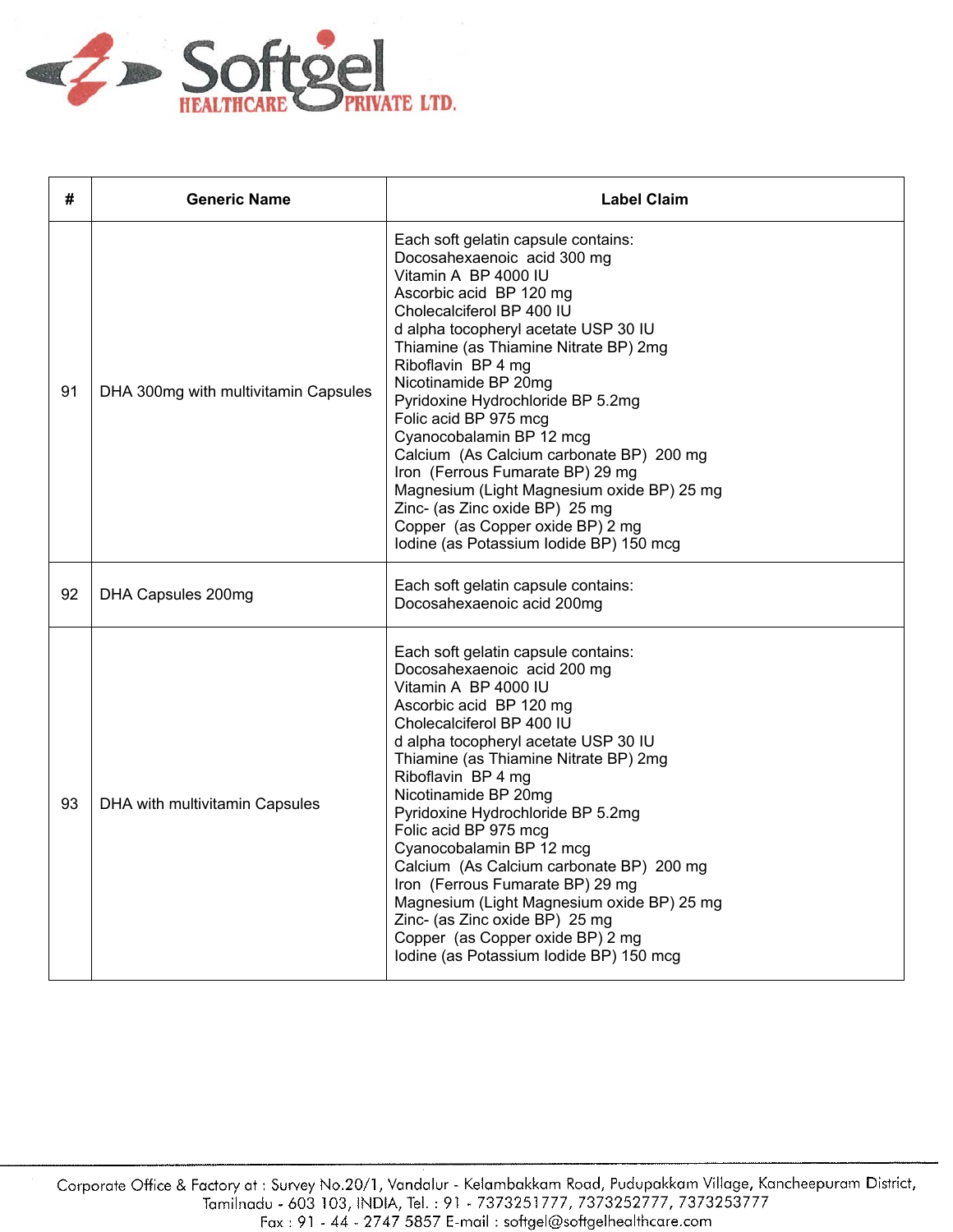

| #   | <b>Generic Name</b>                                                          | <b>Label Claim</b>                                                                                                                                                                                                                                                                                                                                                                                                                                                                                                                                                                                                          |
|-----|------------------------------------------------------------------------------|-----------------------------------------------------------------------------------------------------------------------------------------------------------------------------------------------------------------------------------------------------------------------------------------------------------------------------------------------------------------------------------------------------------------------------------------------------------------------------------------------------------------------------------------------------------------------------------------------------------------------------|
| 94  | DHA, multivitamin and minerals<br>Capsules                                   | Each soft gelatin capsule contains:<br>Docosahexaenoic acid 200 mg<br>Vitamin A BP 4000 IU<br>Ascorbic acid BP 120 mg<br>Cholecalciferol BP 400 IU<br>d alpha tocopheryl acetate USP 30 IU<br>Thiamine (as Thiamine Nitrate BP) BP 2mg<br>Riboflavin BP 4 mg<br>Nicotinamide BP 20mg<br>Pyridoxine Hydrochloride BP 5.2mg<br>Folic acid BP 975 mcg<br>Cyanocobalamin BP 12 mcg<br>Calcium (as Tri calcium phosphate) 200 mg<br>Iron (Ferrous fumarate BP) 29 mg<br>Magnesium (Light Magnesium oxide BP) 25 mg<br>Zinc- (as Zinc oxide BP) 25 mg<br>Copper (as Copper oxide) 2 mg<br>Iodine (as Potassium Iodide BP) 150 mcg |
| 95  | Diphenhydramine Capsules 25 mg                                               | Each soft gelatin capsule contains:<br>Diphenhydramine Hydrochloride USP 25 mg                                                                                                                                                                                                                                                                                                                                                                                                                                                                                                                                              |
| 96  | Diphenhydramine Capsules 50 mg                                               | Each soft gelatin capsule contains:<br>Diphenhydramine Hydrochloride USP 50 mg                                                                                                                                                                                                                                                                                                                                                                                                                                                                                                                                              |
| 97  | Docosahexaenoic acid, folic acid and<br>methylcobalamin Capsules             | Each soft gelatin capsule contains:<br>Fish oil, rich in omega - 3 acids containing<br>Docosahexaenoic acid 300 mg<br>Methylcobalamin 750 mcg<br>Folic acid 5 mg                                                                                                                                                                                                                                                                                                                                                                                                                                                            |
| 98  | Docusate sodium Capsules 120 mg                                              | Each soft gelatin capsule contains:<br>Docusate Sodium USP 50mg                                                                                                                                                                                                                                                                                                                                                                                                                                                                                                                                                             |
| 99  | Docusate sodium Capsules 50 mg                                               | Each soft gelatin capsule contains:<br>Docusate Sodium USP 120mg                                                                                                                                                                                                                                                                                                                                                                                                                                                                                                                                                            |
| 100 | Docusate sodium Capsules USP 100<br>mg                                       | Each soft gelatin capsule contains:<br>Docusate Sodium USP 100mg                                                                                                                                                                                                                                                                                                                                                                                                                                                                                                                                                            |
| 101 | Dried ferrous sulfate, folic acid,<br>cyanocobalamin with dl-serine Capsules | Each soft gelatin capsule contains:<br>Dried Ferrous Sulphate USP107.2mg<br>(equivalent to 34.5mg of Iron)<br>Cyanocobalamin USP300mcg<br>Folic acid USP 500mcg                                                                                                                                                                                                                                                                                                                                                                                                                                                             |
| 102 | Echinacea and ascorbic acid and<br>minerals Capsules                         | Each soft gelatin capsule contains:<br>Echinacea 250 mg<br>Beta-carotene<br>6 mg<br>Vitamin C<br>200 mg<br><b>29 IU</b><br>Vitamin E<br>50 mcg<br>Selanate<br>Citrus Bioflavonoids 10 mg                                                                                                                                                                                                                                                                                                                                                                                                                                    |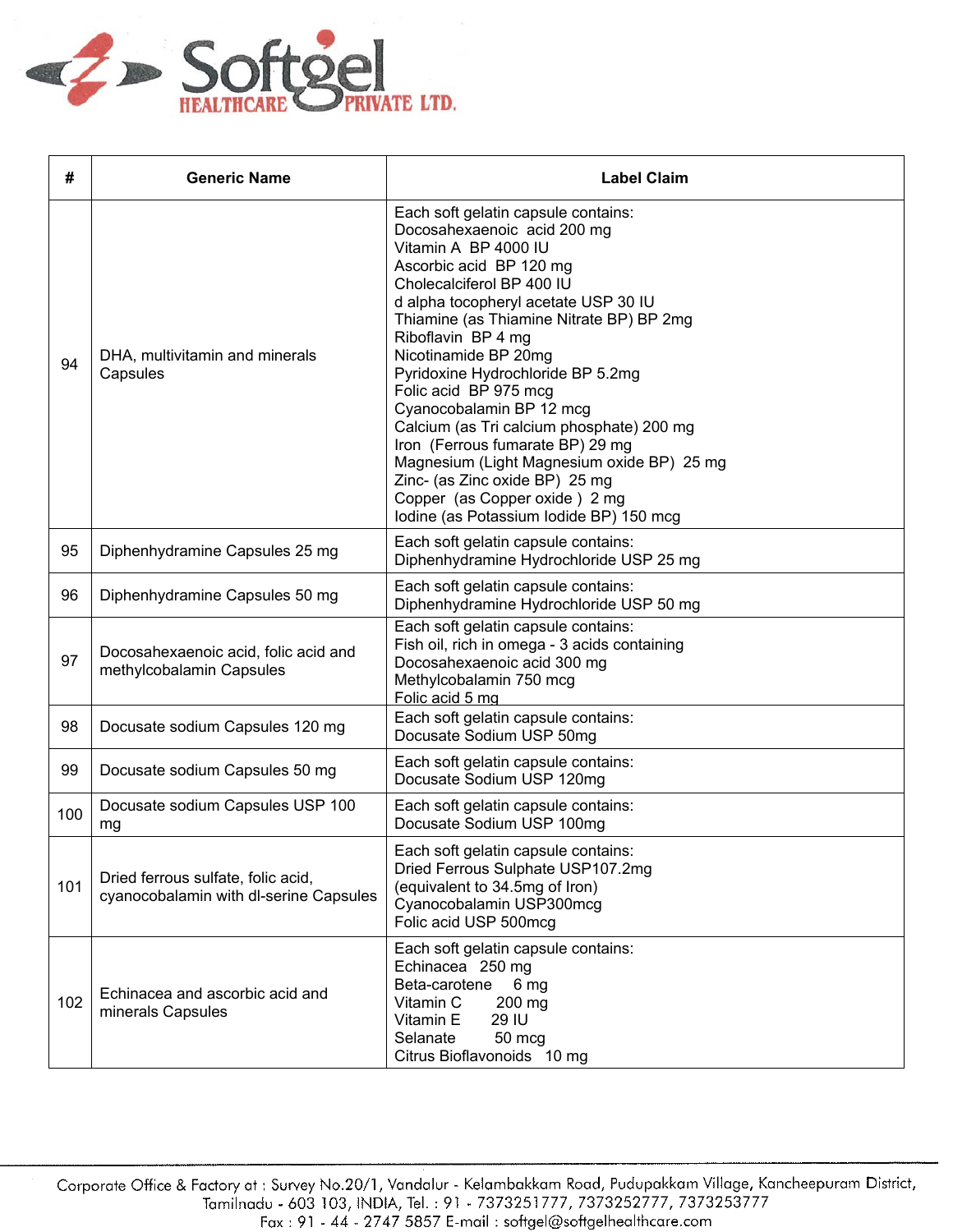

| #   | <b>Generic Name</b>                                                                   | <b>Label Claim</b>                                                                                                                                                                                                                                                                                                                                                                                                                                                                                                                                                                                                                                         |
|-----|---------------------------------------------------------------------------------------|------------------------------------------------------------------------------------------------------------------------------------------------------------------------------------------------------------------------------------------------------------------------------------------------------------------------------------------------------------------------------------------------------------------------------------------------------------------------------------------------------------------------------------------------------------------------------------------------------------------------------------------------------------|
| 103 | Echinacea, ascorbic acid, white willow,<br>black elder and valerian Capsules          | Each soft gelatin Capsules contains<br>Ascorbic Acid (Vitamin C BP)<br>40 <sub>mg</sub><br>Valeriana officinalis (Valerian) dry ext conc. equiv dry root 1.33g<br>Echinacea purpurea (Echinacea) dry juice equiv fresh herb 1g<br>Sambucus nigra (Black elderberry) dry ext. conc. Equiv dry fruit. 670mg<br>Salix Alba (White willow) dry ext conc. equiv fresh stem bark 334mg                                                                                                                                                                                                                                                                           |
| 104 | Echinacea, ascorbic acid, zinc, white<br>willow, black elder and valerian<br>Capsules | Each soft gelatin Capsules contains<br>Ascorbic Acid (Vitamin C BP)<br>245.0mg<br>Zinc(as Zinc Sulfate Monohydrate USP)<br>12.0mg<br>Echinacea purpurea (Echinacea) dry juice equiv fresh herb 2g<br>Sambucus nigra (Black Elderberry) dry ext. conc. Equiv dry fruit. 1.5g<br>Salix alba (White Willow) dry ext conc. equiv fresh stem bark 1.2g                                                                                                                                                                                                                                                                                                          |
| 105 | Essential amino acids and minerals<br>Capsules                                        | Each soft gelatin capsule contains:<br>L-Leucine USP 18.3mg<br>L-Isoleucine USP 5.9mg<br>L-Lysine Hydrochloride USP 25.0mg<br>L-Phenylalanine USP 5.0mg<br>L-Threonine USP 8.3mg<br>L-Valine USP 6.7mg<br>L-Tryptophan USP 10.1mg<br>L-Methionine USP18.4mg<br>Copper Sulphate Pentahydrate BP1.0mg<br>Manganese Sulphate Monohydrate BP 4.0mg<br>Light Magnesium Oxide IP30.0mg<br>Selenium (as Selenium Dioxide Monohydrate) USP75.0mcg                                                                                                                                                                                                                  |
| 106 | Essential amino acids with vitamins and<br>minerals Capsules                          | Each soft gelatin capsule contains:<br>$L -$ Methionine 18.40 mg<br>$L -$ Threonine 4.20 mg<br>$L - Tryptophan 5.00 mg$<br>$L -$ Valine 6.70 mg<br>L - Isoleucine 5.90 mg<br>$L -$ Leucine 18.30 mg<br>$L$ – Phenylalanine 5.00 mg<br>L - Lysine Mono Hydrochloride USP 25.00 mg<br>L - Histidine Mono Hydrochloride3.71 mg<br>$L -$ Arginine 13.28 mg<br>Methylcobalamin750.00 mcg<br>Biotin USP 0.30 mcg<br>Choline Chloride IP 150.00 mcg<br>Beta carotene (30% Dispersion) BP 10.00 mg<br>Zinc Sulphate IP 15.00 mg<br>Potassium lodide IP 0.10 mg<br>Magnesium Sulphate IP 7.43 mg<br>Sodium Selenite 10.00 mcg<br>Chromium Picolinate USP 200.00 mcg |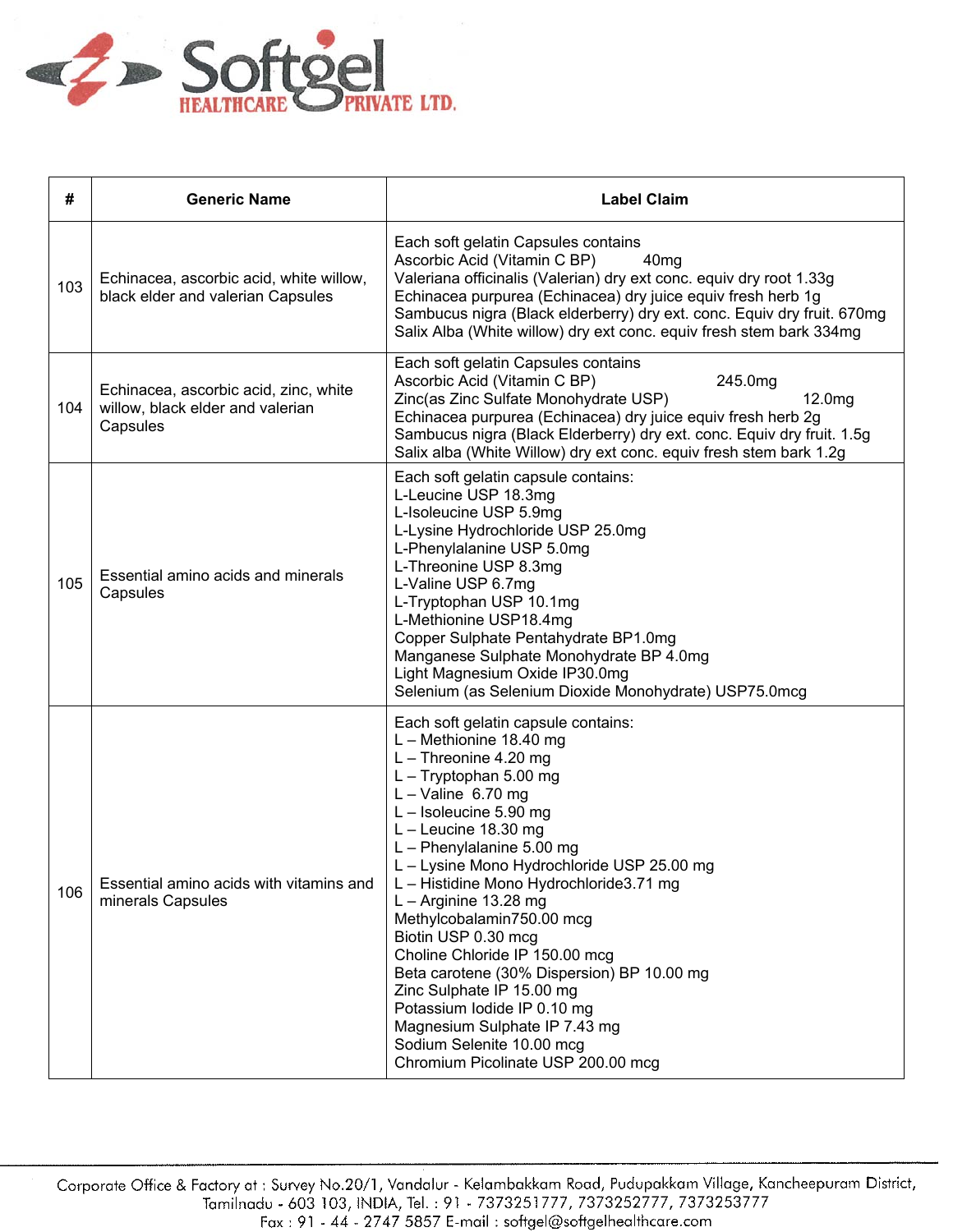

| #   | <b>Generic Name</b>                               | <b>Label Claim</b>                                                                                                                                                                                                                                                     |
|-----|---------------------------------------------------|------------------------------------------------------------------------------------------------------------------------------------------------------------------------------------------------------------------------------------------------------------------------|
| 107 | Essential Phospholipids with vitamin<br>Capsules  | Each soft gelatin capsule contains:<br>Essential Phospholipids 300 mg<br>Vitamin B1<br><b>BP</b><br>6 mg<br>Vitamin B2<br><b>BP</b><br>6 mg<br>Vitamin B6<br><b>BP</b><br>6 mg<br>Vitamin B12<br><b>BP</b><br>6 mcg<br>Vitamin E(dl-alpha tocopheryl Acetate USP) 6 mg |
| 108 | Essential phospholipids Capsules 300<br>mg        | Each soft gelatin capsule contains:<br>Essential Phospholipids 300 mg                                                                                                                                                                                                  |
| 109 | Essential phospholipids Capsules 500<br>mg        | Each soft gelatin capsule contains:<br>Essential Phospholipids 500 mg                                                                                                                                                                                                  |
| 110 | Evening primrose oil Capsules 1000 mg             | Each soft gelatin capsule contains:<br>Refined Evening Primrose Oil BP 1000 mg                                                                                                                                                                                         |
| 111 | Evening primrose oil Capsules 1200 mg             | Each soft gelatin capsule contains:<br>Evening Primrose Oil BP 1200 mg containing GLA 120mg                                                                                                                                                                            |
| 112 | Evening primrose oil Capsules 1300 mg             | Each soft gelatin capsule contains:<br>Refined Evening Primrose Oil BP 1300 mg                                                                                                                                                                                         |
| 113 | Evening primrose oil Capsules 500 mg              | Each soft gelatin capsule contains:<br>Refined Evening Primrose Oil BP 500 mg                                                                                                                                                                                          |
| 114 | Evening primrose oil Capsules 500 mg              | Each soft gelatin capsule contains:<br>Refined Evening Primrose Oil BP 500 mg                                                                                                                                                                                          |
| 115 | Evening primrose oil Capsules1000 mg              | Each soft gelatin capsule contains:<br>Refined Evening Primrose Oil BP 1000 mg                                                                                                                                                                                         |
| 116 | Evening primrose oil with EPA and DHA<br>Capsules | Each soft gelatin capsule contains:<br>Evening primrose oil 500 mg<br>(Providing gamma linolenic acid 50 mg<br>Linoleic acid 350 mg)<br>Eicosapentaenoic acid (EPA) 150 mg<br>Docosahexaenoic acid 100 mg                                                              |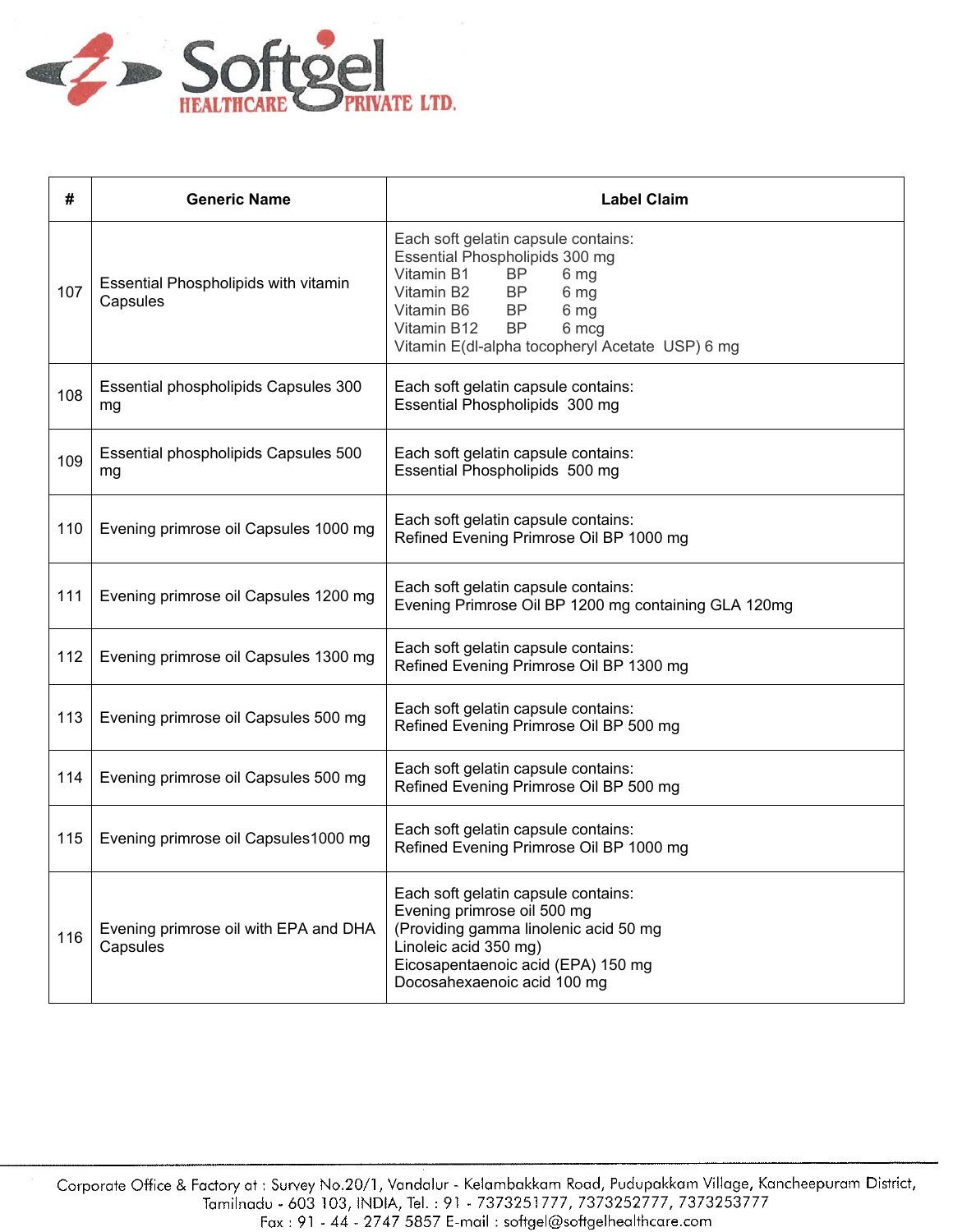

| #   | <b>Generic Name</b>                                                  | <b>Label Claim</b>                                                                                                                                                                                                                                                                                                                                                                                                                                                                                                                                                                                                                                                                                                                                                                                                                                                                                                                                                                                                                                                                                                                                                                                 |
|-----|----------------------------------------------------------------------|----------------------------------------------------------------------------------------------------------------------------------------------------------------------------------------------------------------------------------------------------------------------------------------------------------------------------------------------------------------------------------------------------------------------------------------------------------------------------------------------------------------------------------------------------------------------------------------------------------------------------------------------------------------------------------------------------------------------------------------------------------------------------------------------------------------------------------------------------------------------------------------------------------------------------------------------------------------------------------------------------------------------------------------------------------------------------------------------------------------------------------------------------------------------------------------------------|
| 117 | Evening primrose oil with multivitamin<br>and minerals Capsules      | Each soft gelatin capsule contains:<br>Vitamin A as palmitate BP 750 mcg<br>Vitamin E (d alpha tocopheryl acetate) USP 20 mg<br>Vitamin D3 (cholecalciferol) BP 5 mcg<br>Vitamin C (Ascorbic acid) BP 60 mg<br>Vitamin B1 (Thiamine mononitrate) USP 12 mg<br>Vitamin B2 (Riboflavin) BP 5 mg<br>Vitamin B3 (Nicotinamide) BP 20 mg<br>Vitamin B9 (Folic acid) BP 500 mcg<br>Vitamin B12 (Cyanocobalamin) BP 9 mcg<br>Vitamin B7 (Biotin) BP 50 mcg<br>Pantothenic acid (as Calcium Pantothenate BP)10 mg<br>L-carnitine 30 mg<br>Vitamin B6 (Pyridoxine hydrochloride)BP 9 mg<br>Ubidecarenone BP 2 mg<br>Siberian Ginseng 20 mg<br>Para amino benzoic acid 20 mg<br>Beta carotene BP 2 mg<br>DL-Methionine BP 20 mg<br>Iron (as Ferrous Fumarate BP)6mg<br>L-Arginine BP 20 mg<br>Silicon (as Colloidal anhydrous silica BP) 10 mg<br>Magnesium (as magnesium oxide BP) 50 mg<br>Zinc (as Zinc Sulphate Monohydrate BP) 15 mg<br>Iodine(as Potassium Iodide BP) 150 mcg<br>Copper (as Copper sulphate Pentahydrate BP) 1 mg<br>Manganese (as Manganese sulphate monohydrate BP)3 mg<br>Chromium (as Chromium trichloride) 50 mcg<br>Selenium (as sodium Selenate) 150 mcg<br>Bioflavonoids 10 mg |
| 118 | Evening primrose oil with Vitamin E<br>Capsules 1000 mg              | Each soft gelatin capsule contains:<br>Evening primrose oil BP1000mg<br>Vitamin E acetate IP 25IU                                                                                                                                                                                                                                                                                                                                                                                                                                                                                                                                                                                                                                                                                                                                                                                                                                                                                                                                                                                                                                                                                                  |
| 119 | Evening primrose oil with Vitamin E<br>Capsules 500 mg               | Each soft gelatin capsule contains:<br>Evening primrose oil BP500mg<br>Vitamin E acetate IP25IU                                                                                                                                                                                                                                                                                                                                                                                                                                                                                                                                                                                                                                                                                                                                                                                                                                                                                                                                                                                                                                                                                                    |
| 120 | Fish oil (EPA & DHA), methylfolate,<br>methylcobalamin & B6 Capsules | Each soft gelatin capsule contains:<br>Fish oil rich in omega -3-acids BP<br>Containing Eicosapentaenoic acid and<br>Docosahexaenoic acid 300mg.<br>L-methylfolate 1mg.<br>Methylcobalamin 1500mcg<br>Pyridoxine hydrochloride BP 5mg.                                                                                                                                                                                                                                                                                                                                                                                                                                                                                                                                                                                                                                                                                                                                                                                                                                                                                                                                                             |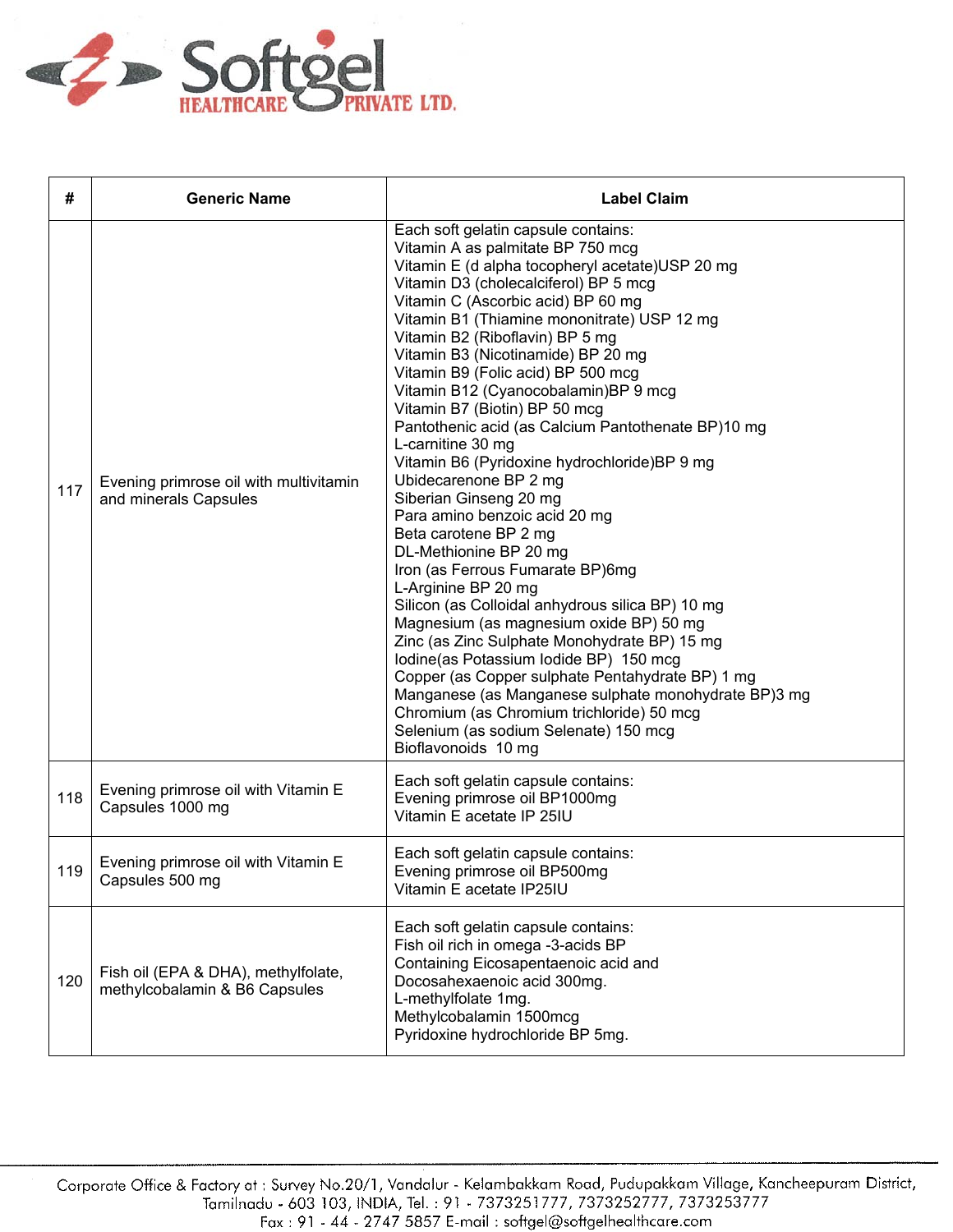

| #   | <b>Generic Name</b>                | <b>Label Claim</b>                                                                                                                                                                         |
|-----|------------------------------------|--------------------------------------------------------------------------------------------------------------------------------------------------------------------------------------------|
| 121 | Fish oil and policosanol Capsules  | Each soft gelatin capsule contains:<br>Fish oil rich in omega-3-fatty acids BP<br>(containing Eicosapentaenoic acid 30 mg<br>and Docosahexaenoic acid 20 mg) 1000 mg<br>Policosanol 5.0 mg |
| 122 | Fish oil Capsules (Enteric Coated) | Each soft gelatin Capsules contains:<br>Fish oil, rich in omega-3 acids BP<br>Containing<br>Eicosapentaenoic acid 165mg<br>Docosahexaenoic acid 110mg                                      |
| 123 | Fish oil Capsules 1000 mg          | Each soft gelatin capsule contains:<br>Fish Oil, Rich In Omega-3-Acids BP containing<br>Eicosapentaenoic Acid180mg<br>Docosahexaenoic Acid120mg                                            |
| 124 | Fish oil Capsules 1000 mg          | Each soft gelatin capsule contains:<br>Fish Oil, Rich In Omega-3-Acids BP containing<br>Eicosapentaenoic Acid180mg<br>Docosahexaenoic Acid120mg                                            |
| 125 | Fish oil Capsules 1000mg           | Each soft gelatin capsule contains:<br>Fish Oil, Rich In Omega-3-Acids BP containing<br>Eicosapentaenoic Acid 460mg<br>Docosahexaenoic Acid 380mg                                          |
| 126 | Fish oil Capsules 1000mg 30/20     | Each soft gelatin capsule contains:<br>Fish Oil, Rich In Omega-3-Acids BP containing<br>Eicosapentaenoic Acid 300mg<br>Docosahexaenoic Acid1200mg                                          |
| 127 | Fish oil Capsules 300mg            | Each soft gelatin capsule contains:<br>Marine n-3 PUFA Ester to provide Docosahexaenoic acid 300 mg                                                                                        |
| 128 | Fish oil Capsules 35/25            | Each soft gelatin capsule contains:<br>Fish Oil, Rich In Omega-3-Acids BP containing<br>Eicosapentaenoic Acid 350mg<br>Docosahexaenoic Acid1250mg                                          |
| 129 | Fish oil Capsules 500 mg           | Each soft gelatin capsule contains:<br>Eicosapentaenoic Acid 280 mg<br>Docosahexaenoic Acid 230 mg<br>(derived from approximately 1 g of Omega 3 oil)                                      |
| 130 | Fish oil Capsules 500 mg           | Each soft gelatin capsule contains:<br>Fish Oil, Rich In Omega-3-Acids BP containing<br>Eicosapentaenoic Acid180mg<br>Docosahexaenoic Acid120mg                                            |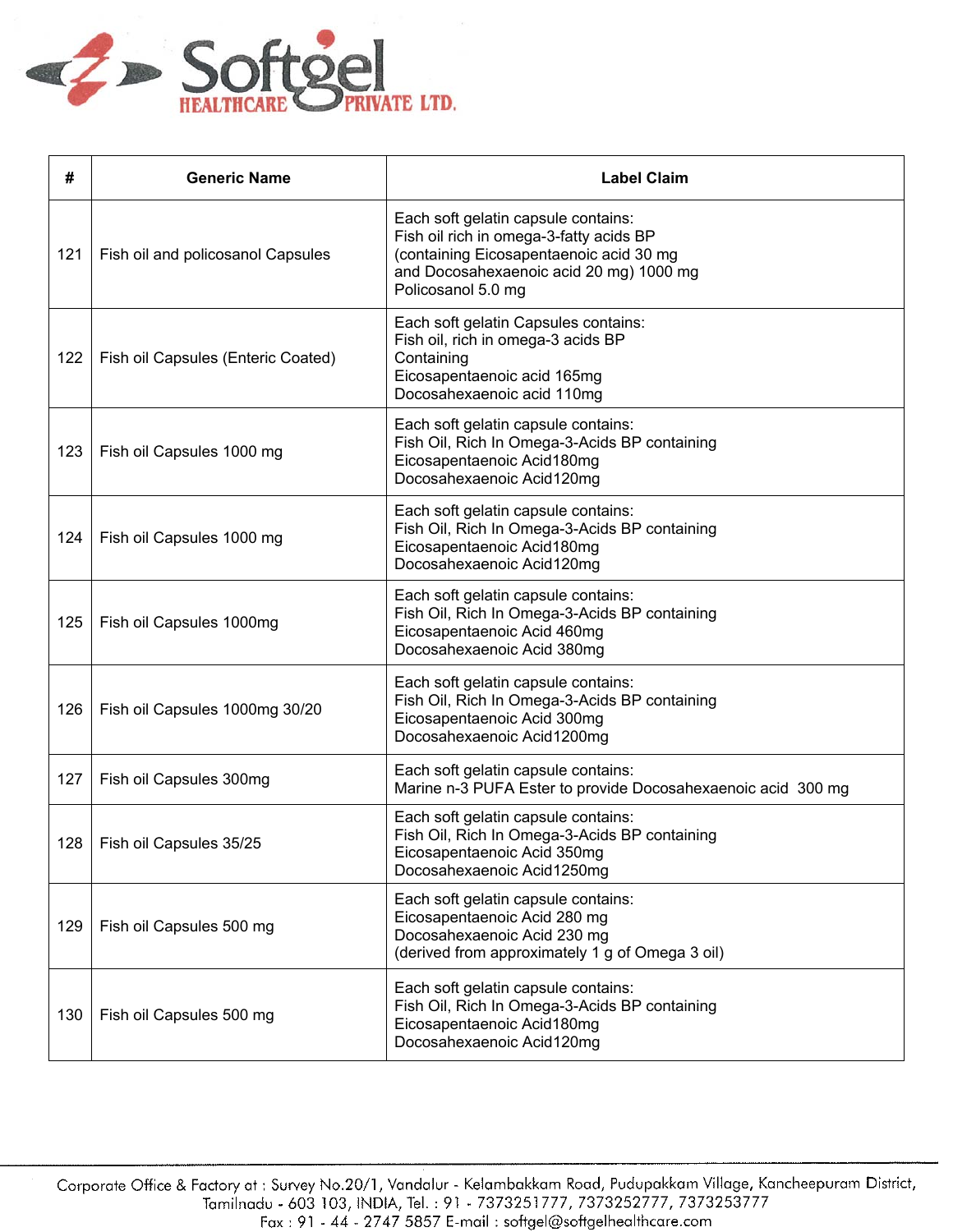

| #   | <b>Generic Name</b>                                 | <b>Label Claim</b>                                                                                                                                                                                                                                                                                                                                                                                                                                                                                                                                                                                                                                                                                                                                                 |
|-----|-----------------------------------------------------|--------------------------------------------------------------------------------------------------------------------------------------------------------------------------------------------------------------------------------------------------------------------------------------------------------------------------------------------------------------------------------------------------------------------------------------------------------------------------------------------------------------------------------------------------------------------------------------------------------------------------------------------------------------------------------------------------------------------------------------------------------------------|
| 131 | Fish oil Capsules 500 mg 18/12                      | Each soft gelatin capsule contains:<br>Fish Oil, Rich In Omega-3-Acids BP containing<br>Eicosapentaenoic Acid180mg<br>Docosahexaenoic Acid120mg                                                                                                                                                                                                                                                                                                                                                                                                                                                                                                                                                                                                                    |
| 132 | Fish oil Capsules 500mg                             | Each Soft gelatin capsule contains:<br>Fish oil, Rich in Omega 3 acids BP<br>Containing<br>Eicosapentaenoic acid300mg<br>Docosahexaenoic acid200mg<br>(Total omega-3 fatty acids 500mg)                                                                                                                                                                                                                                                                                                                                                                                                                                                                                                                                                                            |
| 133 | Fish oil Capsules 600 mg                            | Each soft gelatin capsule contains:<br>Fish Oil, Rich In Omega-3-Acids BP containing 600mg<br>Eicosapentaenoic Acid<br>Docosahexaenoic Acid                                                                                                                                                                                                                                                                                                                                                                                                                                                                                                                                                                                                                        |
| 134 | Fish oil with multivitamin and minerals<br>Capsules | Each soft gelatin capsule contains:<br>Fish oil rich in omega 3 acids BP 400 mg<br>Vitamin D3 (Cholecalciferol) BP 2.5 mcg<br>Vitamin E (d Alpha Tocopheryl acetate) USP 40 mg<br>Natural mixed Carotenoids 30% 2 mg<br>Garlic 100 mg<br>Lecithin USP 20 mg<br>Vitamin C (Ascorbic acid BP) 30 mg<br>Vitamin B1 (Thiamine Mononitrate USP) 5 mg<br>Vitamin B2 (Riboflavin BP) 0.8 mg<br>Vitamin B9 (Folic acid BP) 250 mcg<br>Vitamin B12 (Cyanocobalamin BP) 10 mcg<br>Vitamin B6 (Pyridoxine Hydrochloride BP) 5 mg<br>Zinc (As Zinc Sulphate Monohydrate BP) 5 mg<br>Copper (As Copper Sulphate Pentahydrate BP) 1 mg<br>Manganese (As Manganese Sulphate Monohydrate BP) 1.5 mg<br>Chromium (Chromium trichloride) 50 mcg<br>Selenium (Sodium Selenate) 80 mcg |
| 135 | Fish oil with multivitamin and minerals<br>Capsules | Each soft gelatin capsule contains:<br>Eicosapentaenoic Acid45mg<br>Docosahexaenoic Acid30mg<br>(Derived from Fish Oil, Rich In Omega-3-Acids BP)<br>Alpha Lipoic Acid50mg<br>Mixed Carotenoids (As 30% oily suspension) 5mg<br>Manganese (As Manganese Sulphate BP) 1.5mg<br>Methylcobalamin 750mcg<br>Chromium (As Chromium Picolinate USP) 100mcg<br>Selenium (As Selenious Acid USP) 40mcg)                                                                                                                                                                                                                                                                                                                                                                    |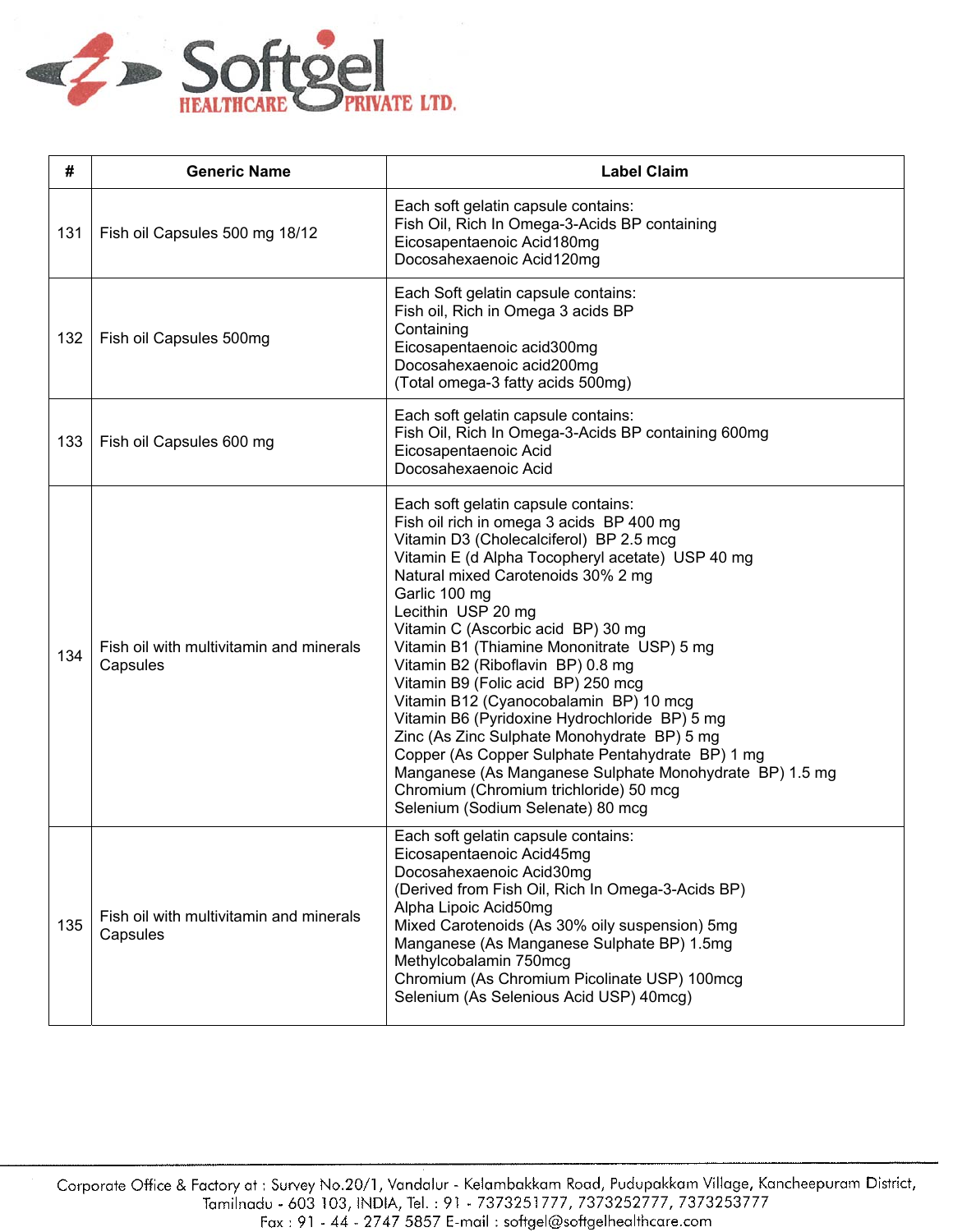

| #   | <b>Generic Name</b>                                            | <b>Label Claim</b>                                                                                                                                                                                                                                                                                                                                                                                                                                                                                    |
|-----|----------------------------------------------------------------|-------------------------------------------------------------------------------------------------------------------------------------------------------------------------------------------------------------------------------------------------------------------------------------------------------------------------------------------------------------------------------------------------------------------------------------------------------------------------------------------------------|
| 136 | Fish oil with multivitamin and minerals<br>Capsules            | Each soft gelatin capsule contains:<br>Eicosapentaenoic Acid150mg<br>Docosahexaenoic Acid100mg<br>Vitamin C IP50mg<br>Vitamin A Concentrate (Oily form) 2500IU<br>(As Vitamin A Palmitate)<br>Chromium (As Chromium Picolinate USP) IP0.10mg<br>Copper (As Cupric Sulfate USP) 1.5mg<br>Folic Acid0.30mg<br>Manganese Sulphate Monohydrate 2.0mg<br>Pyridoxine Hydrochloride1.0mg<br>Selenium (As Selenium Dioxide Monohydrate USP) 0.04mg<br>Vitamin E Acetate10mg<br>Zinc Sulfate Monohydrate 7.5mg |
| 137 | Fish oil with multivitamin and minerals<br>Capsules            | Each soft gelatin capsule contains:<br>Methylcobalamin 1000mcg<br>Fish Oil, Rich In Omega-3-Acids BP Containing<br>Eicosapentaenoic Acid 90mg<br>Docosahexaenoic Acid 60mg<br>Alpha Lipoic Acid USP 50mg<br>Zinc Gluconate USP7.5mg<br>Equivalent to Zinc<br>Chromium Picolinate USP 200mcg<br>Selenium Dioxide USP 70mcg<br>Equivalent to elemental Selenium<br>Folic Acid IP 1.5mg.                                                                                                                 |
| 138 | Fish oil, methylcobalamin, calcitriol and<br>minerals Capsules | Each soft gelatin capsule contains:<br>Calcitriol 0.25 mcg<br>Calcium Carbonate(eq. to elemental calcium 200 mg) 500 mg<br>Boron as disodium tetraborate anhydrous 1.5 mg<br>Folic acid 400 mcg<br>Methylcobalamin 1500 mcg<br>Fish oil 30/20 EPA 180 mg DHA120 mg                                                                                                                                                                                                                                    |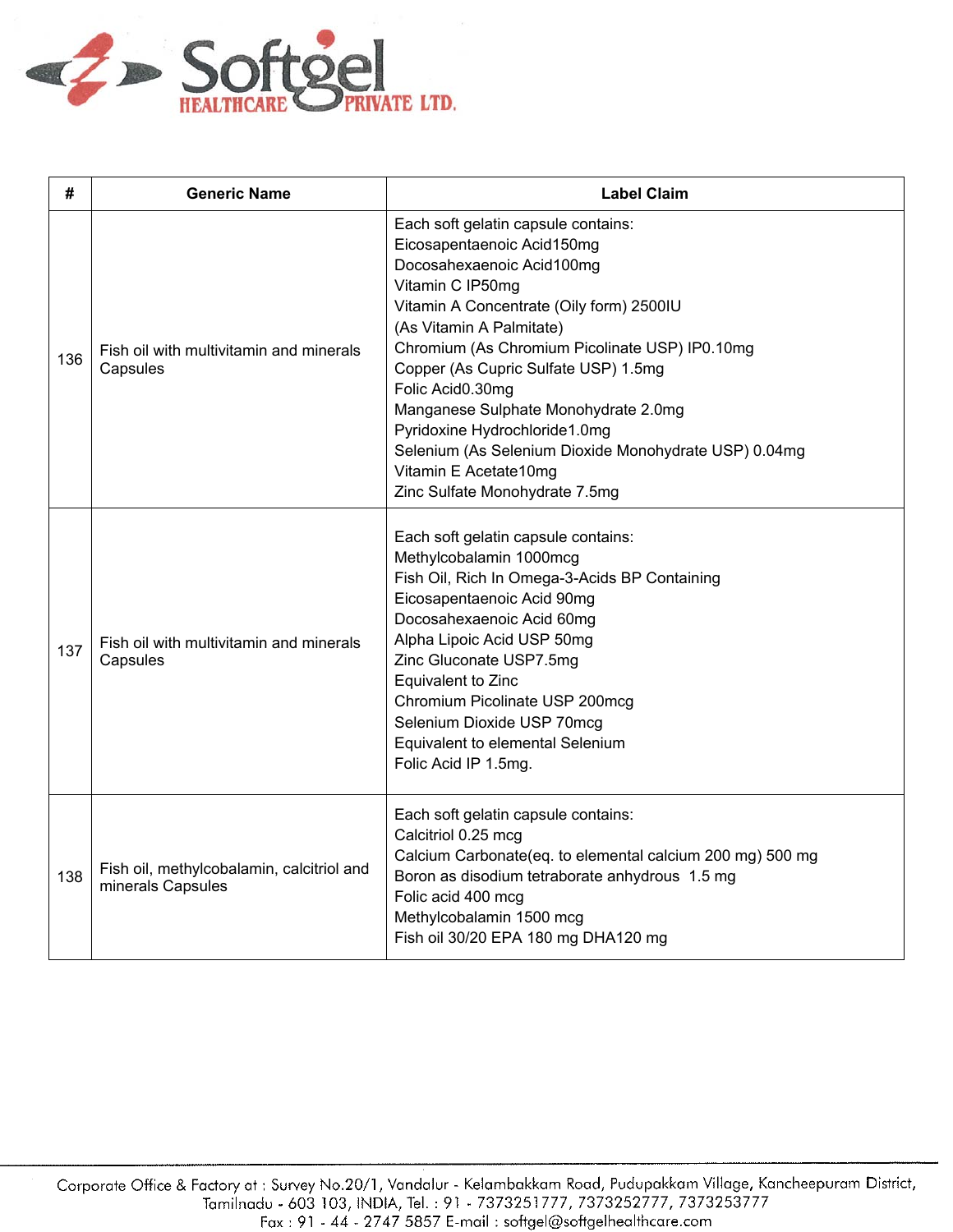

| #   | <b>Generic Name</b>                                            | <b>Label Claim</b>                                            |
|-----|----------------------------------------------------------------|---------------------------------------------------------------|
|     |                                                                | Each soft gelatin capsule contains:                           |
|     |                                                                | Vitamin A 2500 IU                                             |
|     |                                                                | Vitamin D3 200 IU                                             |
|     |                                                                | Calcium ascorbate 100 mg                                      |
|     |                                                                | Vitamin K2 30 mcg                                             |
|     |                                                                | Thiamine mononitrate 1.4 mg                                   |
|     |                                                                | Vitamin B2 1.6 mg                                             |
|     |                                                                | Vitamin B6 2 mg                                               |
|     |                                                                | Vitamin B12 1 mcg                                             |
|     |                                                                | Biotin 2 mg                                                   |
|     |                                                                | folic acid 1000 mcg                                           |
|     |                                                                | calcium Pantothenate 6 mg                                     |
|     |                                                                | Anhydrous calcium hydrogen phosphate (equivalent to elemental |
|     |                                                                | calcium 75 mg & Phosphorus 58 mg) 255 mg                      |
|     |                                                                | Iron (as ferrous Fumarate) 14 mg                              |
| 139 | Fish oil, ginseng, ginkgo, multivitamin &<br>minerals Capsules | Magnesium (as magnesium oxide heavy) 5 mg                     |
|     |                                                                | Niacinmide 18 mg                                              |
|     |                                                                | Potassium chloride 5 mg                                       |
|     |                                                                | lodine (as potassium iodide) 0.15 mg                          |
|     |                                                                | Manganese (as Manganese sulphate monohydrate) 1 mg            |
|     |                                                                | chromium Picolinate 600 mcg                                   |
|     |                                                                | sodium molybdenum (sodium molybdate dihydrate) 25 mcg         |
|     |                                                                | selenium (as selenium dioxide monohydrate) 30 mcg             |
|     |                                                                | colloidal anhydrous silica 2 mcg                              |
|     |                                                                | Zinc (as Zinc sulphate monohydrate) 15 mg                     |
|     |                                                                | Lutein (input as 20 %) 0.10 mg                                |
|     |                                                                | ginseng extract powder 20 mg                                  |
|     |                                                                | ginkgo biloba 5 mg                                            |
|     |                                                                | copper (as copper sulphate pentahydrate) 2 mg                 |
|     |                                                                | vanadium sulphate 20 mcg                                      |
|     |                                                                | omega 3 fatty acids to provide EPA & DHA 150 mg               |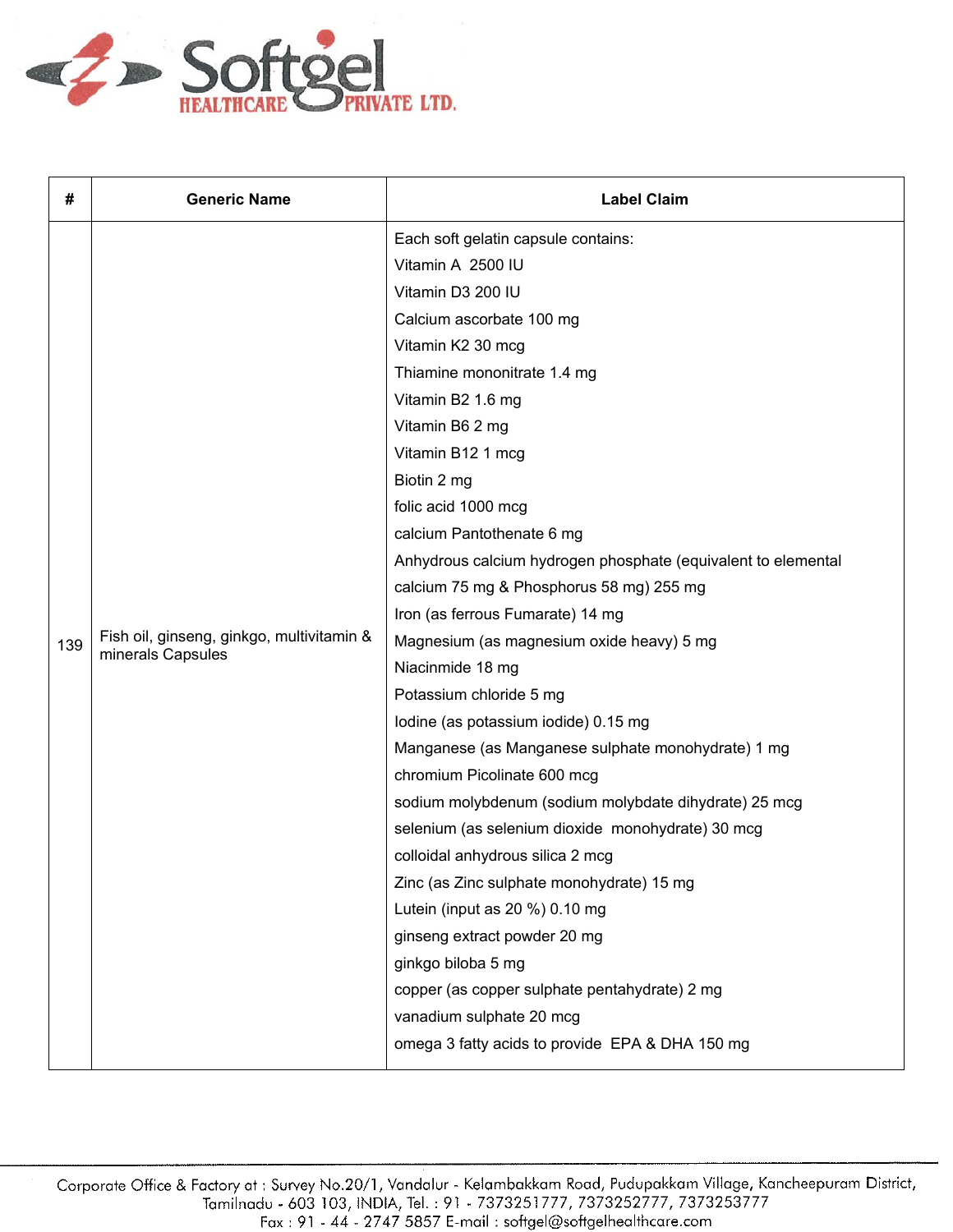

| #   | <b>Generic Name</b>                                                | <b>Label Claim</b>                                                                                                                                                                                                                                                                                                                                                                                                                                                                                                                                                                                                                                                                                                                                                                                                                                                                                                                                                                                                                                                                                                                                                                                                                                                                                           |
|-----|--------------------------------------------------------------------|--------------------------------------------------------------------------------------------------------------------------------------------------------------------------------------------------------------------------------------------------------------------------------------------------------------------------------------------------------------------------------------------------------------------------------------------------------------------------------------------------------------------------------------------------------------------------------------------------------------------------------------------------------------------------------------------------------------------------------------------------------------------------------------------------------------------------------------------------------------------------------------------------------------------------------------------------------------------------------------------------------------------------------------------------------------------------------------------------------------------------------------------------------------------------------------------------------------------------------------------------------------------------------------------------------------|
| 140 | Fish oil, Multivitamin, minerals with<br>natural extracts Capsules | Each soft gelatin capsule contains:<br>Beta carotene BP 5.0 mg<br>Vitamin A(as palmitate) BP 5000 IU<br>Vitamin D3 BP 5.0 mcg<br>Vitamin E USP 20 mg<br>Vitamin B1 (as Thiamine nitrate) BP 10 mg<br>Vitamin B2 BP 5.0 mg<br>Vitamin B6 BP 3.0 mg<br>Vitamin B12 BP 9.0 mcg<br>Calcium Pantothenate BP 10.0 mg<br>Nicotinamide BP 25.0 mg<br>Vitamin C BP 60.0 mg<br>Folic acid BP 1000 mcg<br>Biotin BP 30 mcg<br>Para amino benzoic acid USP 30 mg<br>Pollen extract Sweden 2.0 mg<br>Soya lecithin BP 40 mg<br>Wheat germ oil BP 100 mg<br>Cod liver oil BP 50 mg<br>Fish oil, rich in omega 3 acids Containing BP<br>Eicosapentaenoic acid 15 mg<br>Docosahexaenoic acid 10 mg<br>Ginseng 5:1 extract USP 4.0 mg<br>Lysine hydrochloride BP 40 mg<br>dl-Methionine BP 60 mg<br>Zinc (as zinc Sulphate monohydrate USP) 15 mg<br>Manganese (as manganese Sulphate monohydrate BP) 2.0 mg<br>Inositol 30 mg<br>Iron (as Ferrous fumarate USP) 15 mg<br>Iodine (as Potassium Iodide BP) 150 mcg<br>Copper (as Copper Sulphate pentahydrate BP) 2.0 mg<br>Magnesium oxide BP 30 mg<br>Selenium (as Selenium dioxide monohydrate) USP 100 mcg<br>Chromium (as chromium polynicotinate USP) 50 mcg<br>Molybdenum (as Sodium molybdate dehydrate BP) 50 mcg<br>Garlic oil concentrate USP 20 mcg<br>Rutin 10 mg |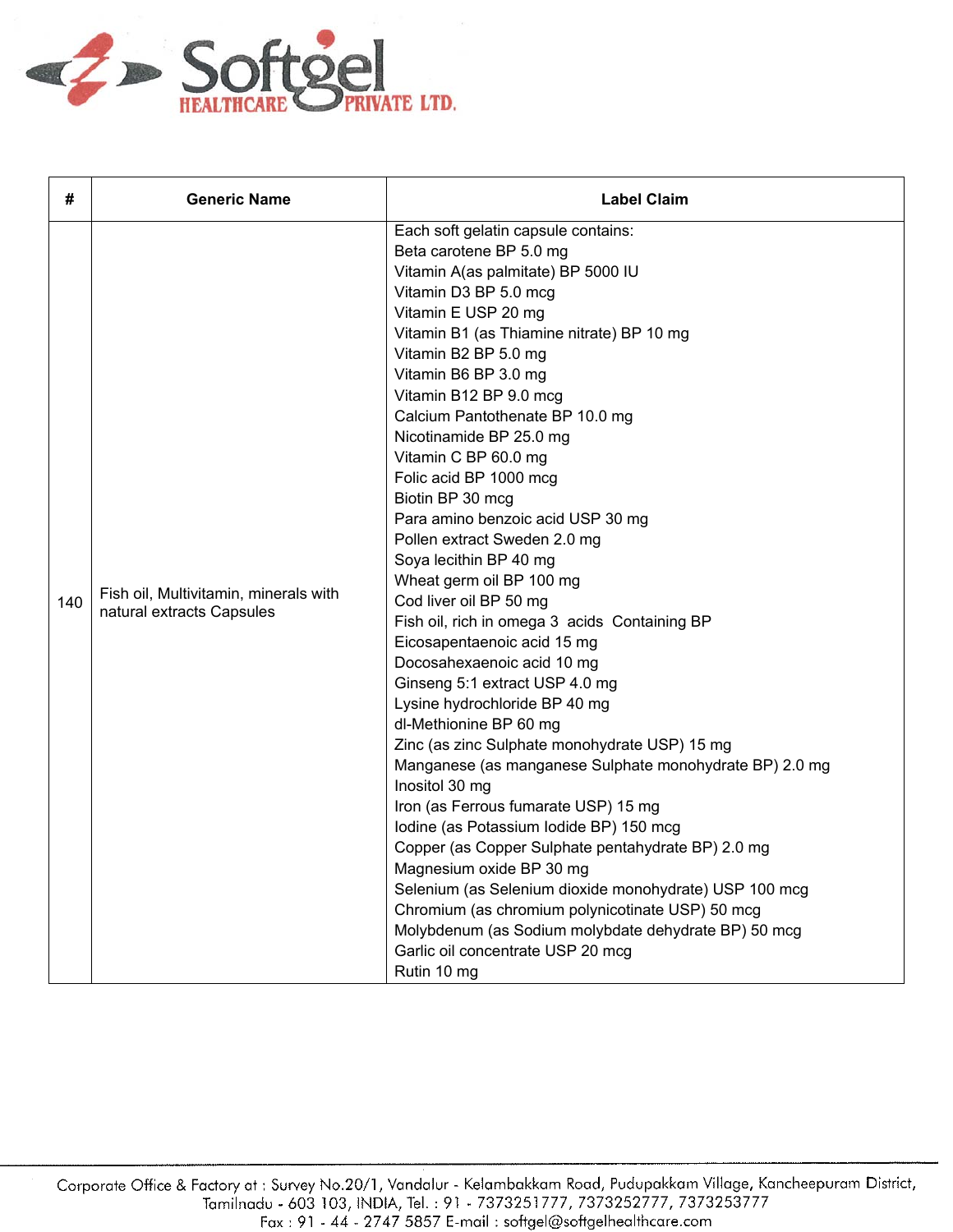

| #   | <b>Generic Name</b>                                     | <b>Label Claim</b>                                                                                                                                                                                                                                                                                                                                                                                                                                                                                                                                                                |
|-----|---------------------------------------------------------|-----------------------------------------------------------------------------------------------------------------------------------------------------------------------------------------------------------------------------------------------------------------------------------------------------------------------------------------------------------------------------------------------------------------------------------------------------------------------------------------------------------------------------------------------------------------------------------|
| 141 | Fish oil, multivitamins with minerals<br>Capsules       | Each soft gelatin capsule contains:<br>Zinc(as zinc Sulphate Monohydrate) 7.5 mg<br>DHA 80% oil (NLT 700 mg DHA/g) DHA 260 mg<br>EPA 90% oil (NLT 850 mg EPA/g) EPA 40 mg<br>Sunflower oil (NLT 55% Linoleic acid) LA 30.0 mg<br>80% ALA (78%Alpha linolenic acid) 30.0 mg<br>Vitamin C 25 mg (as Ester - C) 31.25 mg<br>Vitamin D3 170 IU<br>Vitamin E (dl alpha tocopheryl acetate) 30 IU<br>Folic acid USP 1 mg<br>Vitamin B6 (Pyridoxine Hcl) 25 mg<br>Calcium 150 mg as tricalcium phosphate NF 441.2 mg<br>Iron 20 mg as Carbonyl Iron 21 mg<br>Iron 7 mg as Sumalate 34 mg |
| 142 | Fish oil, Vitamin E, Vitamin C and<br>minerals Capsules | Each soft gelatin Capsules contains<br>Vitamin E Acetate BP 200mg<br>Vitamin C BP 150mg<br>Fish oil rich in Omega-3-fatty Acid Containing BP<br>Eicosapentaenoic acid 90mg<br>Docosahexaenoic acid 60mg<br>Zinc sulphate USP 15mg<br>Chromium picolinate USP 65mcg<br>Selenium dioxide equivalent to elemental selenium USP 60mcg                                                                                                                                                                                                                                                 |
| 143 | Flax seed oil Capsules 500 mg                           | Each soft gelatin capsule contains:<br>Flax seed oil containing<br>Eicosapentaenoic acid 90mg<br>Docosahexaenoic acid 60mg<br>Other fatty acid-240mg<br>Saturated fat-110mg                                                                                                                                                                                                                                                                                                                                                                                                       |
| 144 | Fluconazole Capsules 150mg                              | Each soft gelatin vaginal suppository contains:<br>Fluconazole USP 150 mg                                                                                                                                                                                                                                                                                                                                                                                                                                                                                                         |
| 145 | Folic acid Capsules 0.4 mg                              | Each soft gelatin capsule contains:<br>Folic Acid BP 0.4mg                                                                                                                                                                                                                                                                                                                                                                                                                                                                                                                        |
| 146 | Folic acid Capsules 5 mg                                | Each soft gelatin capsule contains:<br>Folic acid BP 5 mg                                                                                                                                                                                                                                                                                                                                                                                                                                                                                                                         |
| 147 | Folic acid with fish oil Capsules                       | Each soft gelatin capsule contains:<br>Folic acid BP 0.4mg<br>Omega-3 fatty acid containing<br>Eicosapentaenoic acid<br>Docosahexaenoic acid<br>200 <sub>mg</sub>                                                                                                                                                                                                                                                                                                                                                                                                                 |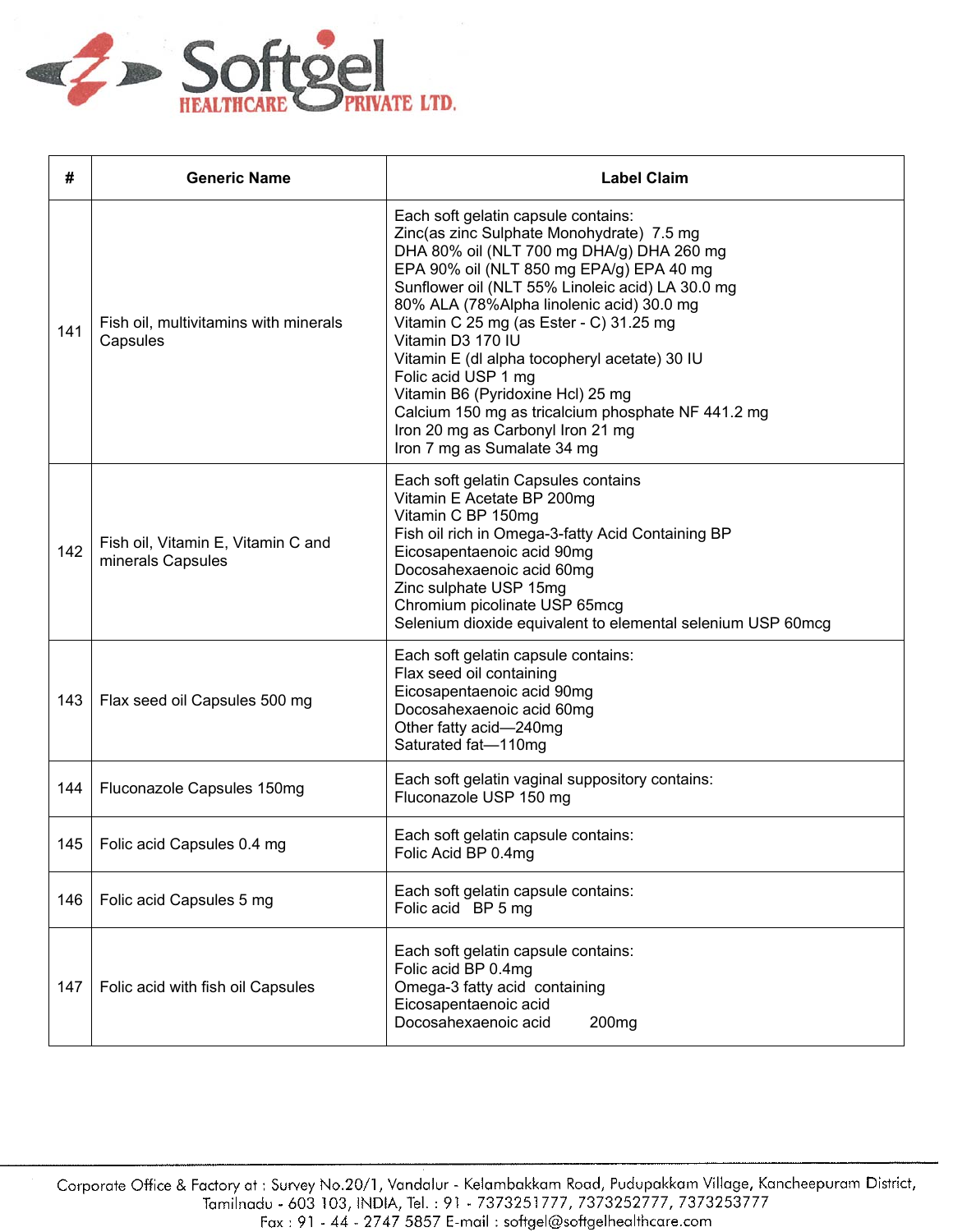

| #   | <b>Generic Name</b>                              | <b>Label Claim</b>                                                                                                                                                                                                                                                                                                                                                                                                                                                                                                                                                                                                                                                                                                                                                                                                                                                                                                                                                                                                                                                                                                                                                                                                                                                 |
|-----|--------------------------------------------------|--------------------------------------------------------------------------------------------------------------------------------------------------------------------------------------------------------------------------------------------------------------------------------------------------------------------------------------------------------------------------------------------------------------------------------------------------------------------------------------------------------------------------------------------------------------------------------------------------------------------------------------------------------------------------------------------------------------------------------------------------------------------------------------------------------------------------------------------------------------------------------------------------------------------------------------------------------------------------------------------------------------------------------------------------------------------------------------------------------------------------------------------------------------------------------------------------------------------------------------------------------------------|
| 148 | Fish oil, Multivitamin with Mineral<br>Capsules  | Each soft gelatin capsule contains:<br>Beta carotene BP 5mg<br>Vitamin A (as palmitate) BP 5000 IU<br>Vitamin D3 BP 5.0mcg<br>Vitamin E Acetate USP 20mg<br>Vitamin B1 (as thiamine mononitrate BP) 10mg<br>Vitamin B2 BP 5.0mg<br>Vitamin B6 BP 3.0mg<br>Vitamin B12 BP 9.0mcg<br>Calcium Pantothenate BP 10mg<br>Nicotinamide BP 25mg<br>Vitamin C BP 60mg<br>Folic acid BP 1000mcg<br>Biotin BP 30mcg<br>Para amino benzoic acid USP 30mg<br>Pollen extract (Sweden 2.0mg<br>Soya lecithin NF 40mg<br>Wheat germ oil BP 100mg<br>Cod liver oil BP 50mg<br>Fish oil, omega -3 fatty acids containing BP<br>Eicosapentaenoic acid 15mg<br>Docosahexaenoic acid 10mg<br>Ginseng 5:1 Extract USP 4.0mg<br>Lysine hydrochloride BP 40mg<br>dl-Methionine BP 60mg<br>Zinc (as Zinc sulphate monohydrate USP) 15mg<br>Manganese (as Manganese sulphate monohydrate BP) 2.0mg<br>Inositol 30mg<br>Iron (as ferrous fumarate USP) 15mg<br>Iodine (as potassium iodide BP) 150mg<br>Copper (as copper sulphate pentahydrate BP) 2.0mg<br>Magnesium oxide 30mg<br>Selenium (as Selenium Dioxide Monohydrate USP) 100mcg<br>Chromium (as chromium Picolinate USP) 50mcg<br>Molybdenum (as sodium molybdate dihydrate BP) 50mcg<br>Garlic oil concentrate 20mg<br>Rutin 10mg |
| 149 | Folic acid, methylcobalamin with DHA<br>Capsules | Each soft gelatin capsule contains:<br>Folic acid IP 5mg<br>Methylcobalamin 1500mcg<br>Fish oil, rich in fatty acids containing<br>DHA 200mg                                                                                                                                                                                                                                                                                                                                                                                                                                                                                                                                                                                                                                                                                                                                                                                                                                                                                                                                                                                                                                                                                                                       |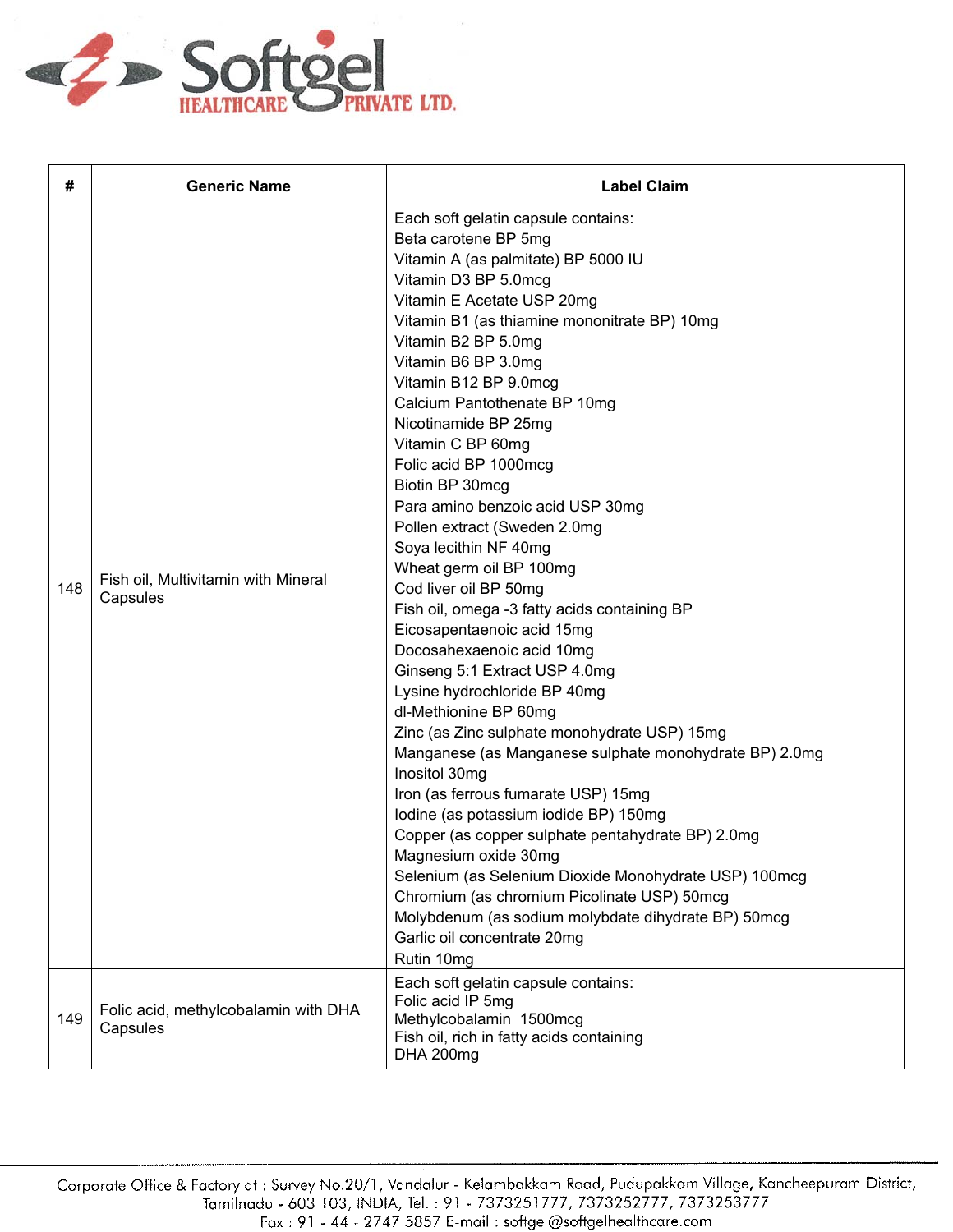

| #   | <b>Generic Name</b>                                                 | <b>Label Claim</b>                                                                                                                                                                                                                                                                                                                                                                                                                                                                                                                                                                                                                              |
|-----|---------------------------------------------------------------------|-------------------------------------------------------------------------------------------------------------------------------------------------------------------------------------------------------------------------------------------------------------------------------------------------------------------------------------------------------------------------------------------------------------------------------------------------------------------------------------------------------------------------------------------------------------------------------------------------------------------------------------------------|
| 150 | Four forms of calcium, vitamin D3 and<br>minerals Capsules          | Each soft gelatin capsule contains;<br>Calcium Carbonate<br>(Equivalent to Elemental Calcium 275 mg) 687.5 mg<br>Calcium Citrate<br>(Equivalent to Elemental Calcium 15.8 mg) 75 mg<br>Microcrystalline Hydroxyapatite Complex (MCHC)<br>(Equivalent to Elemental - Calcium 8.8 mg) 40 mg<br>Dibasic calcium phosphate<br>(Equivalent to Elemental calcium 25 mg) 85 mg<br>Vitamin D3 (Stabilized) 200 IU<br>Magnesium (As Magnesium Oxide) 40 mg<br>Manganese (As Manganese sulfate monohydrate) 1.80 mg<br>Zinc (As Zinc sulfate Monohydrate) 7.50 mg<br>Copper (As Copper Sulfate Pentahydrate) 1.5 mg<br>Boron (As Borax) Anhydrous 250 mcg |
| 151 | Framycetin sulphate, hydrocortisone<br>acetate, esculoside Capsules | Each soft gelatin capsule contains 500 mg of Ointment containing:<br>Hydrocortisone Acetate EP2.79 mg<br>Framycetin Sulphate EP5.00 mg<br>Esculoside5.00 mg<br>Benzocaine (Ethyl 4 amino benzoate) EP5.00 mg<br>Butamben (Butyl p amino benzoate) USP/NF5.00 mg<br>Ointment base q.s<br>Excipients q.s                                                                                                                                                                                                                                                                                                                                          |
| 152 | Gamalinoic acid Capsules 100mg                                      | Each soft gelatin capsule contains:<br>Evening primrose oil 100mg                                                                                                                                                                                                                                                                                                                                                                                                                                                                                                                                                                               |
| 153 | Gamma linolenic acid Capsules 100 mg                                | Each soft gelatin capsule contains:<br>Evening primrose oil 1000mg                                                                                                                                                                                                                                                                                                                                                                                                                                                                                                                                                                              |
| 154 | Gamma linolenic acid Capsules 100mg                                 | Each soft gelatin Capsules contains:<br>Gamma Linolenic acid<br>BP 100mg<br>(from evening primrose oil BP 1000mg)                                                                                                                                                                                                                                                                                                                                                                                                                                                                                                                               |
| 155 | Gamma linolenic acid Capsules 120 mg                                | Each soft gelatin capsule contains:<br>Gamolenic acid 120mg                                                                                                                                                                                                                                                                                                                                                                                                                                                                                                                                                                                     |
| 156 | Gamma linolenic acid Capsules 40 mg                                 | Each soft gelatin capsule contains:<br>Organic Evening Primrose Oil 400mg                                                                                                                                                                                                                                                                                                                                                                                                                                                                                                                                                                       |
| 157 | Gamma linolenic acid Capsules 80 mg                                 | Each soft gelatin capsule contains:<br>Organic Evening Primrose Oil 800mg                                                                                                                                                                                                                                                                                                                                                                                                                                                                                                                                                                       |
| 158 | Garlic oil Capsules 0.25% w/w                                       | Each soft gelatin capsule contains:<br>Garlic oil 0.25%w/w (steam Distilled) in edible oil 250mg                                                                                                                                                                                                                                                                                                                                                                                                                                                                                                                                                |
| 159 | Garlic oil Capsules 0.25% w/w                                       | Each soft gelatin capsule contains:<br>Garlic oil 0.25%w/w (steam Distilled) in edible oil 250mg                                                                                                                                                                                                                                                                                                                                                                                                                                                                                                                                                |
| 160 | Gastro-resistant peppermint oil<br>Capsules BP 180 mg               | Each soft gelatin capsule contains:<br>Peppermint oil BP 180 mg                                                                                                                                                                                                                                                                                                                                                                                                                                                                                                                                                                                 |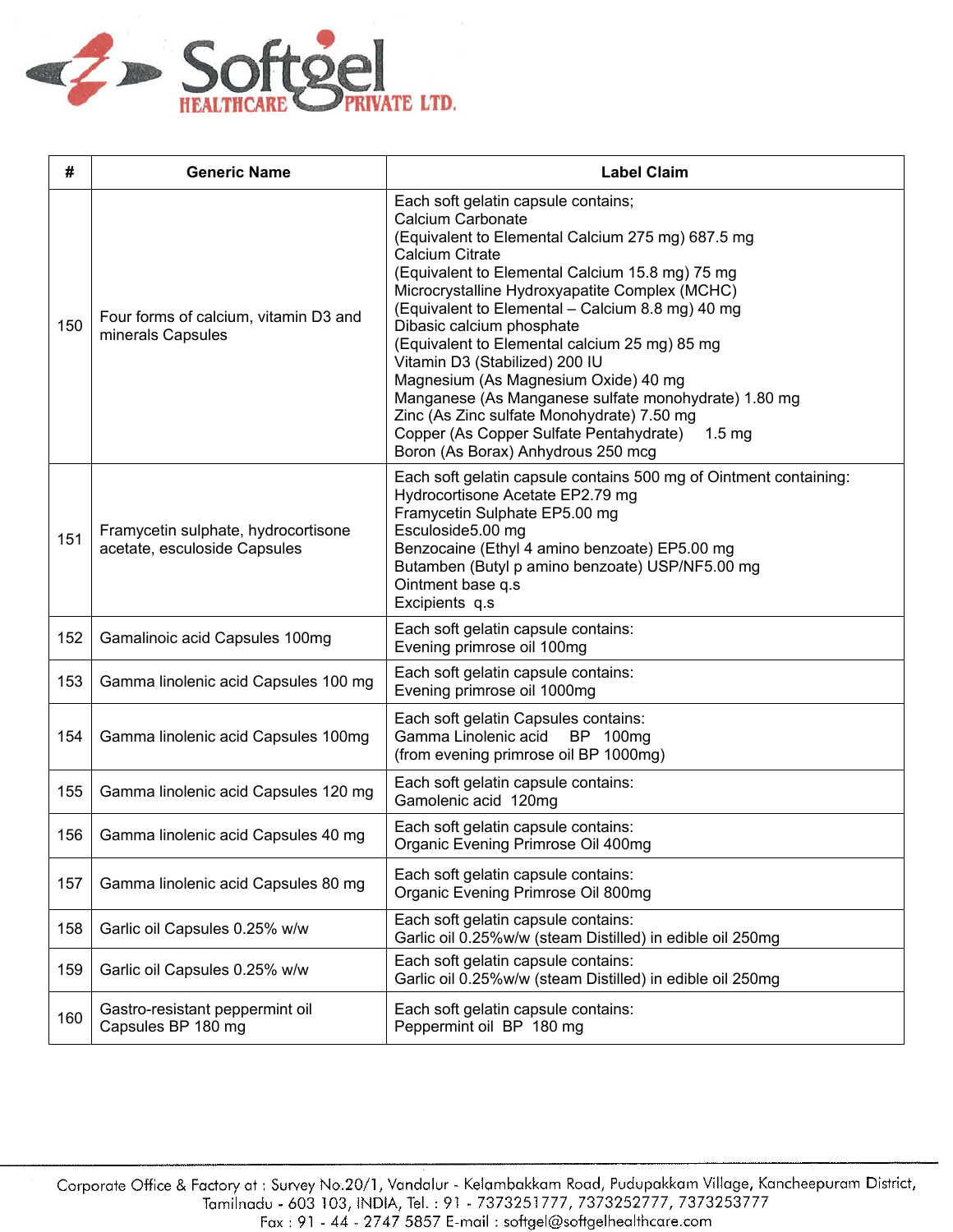

| #   | <b>Generic Name</b>                                | <b>Label Claim</b>                                                                                                                                                                                                                                                                                                                                                                                                                                                                                                                                                                                                                                                                                                                                                              |
|-----|----------------------------------------------------|---------------------------------------------------------------------------------------------------------------------------------------------------------------------------------------------------------------------------------------------------------------------------------------------------------------------------------------------------------------------------------------------------------------------------------------------------------------------------------------------------------------------------------------------------------------------------------------------------------------------------------------------------------------------------------------------------------------------------------------------------------------------------------|
| 161 | Gingko biloba Capsules 40 mg                       | Each soft gelatin capsule contains:<br>Ginkgo biloba 40 mg                                                                                                                                                                                                                                                                                                                                                                                                                                                                                                                                                                                                                                                                                                                      |
| 162 | Gingko biloba Capsules 60 mg                       | Each soft gelatin capsule contains:<br>Ginkgo biloba 60 mg                                                                                                                                                                                                                                                                                                                                                                                                                                                                                                                                                                                                                                                                                                                      |
| 163 | Ginseng with multivitamin and minerals<br>Capsules | Each soft gelatin capsule contains:<br>Natural Beta carotene BP 250mg<br>Thiamine Nitrate BP 1.5 mg<br>Riboflavin BP 1.5 mg<br>Pyridoxine hydrochloride BP 2 mg<br>Cyanocobalamin BP 2 mcg<br>Ascorbic acid BP 60mg<br>Cholecalciferol BP 6mg<br>dl-alpha Tocopheryl Acetate BP 15IU<br>Nicotinamide BP 20 mg<br>Calcium Pantothenate BP 6 mg<br>Dibasic Calcium Phosphate BP 255 mg<br>Folic Acid BP 200mcg<br>Iron (as Dried Ferrous Sulphate BP) 15mg<br>Copper (as Cupric Sulphate Pentahydrate BP) 2 mg<br>Potassium (as Potassium Sulphate BP) 3.5mg<br>Manganese (as Manganese Sulphate BP) 1 mg<br>Zinc (as Zinc Sulphate Monohydrate USP) 5 mg<br>Magnesium (as Dried Magnesium Sulphate BP) 4 mg<br>Selenium (as Selenious Acid USP) 35 mcg<br>Ginseng Extract 500mg  |
| 164 | Ginseng with multivitamin and minerals<br>Capsules | Each soft gelatin capsule contains:<br>Ginseng extract USP 5 mg<br>Vitamin A Concentrate BP 1600 IU<br>Thiamine hydrochloride BP 1.0 mg<br>Riboflavin BP 1.0 mg<br>Cholecalciferol BP 100 IU<br>Pyridoxine hydrochloride BP 0.5 mg<br>dl alpha tocopheryl acetate USP 5.0 IU<br>Ascorbic acid BP 25 mg<br>Calcium Pantothenate BP 1.0 mg<br>Folic acid BP 50 mcg<br>Nicotinamide BP 15 mg<br>Dibasic calcium phosphate BP 254.475 mg<br>Copper(as Copper Sulphate BP) 0.45 mg<br>Iodine(as Potassium iodide BP) 0.075 mg<br>Magnesium(as Magnesium Sulphate monohydrate BP) 3.0 mg<br>Manganese (as Manganese Sulphate BP) 0.5 mg<br>Molybdenum(as Sodium Molybdate BP) 0.1 mg<br>Potassium (as Potassium Sulphate BP) 2.0 mg<br>Zinc (as Zinc Sulphate Monohydrate BP) 0.5 mg. |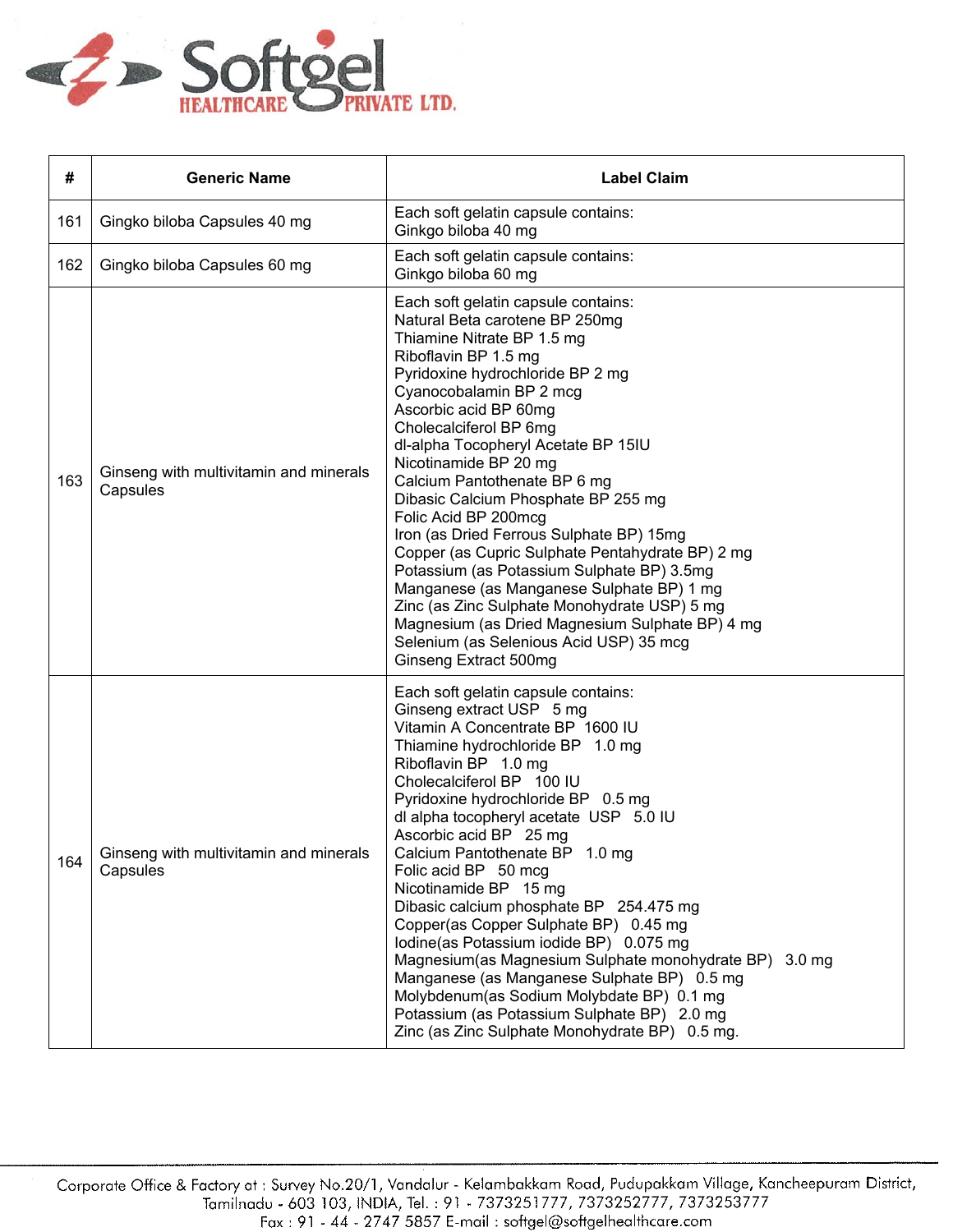

| #   | <b>Generic Name</b>                                | <b>Label Claim</b>                                                                                                                                                                                                                                                                                                                                                                                                                                                                                                                                                                                                                                                                                                                                                                                                                                                                                                                                                                                                                                                                                                                                                                                                                                             |
|-----|----------------------------------------------------|----------------------------------------------------------------------------------------------------------------------------------------------------------------------------------------------------------------------------------------------------------------------------------------------------------------------------------------------------------------------------------------------------------------------------------------------------------------------------------------------------------------------------------------------------------------------------------------------------------------------------------------------------------------------------------------------------------------------------------------------------------------------------------------------------------------------------------------------------------------------------------------------------------------------------------------------------------------------------------------------------------------------------------------------------------------------------------------------------------------------------------------------------------------------------------------------------------------------------------------------------------------|
| 165 | Ginseng with multivitamin and minerals<br>Capsules | Each soft gelatin capsule contains:<br>Ubidecarenone BP 10 mg<br>Korean Ginseng Extract 40 mg<br>Siberian Ginseng Extract 40 mg<br>Beta carotene (Vitamin A 12.500 IU) BP 25 mg<br>Cholecalciferol (Vitamin D3 200 IU) BP0.235 mg<br>All rac Alpha Tocopheryl Acetate<br>(Vitamin E 45 IU)BP45 mg<br>Ascorbic acid (Vitamin C)BP60 mg<br>Thiamine Nitrate (Vitamin B1 0.8 mg)BP0.871 mg<br>Riboflavin (Vitamin B2)BP1 mg<br>Pyridoxine Hydrochloride<br>(Vitamin B6 0.77 mg) BP1 mg<br>Cyanocobalamin (Vitamin B12)BP1.5 mg<br>Nicotinamide BP10 mg<br>Pantothenic acid<br>(As calcium Pantothenate BP)5 mg<br>Folic acid BP 200 mcg<br>Biotin BP 20 mcg<br>Iron (as Ferrous Fumarate BP)10 mg<br>Zinc (as Zinc Oxide BP) 7.5 mg<br>Copper<br>(as Copper Sulphate Pentahydrate BP) 1 mg<br>Magnesium<br>(as Light Magnesium Oxide BP)50 mg<br>Calcium (as anhydrous Calcium Hydrogen Phosphate BP and Calcium<br>Pantothenate BP) 26.675 mg<br>Phosphorus (as anhydrous Calcium Hydrogen Phosphate BP) 20 mg<br>Manganese (as Manganese Sulphate Monohydrate BP) 1.2 mg<br>Potassium (As Potassium Sulphate BP)7.5 mg<br>Selenium (As enriched Yeast)40 mcg<br>Molybdenum (As Sodium Molybdate Dihydrate BP)7.5 mcg<br>Chromium (As Chromium Trioxide) 7.5 mcg |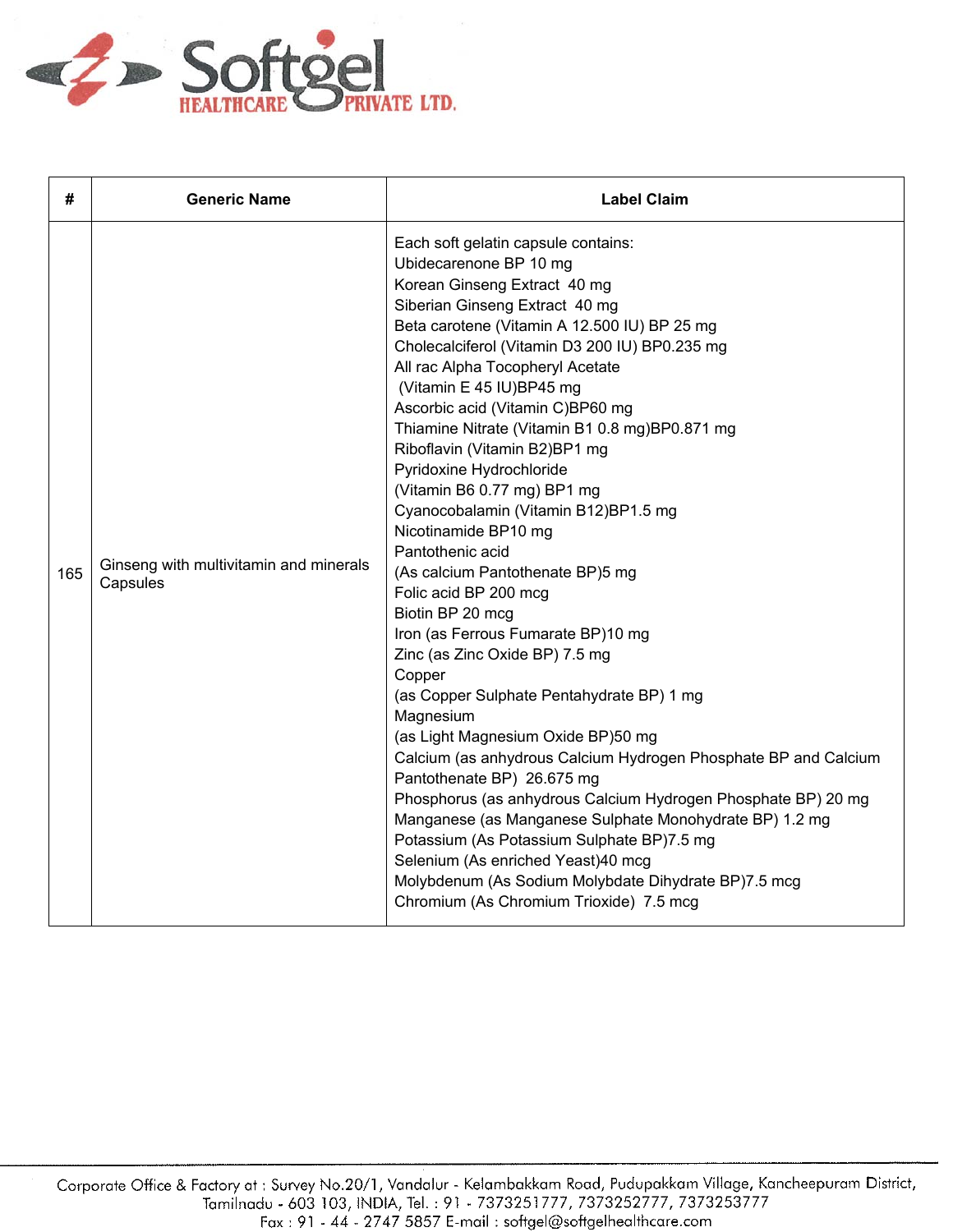

| #   | <b>Generic Name</b>                                | <b>Label Claim</b>                                                                                                                                                                                                                                                                                                                                                                                                                                                                                                                                                                                                                                                                                                                                                                                                                                                                |
|-----|----------------------------------------------------|-----------------------------------------------------------------------------------------------------------------------------------------------------------------------------------------------------------------------------------------------------------------------------------------------------------------------------------------------------------------------------------------------------------------------------------------------------------------------------------------------------------------------------------------------------------------------------------------------------------------------------------------------------------------------------------------------------------------------------------------------------------------------------------------------------------------------------------------------------------------------------------|
| 166 | Ginseng with multivitamin and minerals<br>Capsules | Each soft gelatin capsule contains:<br>Vitamin A Concentrate BP 1600 IU<br>Thiamine Hydrochloride BP 1.0 mg<br>Riboflavin BP 1.0 mg<br>Cholecalciferol BP 100 IU<br>Pyridoxine hydrochloride BP 0.5 mg<br>dl -Alpha-Tocopheryl Acetate USP 5.0 IU<br>Ascorbic Acid BP 25 mg<br>Calcium Pantothenate BP 1.0 mg<br>Folic acid BP 50 mcg<br>Nicotinamide BP 15 mg<br>Calcium (as Dibasic Calcium Phosphate) BP 75 mg<br>Phosphorus (as Dibasic Calcium Phosphate) BP 58 mg<br>Copper (as copper Sulphate) BP 0.45 mg<br>Iodine (as Potassium Iodide) BP 0.075 mg<br>Ginseng extract USP 5.0 mg<br>Magnesium (as Magnesium Sulphate monohydrate) BP 3.0 mg<br>Manganese (as Manganese Sulphate) BP 0.5 mg<br>Molybdenum (as Sodium Molydbate) BP 0.1 mg<br>Potassium (as Potassium Sulphate) BP 2.0mg<br>Zinc (as Zinc Sulphate Monohydrate) BP 0.5 mg<br>Gingko Biloba Extract 40 mg |
| 167 | Ginseng with multivitamin and minerals<br>Capsules | Each soft gelatin capsule contains:<br>Vitamin A (as Palmitate) USP 2000 IU<br>Thiamine Nitrate BP 1.0mg<br>Riboflavin BP 1.0mg<br>Pyridoxine Hydrochloride BP 1.34mg<br>Nicotinamide BP 8.0mg<br>Calcium Pantothenate USP 1.0mg<br>Cyanocobalamin BP 1.0mcg<br>Cholecalciferol USP 270 IU<br>Calcium (From Dibasic Calcium Phosphate USP) 190mg<br>Phosphorus(from Dibasic Calcium Phosphate USP)150mg<br>Iron(from Dried Ferrous Sulphate BP) 5 mg<br>Copper (from Cupric sulfate USP) 0.01mg<br>Iodine (From Potassium Iodide BP) 0.0015mg<br>Magnesium(from Magnesium Sulfate USP) 1 mg<br>Manganese(From Manganese Sulfate USP) 0.01mg<br>Potassium (from Potassium Iodide BP) 1 mg<br>Zinc (from Zinc Sulfate USP) 0.15mg<br>Ginseng extract BP 999mcg                                                                                                                      |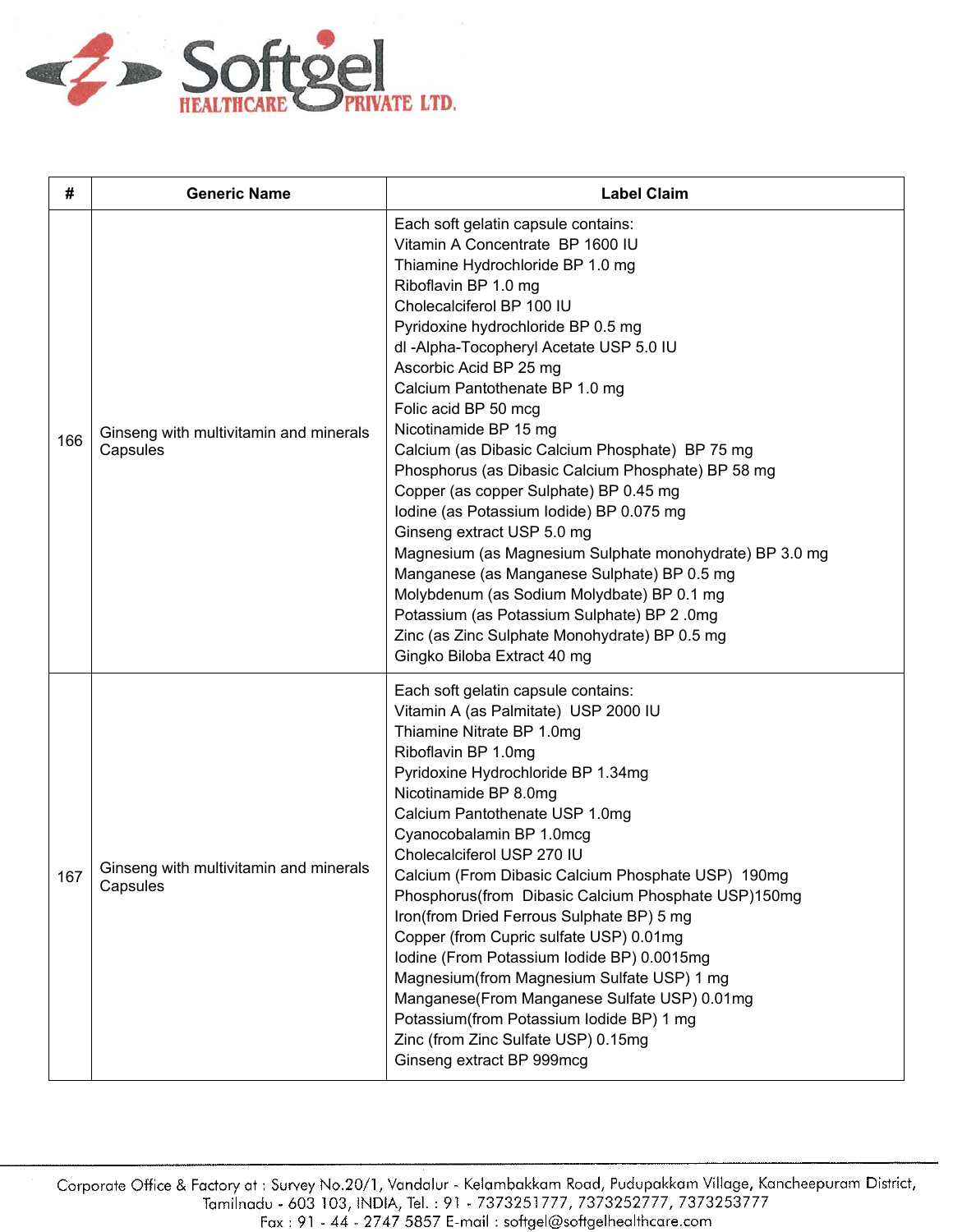

| #   | <b>Generic Name</b>                                 | <b>Label Claim</b>                                                                                                                                                                                                                                                                                                                                                                                                                                                                                                                                                                                                                                                                                                                                                                                                                                 |
|-----|-----------------------------------------------------|----------------------------------------------------------------------------------------------------------------------------------------------------------------------------------------------------------------------------------------------------------------------------------------------------------------------------------------------------------------------------------------------------------------------------------------------------------------------------------------------------------------------------------------------------------------------------------------------------------------------------------------------------------------------------------------------------------------------------------------------------------------------------------------------------------------------------------------------------|
| 168 | Ginseng with multivitamins and minerals<br>Capsules | Each soft gelatin capsule contains:<br>Vitamin A Concentrate BP 1600 IU<br>Thiamine Hydrochloride BP 1.0 mg<br>Riboflavin BP 1.0 mg<br>Cholecalciferol BP 100 IU<br>Pyridoxine hydrochloride BP 0.5 mg<br>dl -Alpha-Tocopheryl Acetate USP 5.0 IU<br>Ascorbic Acid BP 25 mg<br>Calcium Pantothenate BP 1.0 mg<br>Folic acid BP 50 mcg<br>Nicotinamide BP 15 mg<br>Calcium (as Dibasic Calcium Phosphate) BP 75 mg<br>Phosphorus (as Dibasic Calcium Phosphate) BP 58 mg<br>Copper (as copper Sulphate) BP 0.45 mg<br>Iodine (as Potassium Iodide) BP 0.075 mg<br>Ginseng extract USP 5.0 mg<br>Magnesium (as Magnesium Sulphate monohydrate) BP 3.0mg<br>Manganese (as Manganese Sulphate) BP 0.5 mg<br>Molybdenum (as Sodium Molydbate) BP 0.1 mg<br>Potassium (as Potassium Sulphate) BP 2.0 mg<br>Zinc (as Zinc Sulphate Monohydrate) BP 0.5 mg |
| 169 | Ginseng, amino acids with vitamins<br>Capsules      | Each soft gelatin capsule contains:<br>Ginseng extract 200mg<br>Leucine BP 18.3mg<br>Isoleucine BP 5.9mg<br>Lysine Hcl BP 25.0mg<br>Phenylalanine BP 5.0mg<br>Threonine BP 4.2mg<br>Valine BP 6.7mg<br>Tryptophan BP 5.0mg<br>dl-methionine BP 18.4mg<br>5-hydroxy anthranilic acid BP 0.2mg<br>Vitamin A as palmitate BP 2500 IU<br>Cholecalciferol BP 200 IU<br>DI alpha tocopheryl acetate 7.5 IU                                                                                                                                                                                                                                                                                                                                                                                                                                               |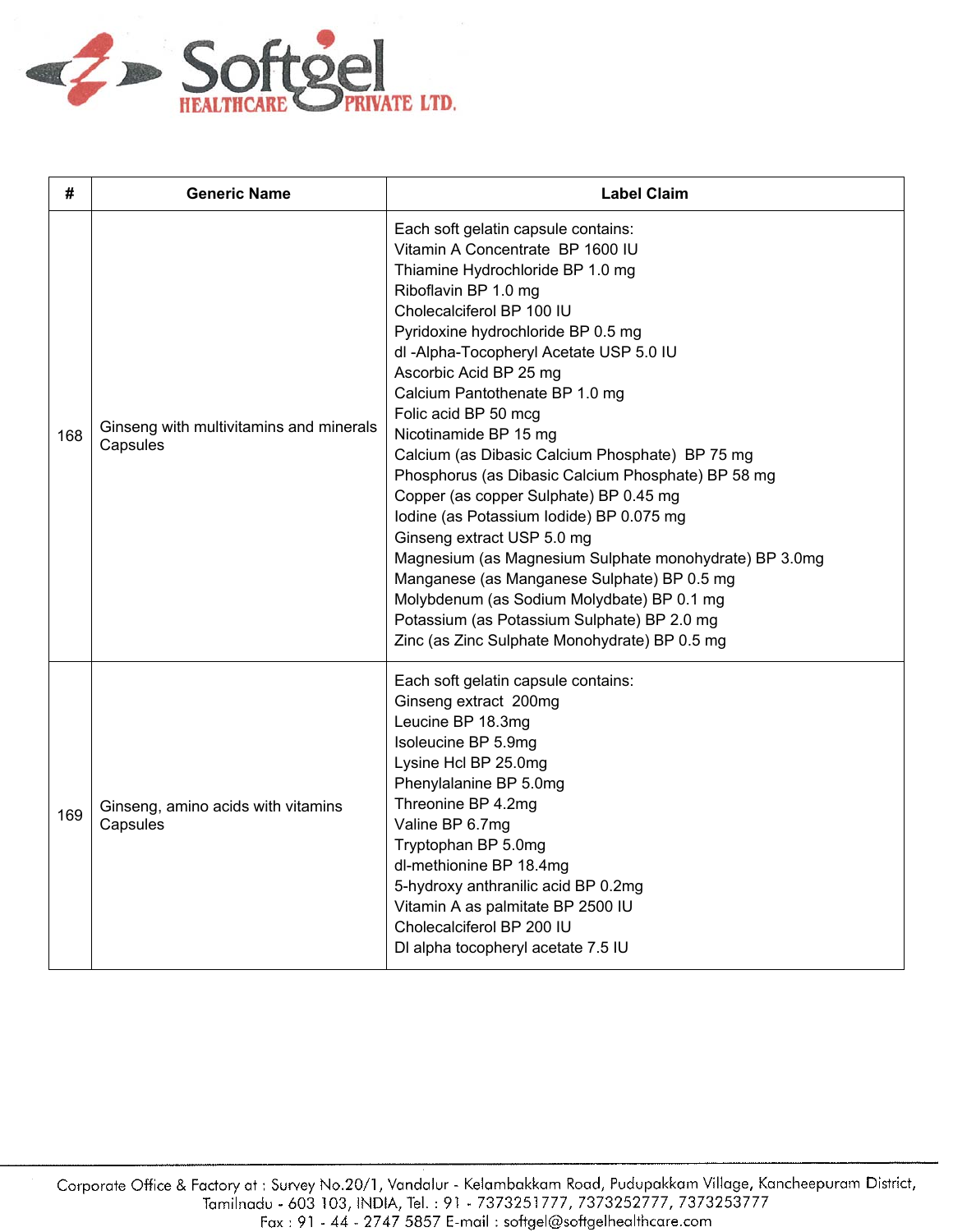

| #   | <b>Generic Name</b>                             | <b>Label Claim</b>                                                                                                                                                                                                                                                                                                                                                                                                                                                                                                                                                                                                                                                                                                                                                                                                                                                                                                                                |
|-----|-------------------------------------------------|---------------------------------------------------------------------------------------------------------------------------------------------------------------------------------------------------------------------------------------------------------------------------------------------------------------------------------------------------------------------------------------------------------------------------------------------------------------------------------------------------------------------------------------------------------------------------------------------------------------------------------------------------------------------------------------------------------------------------------------------------------------------------------------------------------------------------------------------------------------------------------------------------------------------------------------------------|
| 170 | Ginseng, amino acids with vitamins<br>Capsules  | Each soft gelatin capsule contains<br>Ginseng extract BP 200mg<br>Leucine BP 18.3mg<br>Isoleucine BP 5.9mg<br>Lysine hydrochloride BP 25.0mg<br>Phenylalanine BP 5.0mg<br>Threonine BP 4.2mg<br>Valine BP 6.7mg<br>Tryptophan BP 5.0mg<br>dl-Methionine BP 18.4mg<br>5-hydroxy anthranilic acid 0.2mg<br>Vitamin A(as Palmitate BP) 25000IU<br>Cholecalciferol BP 200IU<br>All-rac Alpha tocopheryl Acetate BP 7.5IU<br>Zinc (as Zinc Sulphate monohydrate BP) 40mg                                                                                                                                                                                                                                                                                                                                                                                                                                                                               |
| 171 | Ginseng, Multivitamin with minerals<br>Capsules | Each soft gelatin capsule contains:<br>Vitamin A (as Vitamin A palmitate) BP 5000 IU<br>Thiamine Nitrate BP 1.8mg<br>Riboflavin BP 1.8mg<br>Pyridoxine Hydrochloride BP 1.0mg<br>Cyanocobalamin BP 2.0mcg<br>Ascorbic Acid BP 40.0mg<br>Vitamin D2 BP 500 IU<br>dl-Alpha tocopheryl acetate BP 10.0mg<br>Nicotinamide BP 20.0mg<br>Calcium d-Pantothenate BP 5.0mg<br>Folic acid BP 0.17mg<br>Choline Hydrogen tartrate USP 50.0mg<br>dl-Methionine BP 50.0mg<br>Inositol USP 50.0mg<br>Phosphate (as Calcium Phosphate BP) 58.0mg<br>Iron (as Dried Ferrous Sulphate BP) 15.0mg<br>Copper (as Cupric sulphate Pentahydrate BP) 0.5mg<br>Potassium (as Potassium sulphate BP) 2.0mg<br>Manganese (as Manganese Sulphate Monohydrate BP) 0.5mg<br>Zinc as Zinc oxide BP 0.5mg<br>Magnesium(as Dried Magnesium sulphate BP) 3.0mg<br>Iodine (as Potassium Iodide BP) 0.1mg<br>Calcium (as Calcium Phosphate BP) 75.0mg<br>Ginseng extract USP 150mg |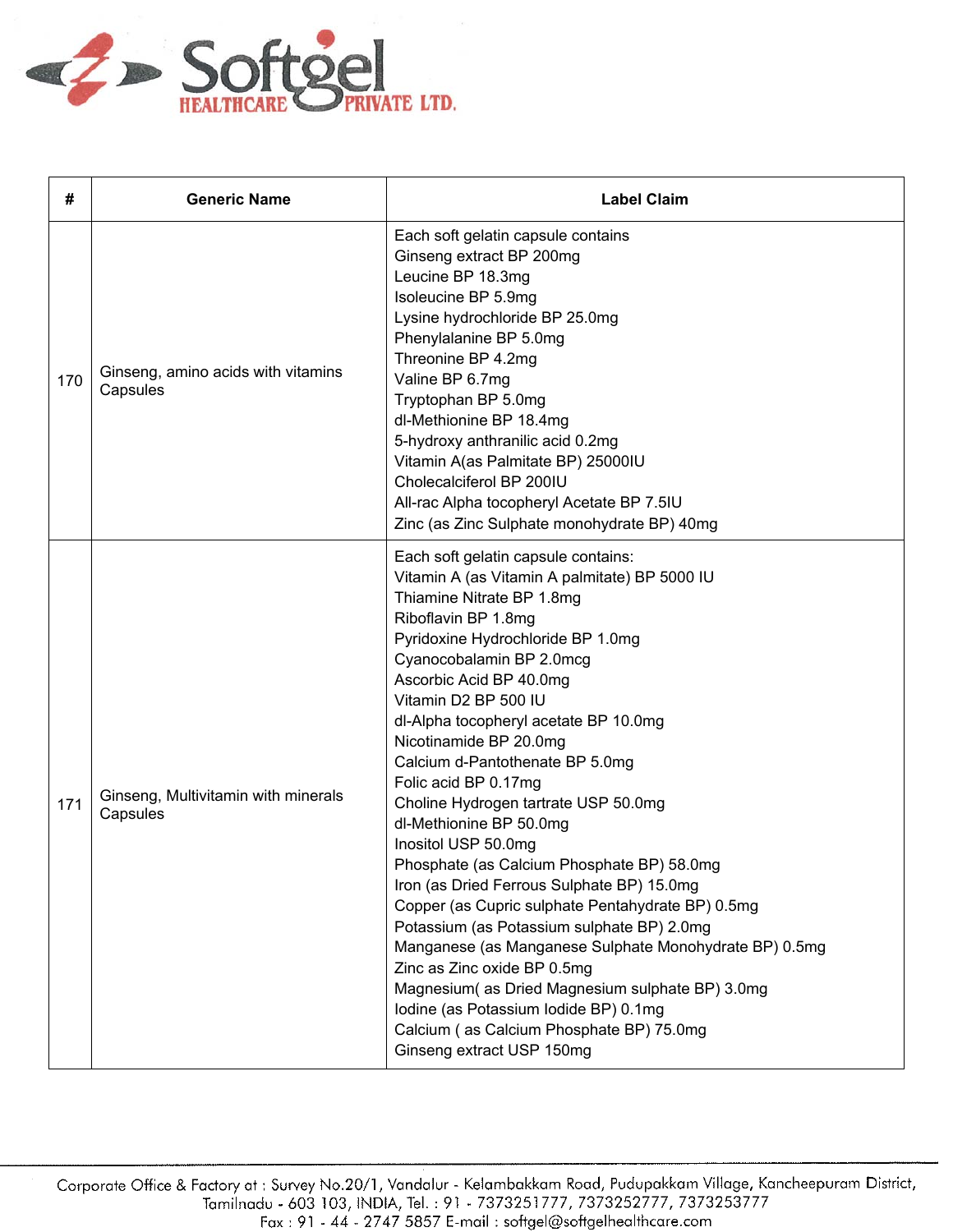

| #   | <b>Generic Name</b>                                            | <b>Label Claim</b>                                                                                                                                                                                                                                                                                                                                                                                                                                                                                                                                                                                                                                                                                                                                                                                                                                                                                                                                                                                 |
|-----|----------------------------------------------------------------|----------------------------------------------------------------------------------------------------------------------------------------------------------------------------------------------------------------------------------------------------------------------------------------------------------------------------------------------------------------------------------------------------------------------------------------------------------------------------------------------------------------------------------------------------------------------------------------------------------------------------------------------------------------------------------------------------------------------------------------------------------------------------------------------------------------------------------------------------------------------------------------------------------------------------------------------------------------------------------------------------|
| 172 | Ginseng, Multivitamin with minerals<br>Capsules                | Each soft gelatin capsule contains:<br>Vitamin A (as palmitate) B.P. 10000 I.U<br>Vitamin B1 BP as mono nitrate 1.0 mg<br>Vitamin B2 BP 1.0 mg<br>Vitamin B6 BP 1.34 mg<br>Calcium Pantothenate B.P. 1.0 mg.<br>Vitamin B12 B.P. 1 mcg as 1% 0.1 mg<br>Vitamin E B.P.as acetate 5 mg.<br>Vitamin D3 B.P. 200 I.U.<br>Biotin (Vitamin $B_7$ ) U.S.P. 3 mcg.<br>Calcium190 mg, (From Dibasic Calcium phosphate B.P.) 659.0 mg<br>Phosphorous 150 mg. (From Dibasic Calcium phosphate B.P.)<br>Iron 5 mg. (From Ferrous Sulphate B.P.) 15.22 mg<br>Magnesium 1 mg. (From Magnesium Sulphate B.P.) 5.693 mg<br>Potassium 1 mg. (From Potassium sulphate B.P.) 2.228 mg<br>Zinc 0.15 mg. (From Zinc sulphate B.P.) 0.412 mg<br>Molybdenum 0.1 mg. (From Sodium Molybdate) 0.2522 mg<br>Selenium 50 mcg. (From Selenium Dioxide U.S.P.) 0.0703 mg<br>Chromium 25 mcg. (From Chromium Chloride U.S.P.) 0.128 mg<br>Siberian Ginseng Extract B.P. 990 mcg.<br>Choline Bitartrate 3 mg<br>Inositol USP 1 mg |
| 173 | Ginseng, Ginkgo biloba, Multivitamin<br>with minerals Capsules | Each soft gelatin capsule contains:<br>Vitamin A Concentrate BP 1600 IU<br>Thiamine Hydrochloride BP 1.0 mg<br>Riboflavin BP 1.0 mg<br>Cholecalciferol BP 100 IU<br>Pyridoxine hydrochloride BP 0.5 mg<br>dl -Alpha-Tocopheryl Acetate USP 5.0 IU<br>Ascorbic Acid BP 25 mg<br>Calcium Pantothenate BP 1.0 mg<br>Folic acid BP 50 mcg<br>Nicotinamide BP 15 mg<br>Calcium (as Dibasic Calcium Phosphate) BP 75 mg<br>Phosphorus (as Dibasic Calcium Phosphate) BP 58 mg<br>Copper (as copper Sulphate) BP 0.45 mg<br>Iodine (as Potassium Iodide) BP 0.075 mg<br>Ginseng extract USP 5.0 mg<br>Magnesium (as Magnesium Sulphate monohydrate) BP 3.0 mg<br>Manganese (as Manganese Sulphate) BP 0.5 mg<br>Molybdenum (as Sodium Molydbate) BP 0.1 mg<br>Potassium (as Potassium Sulphate) BP 2.0mg<br>Zinc (as Zinc Sulphate Monohydrate) BP 0.5 mg<br>Gingko Biloba Extract 60 mg                                                                                                                  |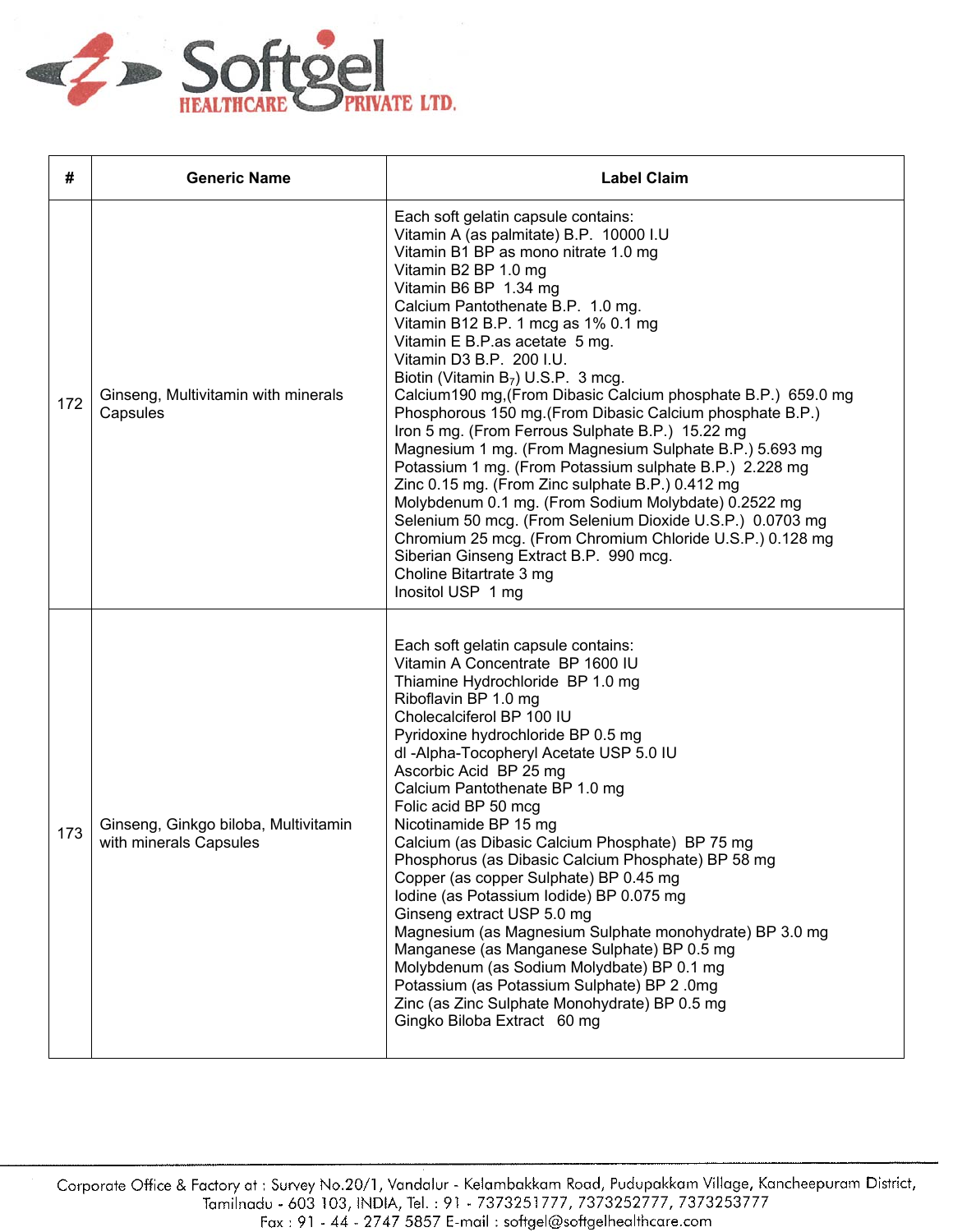

| #   | <b>Generic Name</b>                                                              | <b>Label Claim</b>                                                                                                                                                                    |
|-----|----------------------------------------------------------------------------------|---------------------------------------------------------------------------------------------------------------------------------------------------------------------------------------|
| 174 | Glucosamine 400 mg, chondroitin 100<br>mg with black seed oil 100 mg<br>Capsules | Each soft gelatin capsule contains:<br>Glucosamine sulphate potassium chloride 300mg.<br>Chondroitin sulphate sodium 100mg<br>Black seed oil 200mg                                    |
| 175 | Glucosamine sulphate Capsules<br>1000mg                                          | Each soft gelatin capsule contains:<br>Glucosamine sulpahte potassium chloride USP 1000mg                                                                                             |
| 176 | Glucosamine sulphate Capsules 500mg                                              | Each soft gelatin capsule contains:<br>Glucosamine Sulphate Potassium Chloride USP 500 mg                                                                                             |
| 177 | Glucosamine with chondroitn Capsules                                             | Each soft gelatin capsule contains:<br>Glucosamine Sulphate Potassium Chloride USP 500mg<br>Chondroitin Sulphate Sodium USP 400mg                                                     |
| 178 | Glucosamine with chondroitn Capsules                                             | Each soft gelatin capsule contains:<br>Glucosamine Sulphate Potassium Chloride USP 500mg<br>Chondroitin Sulphate Sodium USP 400mg                                                     |
| 179 | Grape seed extract Capsules 150 mg                                               | Each soft gelatin capsule contains:<br>Grape seed extract (NLT 80% OPC) 150 mg                                                                                                        |
| 180 | Grape seed extract Capsules 500 mg                                               | Each soft gelatin capsule contains:<br>Grape seed extract (NLT 80% OPC) 150 mg                                                                                                        |
| 181 | Grape seed, Beta carotene, Lycopene,<br>Lutein and Vitamin E Capsules.           | Each soft gelatin capsule contains:<br>Grape seed extract 50 mg<br>Natural beta carotene 6 mg<br>D-alpha tocopherol 20 mg<br>Mineral ascorbate 50 mg<br>Lycopene 10 mg<br>Lutein 6 mg |
| 182 | Guaifenesin, chlorpheniramine maleate<br>with pseudoephedrine Hcl Capsules       | Each soft gelatin capsule contains:<br>Guaiphenesin USP100 mg<br>Chlorpheniramine Maleate USP2 mg<br>Pseudoephedrine Hydrochloride USP30 mg                                           |
| 183 | Guaifenesin 200mg and Ephedrine<br>Hydrochloride 25mg Capsules                   | Each soft gelatin capsule contains:<br>Guaifenesin 200mg<br>Ephedrine Hydrochloride 25mg                                                                                              |
| 184 | Hypericum dry extract 190 mcg<br>Capsules                                        | Each soft gelatin capsule contains:<br>St john's wort 165mg<br>Eq. to Hypericin 190mcg                                                                                                |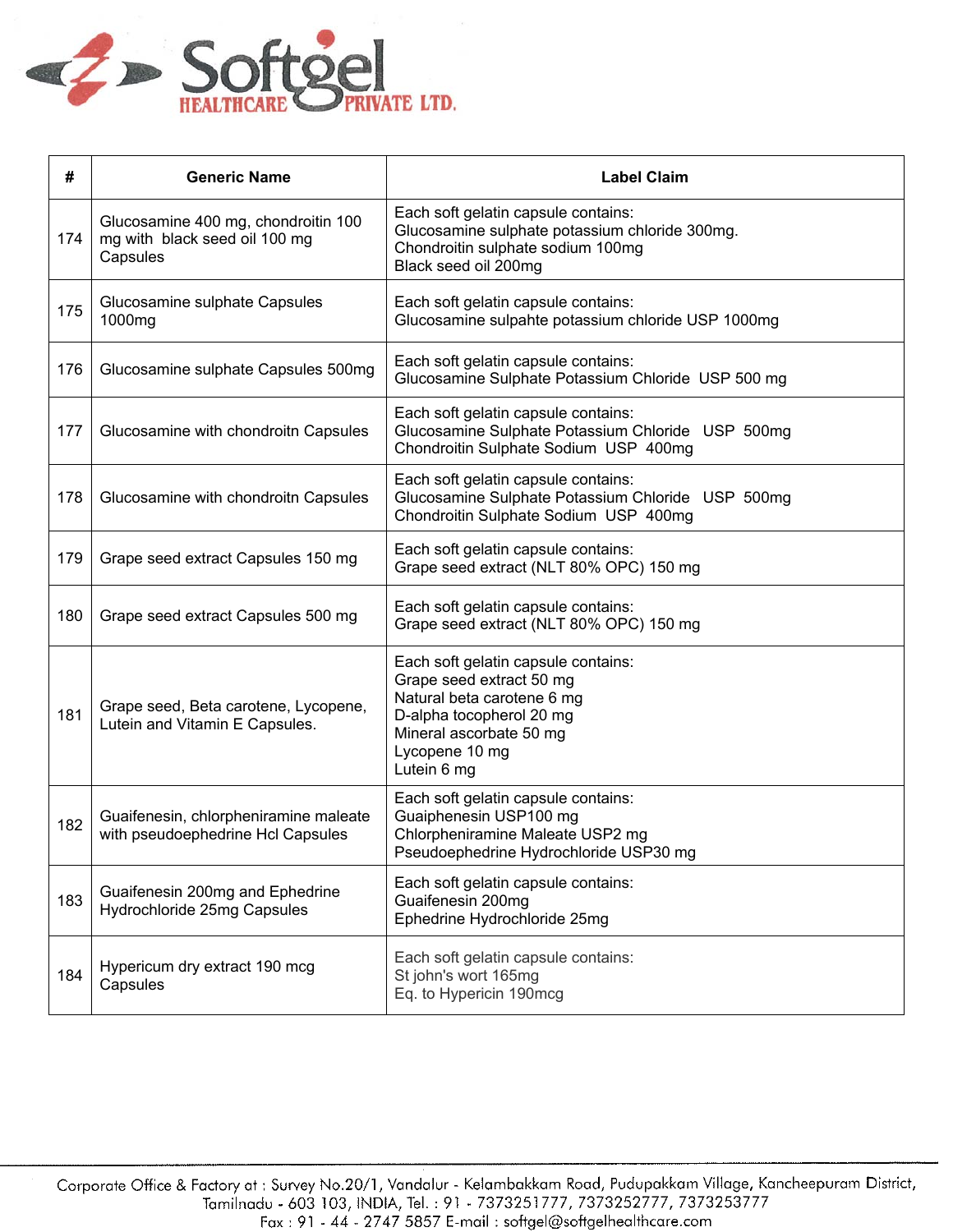

| #   | <b>Generic Name</b>                                 | <b>Label Claim</b>                                                                                                                                                                                                                                                                                                                                                                                                                                            |
|-----|-----------------------------------------------------|---------------------------------------------------------------------------------------------------------------------------------------------------------------------------------------------------------------------------------------------------------------------------------------------------------------------------------------------------------------------------------------------------------------------------------------------------------------|
| 185 | Hypericum dry extract with Multivitamin<br>Capsules | Each soft gelatin capsule contains:<br>Hypericum<br>165 mg<br>Vitamin B1 (Thiamine Nitrate) 8 mg<br>Vitamin B2 (Riboflavin) 8 mg<br>Vitamin B5 (Calcium Pantothenate) 9 mg<br>Vitamin B6 (Pyridoxine Hcl) 7 mg<br>Vitamin B12 (Cyanocobalamin) 9 mcg<br>Vitamin B3 (Nicotinamide) 9 mg<br>Folic Acid 100 mcg<br>Vitamin E (D-Alpha Tocopheryl) 6 mg<br>Vitamin C (Ascorbic Acid) 15 mg<br>Choline bitartrate 5 mg<br>Inositol 7 mg<br><b>Biotin</b><br>30 mcg |
| 186 | Ibuprofen 200mg with phenylephrine 5<br>mg Capsules | Each soft gelatin capsule contains:<br>Ibuprofen BP 200mg<br>Phenylepherine hydrochloride BP 5mg                                                                                                                                                                                                                                                                                                                                                              |
| 187 | Ibuprofen Capsules 200 mg                           | Each soft gelatin capsule contains:<br>Ibuprofen USP 200mg                                                                                                                                                                                                                                                                                                                                                                                                    |
| 188 | Ibuprofen Capsules 400 mg                           | Each soft gelatin capsule contains:<br>Ibuprofen USP 400 mg                                                                                                                                                                                                                                                                                                                                                                                                   |
| 189 | Ibuprofen with tizanidine Hcl Capsules              | Each soft gelatin capsule contains:<br>Ibuprofen IP400 mg<br>Tizanidine Hydrochloride USP 2 mg                                                                                                                                                                                                                                                                                                                                                                |
| 190 | Iron, Multivitamin with minerals<br>Capsules        | Each soft gelatin capsule contains:<br>Ferrous Fumarate BP 305 mg<br>Folic Acid BP 0.75 mg<br>Cyanocobalamin BP 5 mcg<br>Ascorbic Acid BP 75 mg<br>Zinc 5 mg<br>(As Zinc sulphate monohydrate BP)                                                                                                                                                                                                                                                             |
| 191 | Iron with multivitamin and minerals<br>Capsules     | Each soft gelatin capsule contains:<br>Sodium Feredetate (equ. to elemental iron 33mg) 231mg<br>Folic acid 1.5 mg<br>Vitamin B12 15 mcg (as 1% triturate) 1.5 mg<br>Vitamin B1 5 mg<br>Vitamin B2 5 mg<br>Vitamin B6 2 mg<br>Nicotinamide 50 mg<br>Zinc sulphate monohydrate 61.8 mg<br>Copper sulphate pentahydrate 2.5 mg<br>manganese sulphate monohydrate 2.5 mg<br>Selenium (20mcg) as selenium di oxide 0.0281 mg<br>Fish oil 18/12 EPA 90mg DHA 60mg   |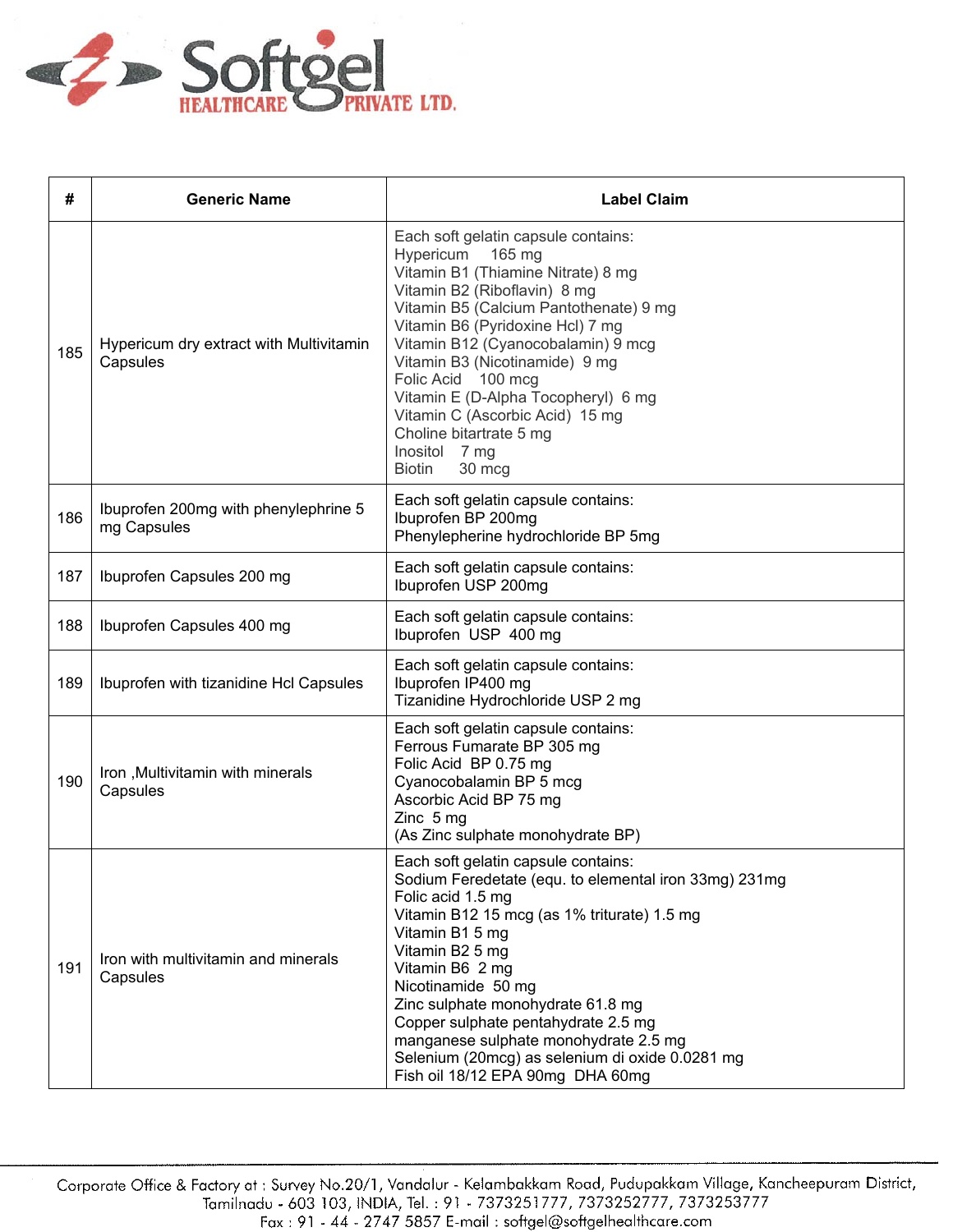

| #   | <b>Generic Name</b>                                          | <b>Label Claim</b>                                                                                                                                                                                                                                                                                                                                                                                                                                                                                                                                                                                                                                                                                                                                                                                                                                                                                                                |
|-----|--------------------------------------------------------------|-----------------------------------------------------------------------------------------------------------------------------------------------------------------------------------------------------------------------------------------------------------------------------------------------------------------------------------------------------------------------------------------------------------------------------------------------------------------------------------------------------------------------------------------------------------------------------------------------------------------------------------------------------------------------------------------------------------------------------------------------------------------------------------------------------------------------------------------------------------------------------------------------------------------------------------|
| 192 | Iron with multivitamin, amino acids and<br>minerals Capsules | Each soft gelatin capsule contains:<br>Ferrous glycine Sulphate BP 216.5mg<br>Zinc (from Zinc Sulphate Monohydrate) BP 50mg<br>Histidine Hydrochloride Monohydrate BP 4mg<br>Lysine Hydrochloride BP 25mg<br>Thiamine Hydrochloride BP 5mg<br>Riboflavin(From Riboflavin Sodium Phosphate) BP 3mg<br>Pyridoxine Hydrochloride BP 1.5mg<br>Folic Acid BP 0.5mg<br>Nicotinamide BP 25mg<br>Cyanocobalamin (as 1% triturate) BP 2.5mg<br>Dexpanthenol BP 2.5mg<br>Ascorbic Acid BP 40mg<br>Anhydrous Copper Sulphate BP 2 mg<br>Manganese Sulphate BP 2 mg                                                                                                                                                                                                                                                                                                                                                                           |
| 193 | Iron, Fish oil, Methylcobalamin with<br>mineral Capsules     | Each Soft gelatin capsule contains:<br>Iron as Ferrous bisglycinate 60mg<br>Zinc as (Zinc Sulphate Monohydrate BP) 14mg<br>Copper as (Copper Sulphate BP) 1mg<br>Selenium (as Selenomethionine USP) 70mcg<br>Pyridoxine hydrochloride BP<br>10 <sub>mg</sub><br>Methylcobalamin<br>1500mcg<br>Folic acid BP<br>5.0 <sub>mg</sub><br>Fish oil rich in omega 3 acids BP<br>Containing Docosahexaenoic acid<br>500 <sub>mg</sub>                                                                                                                                                                                                                                                                                                                                                                                                                                                                                                     |
| 194 | Iron, Multivitamin with minerals<br>Capsules.                | Each soft gelatin capsule contains:<br>Vitamin A<br>2,666,66 IU<br>100 IU<br>Vitamin D<br>Vitamin E 20 IU<br>Vitamin C 40 mg<br>Vitamin B1 2.3 mg<br>Vitamin B2 2 mg<br>Nicotinamide 20 mg<br>Vitamin B6 8 mg<br>400 mcg<br>Folic acid<br>Vitamin B12 2 mcg<br><b>Biotin</b><br>5 mcg<br>Pantothenic acid as D Calcium Pantothenate<br>5 <sub>mg</sub><br>Calcium as Dicalcium phosphate anhydrous<br>$20 \, mg$<br>Phosphorus as Dicalcium phosphate anhydrous 15mg<br>Iron as ferrous fumarate<br>$12 \text{ mg}$<br>Magnesium as Magnesium Oxide 0.5 mg<br>Zinc as Zinc sulphate monohydrate 4 mg<br>Iodine as Potassium iodide<br>$140 \text{ mc}$<br>Choline as Choline Bitartrate<br>5 <sub>mg</sub><br>Copper as Copper Sulfate pentahydrate 200 mcg<br>Inositol 1mg<br>Manganese as Manganese Sulfate monohydrate 5 mcg<br>Potassium as Potassium Dihydrogen Phosphate .5 mg<br>Molybdenum as sodium molybdenum<br>50 mcg |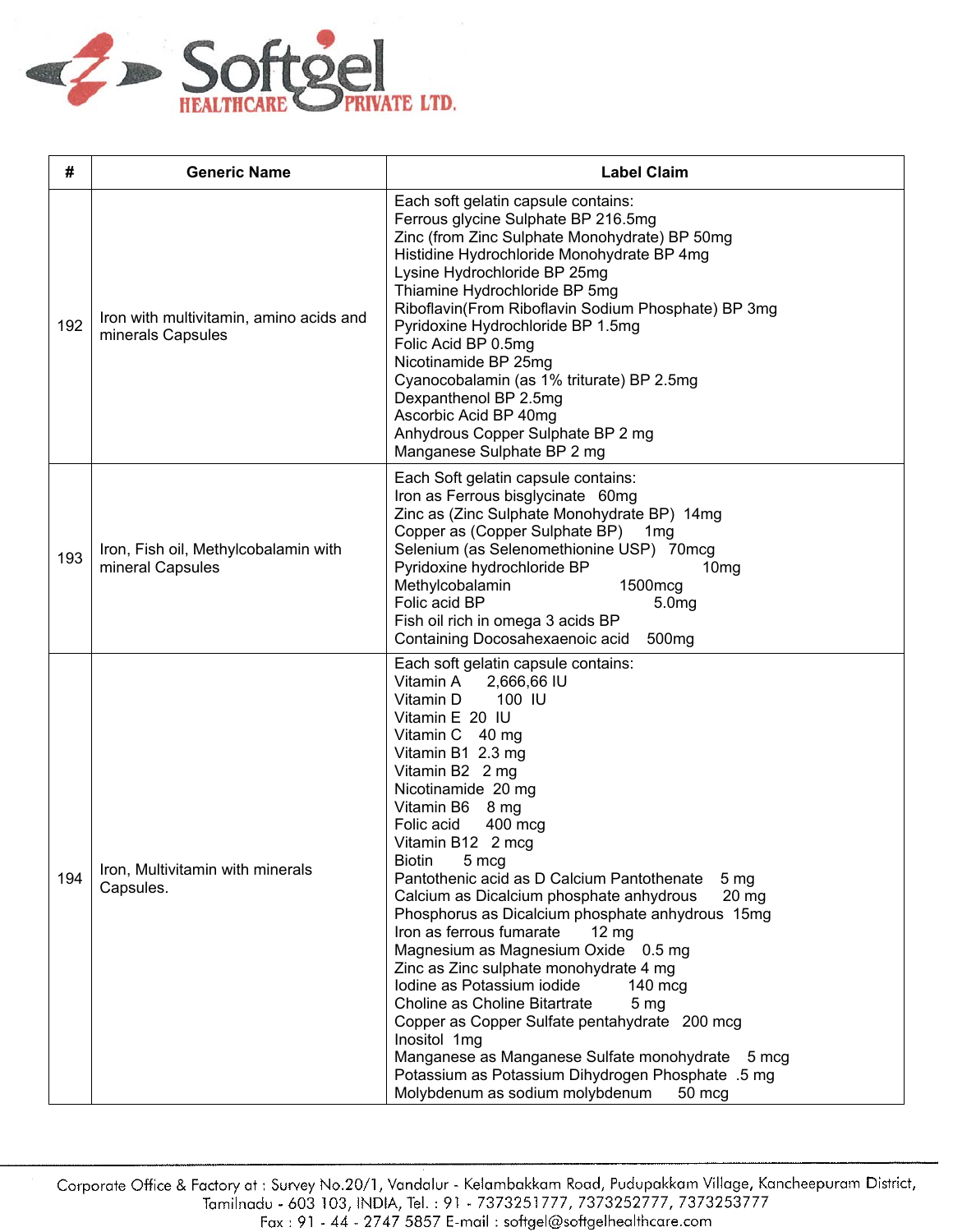

| #   | <b>Generic Name</b>                                             | <b>Label Claim</b>                                                                                                                                                                                                                                                                                                                                                                                                                                                                                                                                                                                          |
|-----|-----------------------------------------------------------------|-------------------------------------------------------------------------------------------------------------------------------------------------------------------------------------------------------------------------------------------------------------------------------------------------------------------------------------------------------------------------------------------------------------------------------------------------------------------------------------------------------------------------------------------------------------------------------------------------------------|
| 195 | Isotretinoin Capsules 10 mg                                     | Each Soft gelatin capsule contains:<br>Isotretinoin USP 10mg                                                                                                                                                                                                                                                                                                                                                                                                                                                                                                                                                |
| 196 | Isotretinoin Capsules 20 mg                                     | Each Soft gelatin capsule contains:<br>Isotretinoin USP 20mg                                                                                                                                                                                                                                                                                                                                                                                                                                                                                                                                                |
| 197 | Isotretinoin Capsules 40 mg                                     | Each Soft gelatin capsule contains:<br>Isotretinoin USP 40mg                                                                                                                                                                                                                                                                                                                                                                                                                                                                                                                                                |
| 198 | Korean ginseng extract [0.8%<br>eleutherosides] Capsules 100 mg | Each soft gelatin capsule contains:<br>Korean Ginseng Extract (0.8% eleutherosides) 100mg                                                                                                                                                                                                                                                                                                                                                                                                                                                                                                                   |
| 199 | Krill oil Capsules 300mg                                        | Each soft gelatin capsule contains:<br>Krill Oil (Superba) 300 mg                                                                                                                                                                                                                                                                                                                                                                                                                                                                                                                                           |
| 200 | Krill oil Capsules 500 mg                                       | Each soft gelatin capsule contains:<br>Krill Oil (Superba) 500 mg                                                                                                                                                                                                                                                                                                                                                                                                                                                                                                                                           |
| 201 | Krill oil Capsules 500mg                                        | Each soft gelatin capsule contains:<br>Krill Oil (Superba) 500 mg                                                                                                                                                                                                                                                                                                                                                                                                                                                                                                                                           |
| 202 | Krill oil, vitamin E, vitamin D3 and folic<br>acid Capsules     | Each soft gelatin Capsules contains:<br>Krill oil<br>500 mg<br>BP 0.02 mg<br>Vitamin D3<br>Vitamin E (d-alpha tocopherol) BP 2.5 mg<br>Folic acid<br><b>BP</b><br>0.4 <sub>mg</sub>                                                                                                                                                                                                                                                                                                                                                                                                                         |
| 203 | Lecithin with multivitamin and minerals<br>Capsules             | Each soft gelatin capsule contains:<br>Lecithin<br>(Equivalent to 250mg phospholipids:<br>Phosphatidylcholine,<br>Phosphatidylethanolamine, Phosphatidylserine,<br>Phosphatidylinositol,<br>Linoleic Acid content approx. 70%) USP NF 500 mg<br>Silymarin 35 mg<br>D-alpha Tocopherol 25 IU<br>Vitamin B1 IP 1.5 mg<br>Vitamin B2 IP 1.5 mg<br>Vitamin B6 IP 0.5 mg<br>Methylcobalamin 250 mcg<br>Folic Acid IP 250 mcg<br>Vitamin K 10 mcg<br>Alfacalcidol BP 0.125 mcg<br>Zinc Sulphate Monohydrate<br>Equivalent to elemental Zinc USP 2.5 mg<br>L-Selenium Monomethionine Equivalent to Selenium 35 mcg |
| 204 | Lubiprostone Capsules 24 mcg                                    | Each soft gelatin Capsules contains:<br>Lubiprostone 24 mcg                                                                                                                                                                                                                                                                                                                                                                                                                                                                                                                                                 |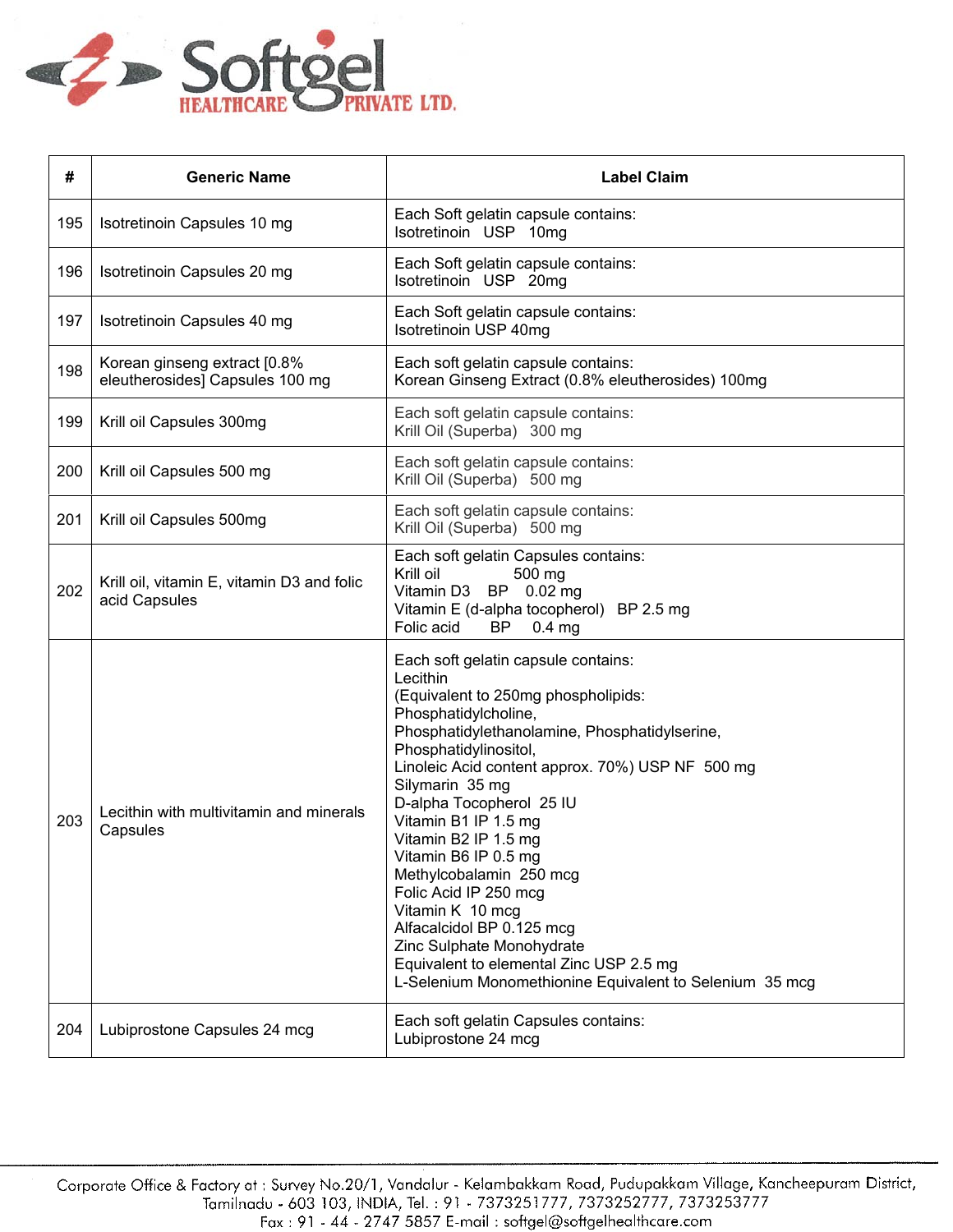

| #   | <b>Generic Name</b>                                                                                | <b>Label Claim</b>                                                                                                                                                                                                                                                                                     |
|-----|----------------------------------------------------------------------------------------------------|--------------------------------------------------------------------------------------------------------------------------------------------------------------------------------------------------------------------------------------------------------------------------------------------------------|
| 205 | Lubiprostone Capsules 8 mcg                                                                        | Each soft gelatin Capsules contains:<br>Lubiprostone 8mcg                                                                                                                                                                                                                                              |
| 206 | Lutein and zeaxanthin Capsules                                                                     | Each soft gelatin capsule contains:<br>Lutein 6.0 mg<br>Zeaxanthin 1.0 mg                                                                                                                                                                                                                              |
| 207 | Lycopene with vitamins and minerals<br>Capsules                                                    | Each soft gelatin capsule contains<br>Vitamin C IP 50mg<br>Lycopene USP 500mcg<br>Vitamin A concentrate (as palmitate) (oil form)e equivalent to vitamin A<br>IP 2500IU<br>Vitamin E acetate IP 10IU<br>Zinc sulphate monohydrate USP 27.45mg<br>Selenium(from selenium dioxide monohydrate USP) 75mcg |
| 208 | Lycopene, calcium ascorbate, mix<br>carotene and wheat germ oil with<br>minerals Capsules          | Each soft gelatin capsule contains:<br>Calcium Ascorbate BP 50mg<br>Lycopene 5000mcg<br>10% Mix Carotene 10.33mg<br>Wheat Germ Oil BP 25.0mg<br>Zinc Sulphate Monohydrate USP 27.45mg<br>Selenium Dioxide Monohydrate USP 75mcg                                                                        |
| 209 | Mecobalamin, Alpha lipoic acid,<br>Benfotiamine, Chromium polynicotinate<br>with Inositol Capsules | Each soft gelatin capsule contains:<br>Methylcobalamin 1.5mg<br>Alpha Lipoic Acid USPNF 100mg<br>Benfothiamine 150mg<br>Chromium (As Chromium Polynicotinate) 200mcg<br>Inositol BP 150mg                                                                                                              |
| 210 | Melatonin Capsules 2 mg                                                                            | Each soft gelatin capsule contains:<br>Melatonin 2 mg                                                                                                                                                                                                                                                  |
| 211 | Melatonin Capsules 3 mg                                                                            | Each soft gelatin capsule contains:<br>Melatonin 3 mg                                                                                                                                                                                                                                                  |
| 212 | Melatonin Capsules 5 mg                                                                            | Each soft gelatin capsule contains:<br>Melatonin 5mg                                                                                                                                                                                                                                                   |
| 213 | Methylcobalamin Capsules 1500 mcg                                                                  | Each soft gelatin capsule contains:<br>Methylcobalamin 1500mcg                                                                                                                                                                                                                                         |
| 214 | Methylcobalamin Capsules 500 mcg                                                                   | Each soft gelatin capsule contains:<br>Methylcobalamin 3 mg                                                                                                                                                                                                                                            |
| 215 | Methylcobalamin, alpha lipoic acid, folic<br>acid with vitamin B6 Capsules                         | Each soft gelatin capsule contains:<br>Mecobalamin JP1.5 mg<br>Alpha lipoic acid USP100 mg<br>Folic acid IP1.5 mg<br>Pyridoxine HCL IP 3 mg                                                                                                                                                            |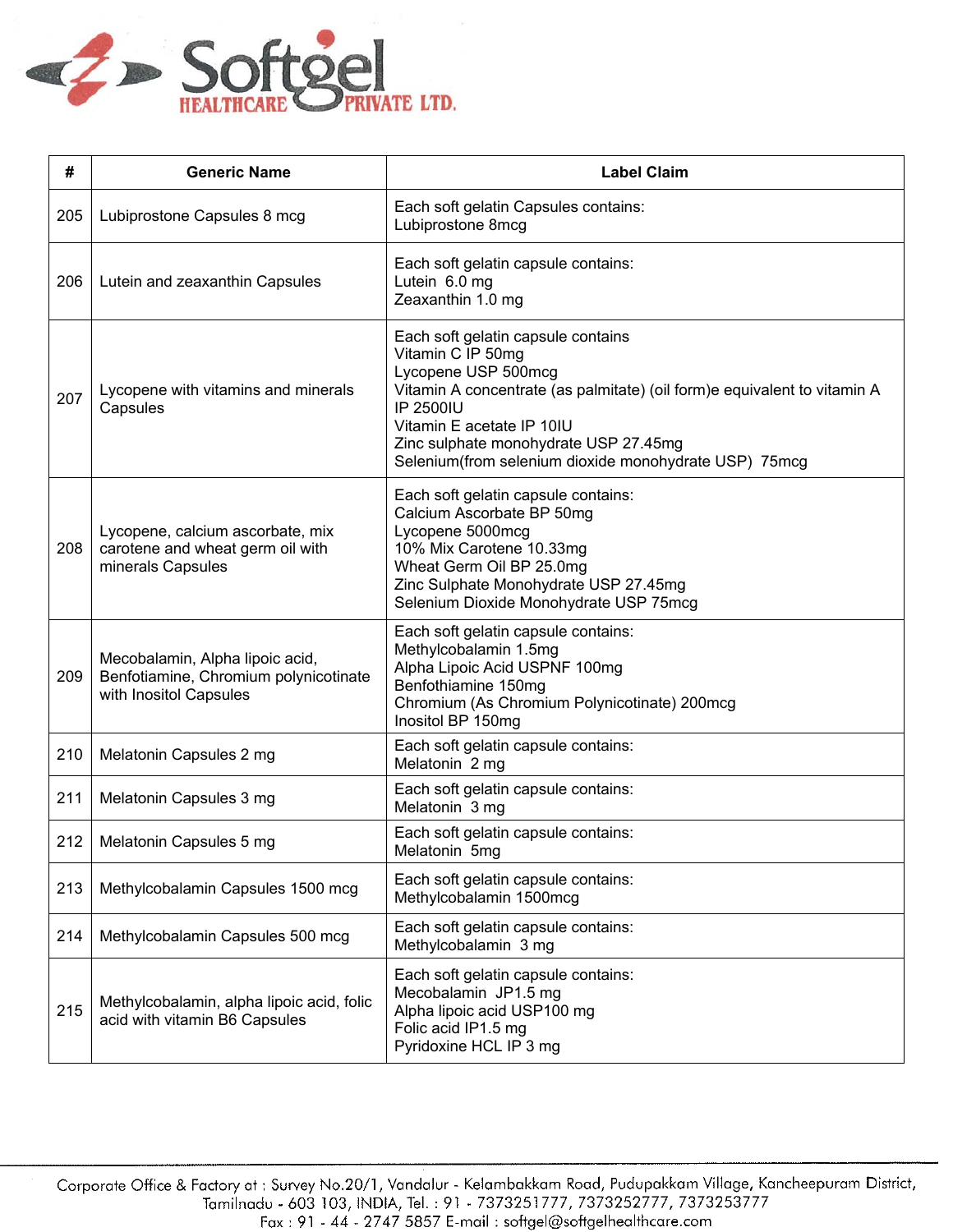

| #   | <b>Generic Name</b>                                                                                                       | <b>Label Claim</b>                                                                                                                                                                                                                                                                              |
|-----|---------------------------------------------------------------------------------------------------------------------------|-------------------------------------------------------------------------------------------------------------------------------------------------------------------------------------------------------------------------------------------------------------------------------------------------|
| 216 | Methylcobalamin, alpha lipoic acid, with<br>vitamins Capsules                                                             | Each soft gelatin capsule contains:<br>Methylcobalamin 700.00mcg<br>Alpha Lipoic acid USP 100.00 mg<br>Thiamine Mononitrate BP 5.00 mg<br>Riboflavin BP 5.00 mg<br>Pyridoxine Hydrochloride BP 1.50 mg<br>Nicotinamide BP 50.00 mg<br>Calcium Pantothenate BP 25.00 mg<br>Folic Acid BP 0.75 mg |
| 217 | Methylcobalamin, benfotiamine,<br>Chromium Polynicotinate, Pyridoxine<br>Hydrochloride with<br><b>Folic Acid Capsules</b> | Each soft gelatin capsule contains:<br>Methylcobalamin 1500mcg<br>Benfotiamine 75mg<br>Chromium polynicotinate 200mcg<br>Pyridoxine Hydrochloride IP 3mg.<br>Folic acid IP 1.5mg                                                                                                                |
| 218 | Methylcobalamin, Vitamins, Minerals<br>with Alpha Lipoic Acid Softgel Capsules                                            | Each soft gelatin capsule contains:<br>Methylcobalamin 1500mcg<br>Alpha lipoic acid USP 100mg<br>Pyridoxine Hydrochloride BP 3mg<br>Folic acid BP 1.5mg                                                                                                                                         |
| 219 | Methylcobalamin, Alpha Lipoic Acid,<br>Pyridoxine Hydrochloride & Folic Acid<br>softgels                                  | Each soft gelatin capsule contains:<br>Methylcobalamin USP 700 mcg<br>Alpha lipoic acid USP<br>100 mg<br>Folic acid BP 5 mg<br>Pyridoxine Hydrochloride BP 5 mg                                                                                                                                 |
| 220 | Methylcobalamin, DHA with Vitamin B6<br>Capsules                                                                          | Each enteric coated soft gelatin capsule contains:<br>Folic Acid IP5mg<br>Mecobalamin JP1500mcg<br>Pyridoxine Hydrochloride IP1.5mg<br>Docosahexaenoic acid (as 40%w/w) 200mg                                                                                                                   |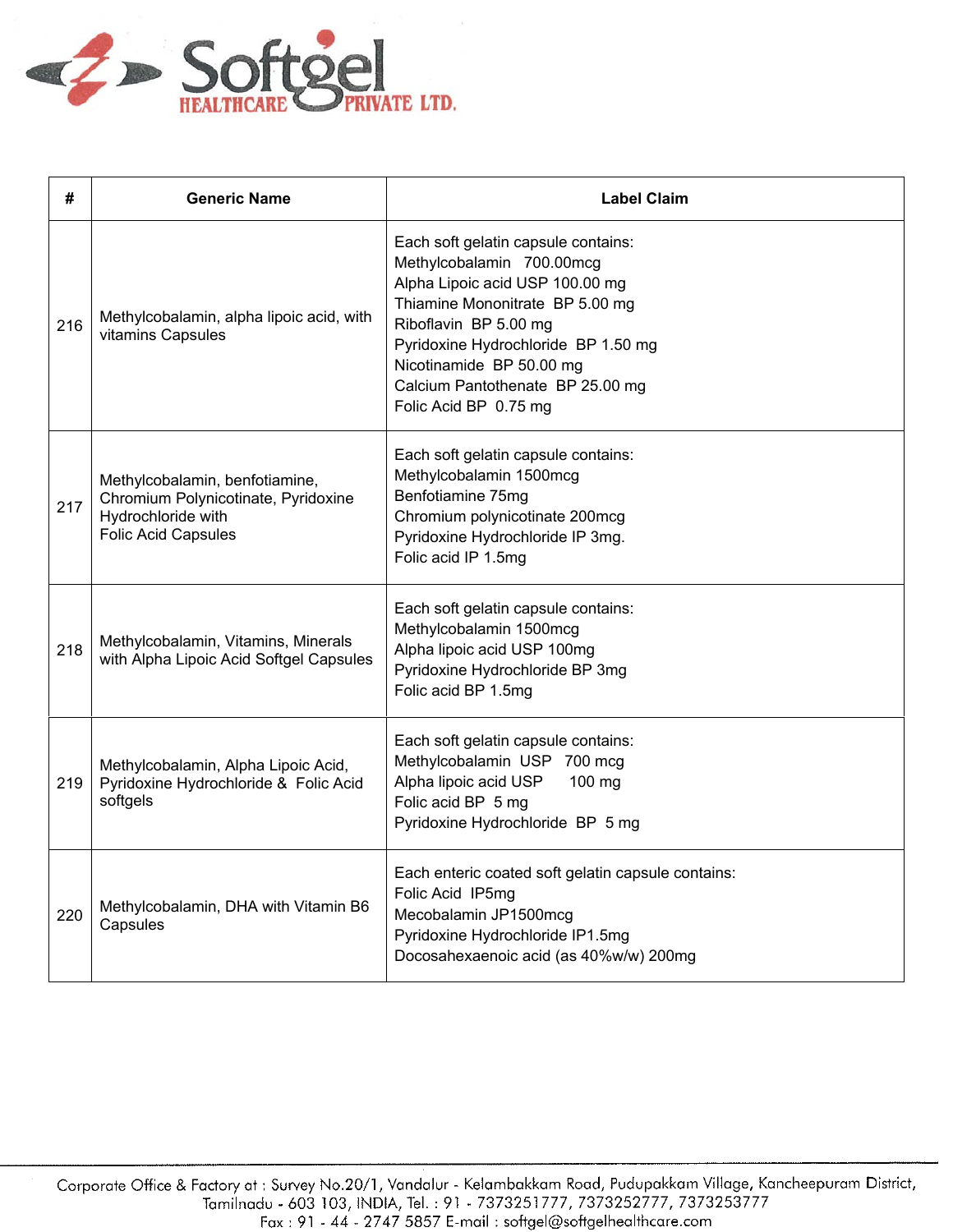

| #   | <b>Generic Name</b>                                               | <b>Label Claim</b>                                                                                                                                                                                                                                                                                                                                                                                                                         |
|-----|-------------------------------------------------------------------|--------------------------------------------------------------------------------------------------------------------------------------------------------------------------------------------------------------------------------------------------------------------------------------------------------------------------------------------------------------------------------------------------------------------------------------------|
| 221 | Methylcobalamin, Fish oil,<br>Benfothiamine with vitamin Capsules | Each soft gelatin capsule contains:<br>Methylcobalamin 1500mcg<br>Alpha Lipoic acid USP 100mg<br>Benfothiamine 150mg<br>Folic acid BP 1.5mg<br>Ubidecarenone BP 50mg<br>Fish oil, Rich in omega -3 acids containing BP<br>Eicosapentaenoic acid 90mg<br>Docosahexaenoic acid 60mg                                                                                                                                                          |
| 222 | Multi carotene & lycopene Capsules                                | Beta carotene 20% Olive Oil 1 mg<br>Lycopene 6% 0.6 mg<br>Lutein Esters 20% Soy Oil 0.5 mg.                                                                                                                                                                                                                                                                                                                                                |
| 223 | Multivitamin and minerals with<br>antioxidant Capsules            | Each soft gelatin capsule contains:<br>Vitamin A 1600 IU<br>Vitamin D3 100 IU<br>Vitamin E Acetate 5IU<br>Vitamin C 25mg<br>Nicotinamide 15mg<br>Vitamin B1 1mg<br>Vitamin B2 1mg<br>Vitamin B6 0.5mg<br>Folic acid 50 mcg<br>Vitamin B12 0.5mcg<br>Calcium Pantothenate 1mg<br>Calcium 75mg<br>Phosphorous 58mg<br>Magnesium 3mg<br>Potassium 2mg<br>Manganese 0.5mg<br>Zinc 0.5mg<br>Copper 0.45mg<br>Molybdenum 0.1mg<br>lodine 0.075mg |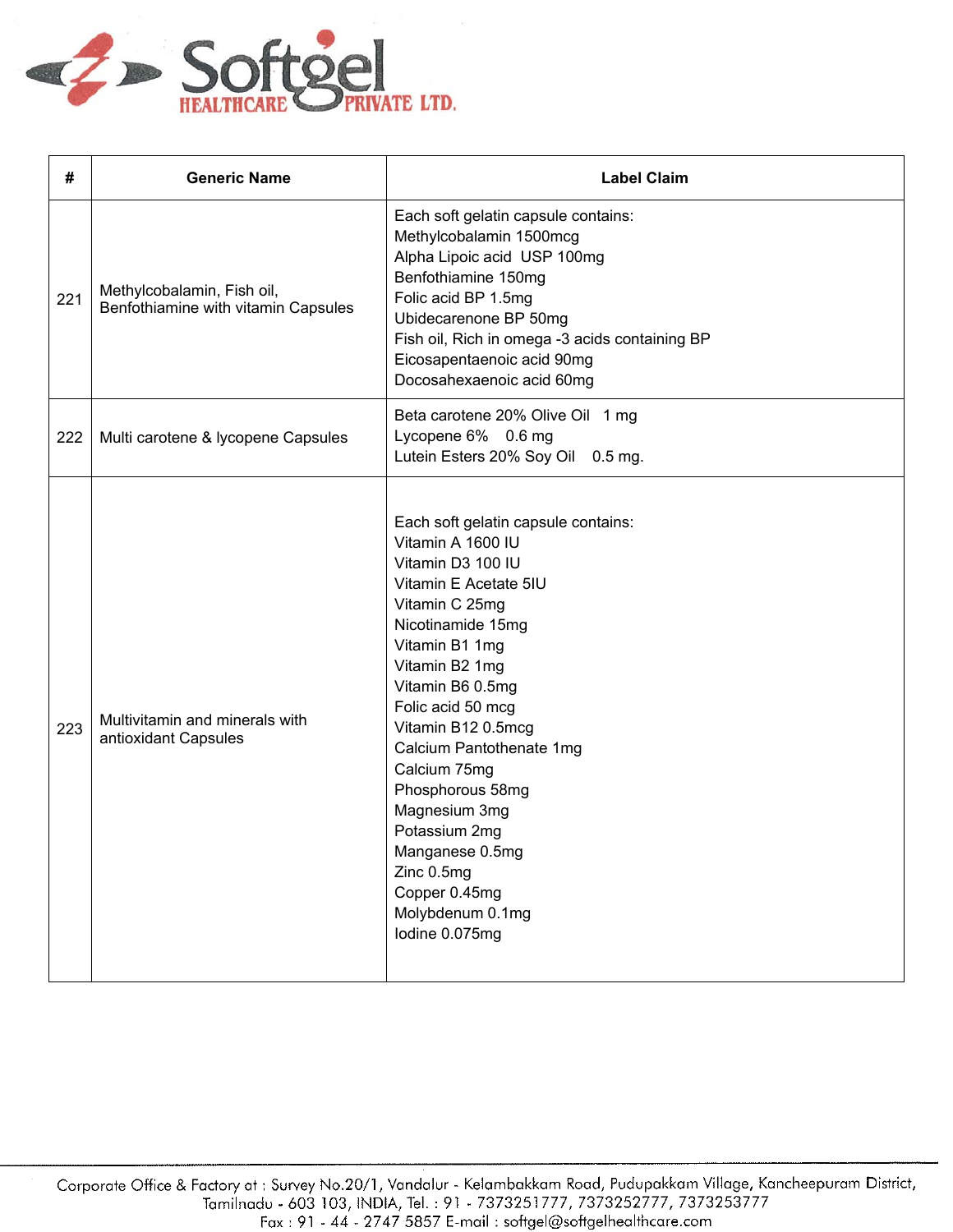

| #   | <b>Generic Name</b>                                         | <b>Label Claim</b>                                                                                                                                                                                                                                                                                                                                                                                                                                                                                                                                                                                                                                                                                                                                                                                                                                                                                                                                                                                                                                                                        |
|-----|-------------------------------------------------------------|-------------------------------------------------------------------------------------------------------------------------------------------------------------------------------------------------------------------------------------------------------------------------------------------------------------------------------------------------------------------------------------------------------------------------------------------------------------------------------------------------------------------------------------------------------------------------------------------------------------------------------------------------------------------------------------------------------------------------------------------------------------------------------------------------------------------------------------------------------------------------------------------------------------------------------------------------------------------------------------------------------------------------------------------------------------------------------------------|
| 224 | Multivitamin and minerals with natural<br>extracts Capsules | Each soft gelatin capsule contains:<br>Ascorbic acid BP 50 mg<br>Thiamine nitrate BP 15 mg<br>Riboflavin BP 15 mg<br>Pyridoxine hydrochloride BP 15 mg<br>Cyanocobalamin BP 15.00 mcg<br>Nicotinamide BP 15 mg<br>Calcium Pantothenate BP 15 mg<br>Folic Acid<br>BP 25 mcg<br><b>Biotin</b><br>BP 25 mcg<br><b>USP 50 mg</b><br><b>Choline Bitartrate</b><br>50 mg<br>Inositol<br>Anhydrous calcium hydrogen phosphate BP 380 mg<br>Ferrous Sulphate<br><b>BP 10 mg</b><br>Potassium lodide<br>BP 0.13 mg<br>Magnesium Oxide<br>BP 1.66 mg<br>Copper Sulphate<br>BP 2.75 mg<br>Zinc Gluconate<br>USP 78 mg<br>Potassium Sulphate<br>BP 11.14 mg<br>Manganese Sulphate<br>BP 2.75 mg<br>Chromium yeast<br>25 mcg<br>Bromelain 2000<br>GDU 5 mg<br>L –lysine Hcl<br>BP 25 mg<br>Lecithin<br>USP 21 mg<br><b>Horsetail Extract</b><br>25 mcg<br>Siberian Ginseng Extract 4:1 - 1.0mcg<br>Milk Thistle Extract BP 1.0 mcg<br>Bilberry Extract 25% -<br>$1.0$ mcg<br>Grape Seed Extract 95% - 1.0 mcg<br>Ginkgo Biloba Leaf Extract 50: 1 1.0 mcg<br>Alfalfa<br>$1.0$ mcg<br>$1.0$ mcg<br>Kelp |
| 225 | <b>Multivitamin Capsules</b>                                | Each soft gelatin capsule contains:<br>Thiamine Mononitrate BP 50mg<br>Riboflavin BP 25mg<br>Pyridoxine hydrochloride USP 10mg<br>Cyanocobalamin BP 15mcg<br>Niacinamide BP 100mg<br>Calcium Pantothenate BP 25mg<br>Folic Acid USP 1.0mg<br>Ascorbic Acid BP 150mg                                                                                                                                                                                                                                                                                                                                                                                                                                                                                                                                                                                                                                                                                                                                                                                                                       |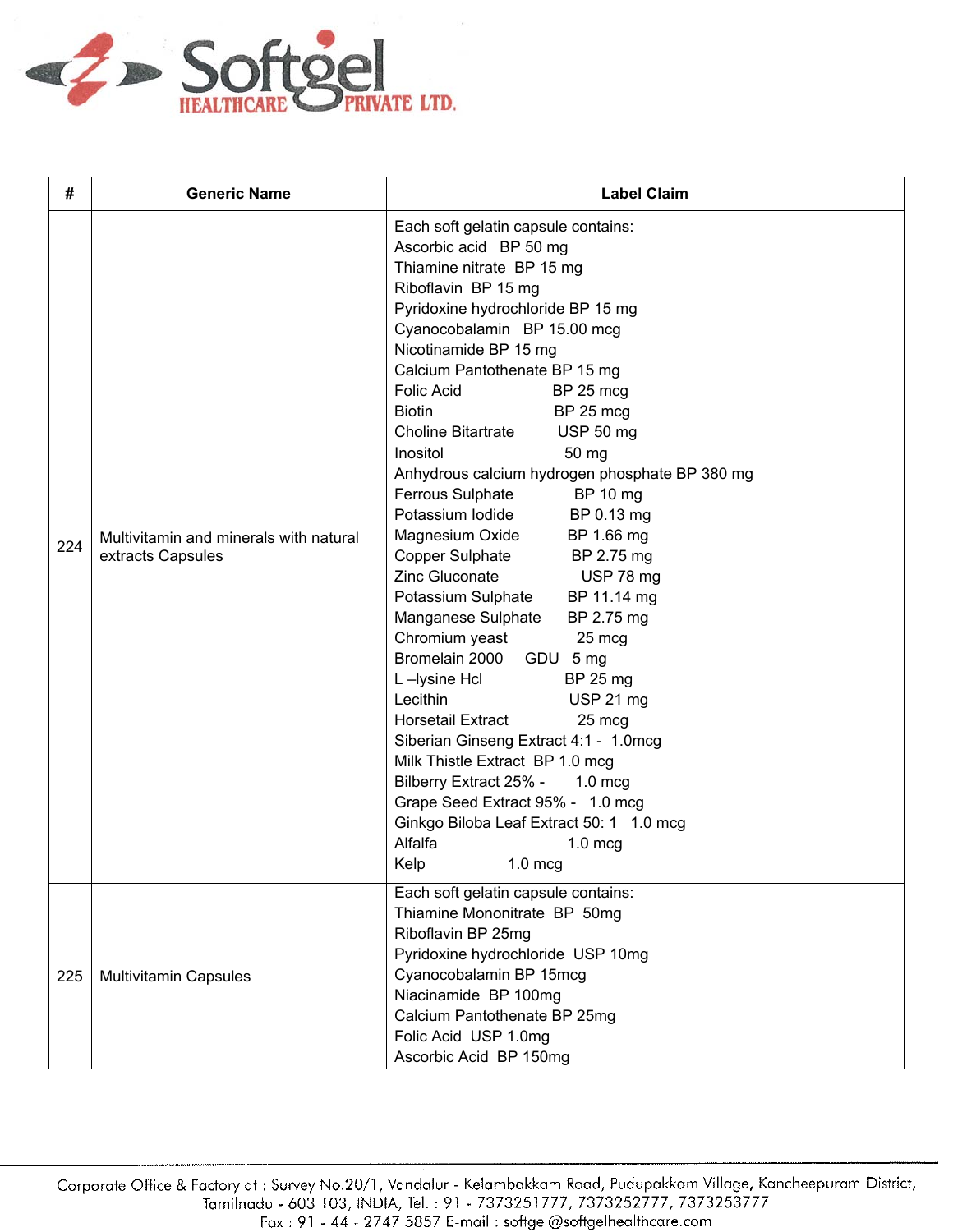

| #   | <b>Generic Name</b>          | <b>Label Claim</b>                                                                                                                                                                                                                                                                                                                                                                                                                                                                                                                                                                                                                                                                                                                                                                                                              |
|-----|------------------------------|---------------------------------------------------------------------------------------------------------------------------------------------------------------------------------------------------------------------------------------------------------------------------------------------------------------------------------------------------------------------------------------------------------------------------------------------------------------------------------------------------------------------------------------------------------------------------------------------------------------------------------------------------------------------------------------------------------------------------------------------------------------------------------------------------------------------------------|
| 226 | <b>Multivitamin Capsules</b> | Each soft gelatin capsule contains:<br><b>Essential Minerals</b><br>Iron 18 mg<br>Zinc 15 mg<br>Potassium 10 mg<br>Chloride 9.07 mg<br>Manganese 5 mg<br>Calcium 5 mg<br>Phosphorus 3.86 mg<br>Copper 2.2 mg<br>Silicon 2 mg<br>Boron 1 mg<br>Molybdenum 0.5 mg<br>Chromium 200 mcg<br>Nickel 30 mcg<br>Selenium 70 mcg<br>lodine 50 mcg<br>Vanadium 10 mcg<br>Tin 2 mcg<br><b>Essential Vitamins</b><br>Niacinamide 15 mg<br>Vitamin C 12.5 mg<br>Vitamin E 12.5 IU<br>Choline Bitartrate 10 mg<br>Inositol 10 mg<br>Pantothenic acid 5 mg<br>Vitamin B1 1 mg<br>Vitamin B2 1 mg<br>Vitamin A 1600 IU<br>Vitamin B6 0.5 mg<br>Vitamin K3 80 mcg<br>Folic Acid 50 mcg<br>Biotin 30 mcg<br>Vitamin D3 200 IU<br>Vitamin B12 0.5 mcg<br>Amino-Acids<br>Methionine 22 mg<br>Glutamic Acid 20 mg<br>Lysine 10 mg<br>Cysteine 2.5 mg |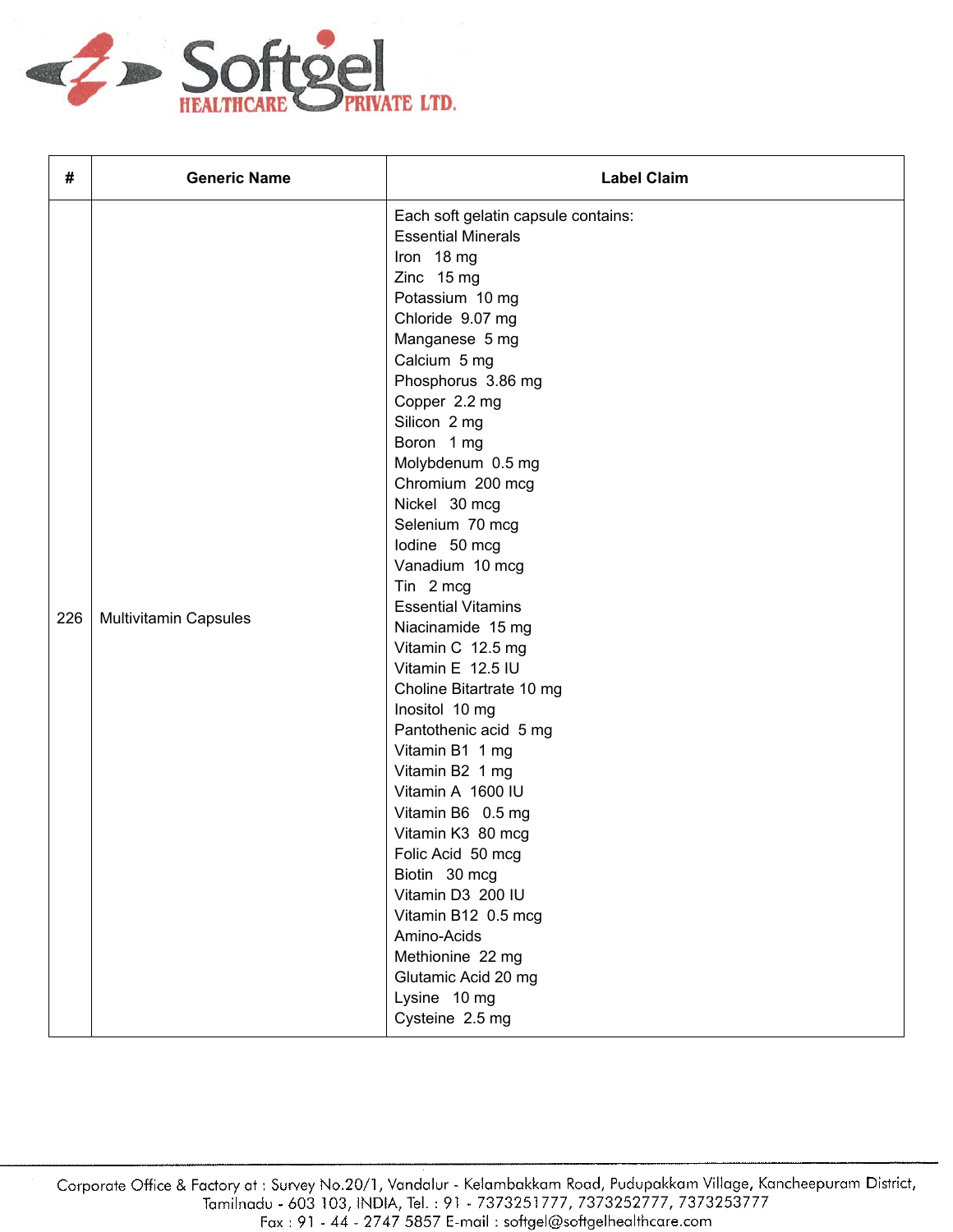

| #   | <b>Generic Name</b>                                | <b>Label Claim</b>                                                                                                                                                                                                                                                                                                                                                                                                                                                                                                                                                                                                                                                                                                                                                                                                                                                                                                                                                                                                   |
|-----|----------------------------------------------------|----------------------------------------------------------------------------------------------------------------------------------------------------------------------------------------------------------------------------------------------------------------------------------------------------------------------------------------------------------------------------------------------------------------------------------------------------------------------------------------------------------------------------------------------------------------------------------------------------------------------------------------------------------------------------------------------------------------------------------------------------------------------------------------------------------------------------------------------------------------------------------------------------------------------------------------------------------------------------------------------------------------------|
| 227 | <b>Multivitamin Capsules</b>                       | Each Soft gelatin capsule contains:<br>Vitamin A palmitate 1.7 Miu/g 2500 IU<br>Cholecalciferol 1Miu/g 300 IU<br>Ascorbic acid 15 mg<br>Nicotinamide 7.5 mg<br>Thiamin Hcl1 mg<br>Riboflavin 0.5 mg                                                                                                                                                                                                                                                                                                                                                                                                                                                                                                                                                                                                                                                                                                                                                                                                                  |
| 228 | Multivitamin with lecithin Capsules                | Each soft gelatin capsule contains:<br>Essential Phospholipids 300mg<br>Vitamin B1 BP 6mg<br>Vitamin B2 BP 6mg<br>Vitamin B6 Bp 6mg<br>Vitamin B12 Bp 6mg<br>Vitamin E(dl-alpha tocopheryl Acetate USP) 6mg                                                                                                                                                                                                                                                                                                                                                                                                                                                                                                                                                                                                                                                                                                                                                                                                          |
| 229 | Multivitamin with minerals and ginseng<br>Capsules | Each soft gelatin capsule contains:<br>Vitamin A palmitate BP 5000IU<br>Thiamine nitrate<br>BP 1.8 mg<br>Riboflavin<br>BP 1.8 mg<br>Pyridoxine hydrochloride BP 1 mg<br>Cyanocobalamin<br>$BP$ 2 µg<br>Ascorbic acid<br>BP 40 mg<br>Ergocalciferol<br><b>BP 500 IU</b><br>dl-alpha Tocopheryl acetate BP 10 mg<br>Nicotinamide<br>BP 20 mg<br>Calcium Pantothenate BP 5 mg<br>Folic Acid<br>BP 0.17 mg<br>Choline Hydrogen Tartrate USP 50 mg<br>DL-Methionine<br><b>BP</b><br>50 mg<br><b>USP</b><br>Inositol<br>50 mg<br>Phosphate (as calcium Phosphate BP) 58 mg<br>Iron (as Dried Ferrous Sulphate BP) 15 mg<br>Copper (as Cupric Sulphate pentahydrate BP) 0.5 mg<br>Potassium (as Potassium Sulphate BP)<br>2 <sub>ma</sub><br>Manganese (as Manganese Sulphate Monohydrate BP) 0.5mg<br>Zinc (as Zinc Oxide BP) 0.5 mg<br>Magnesium (as Dried Magnesium Sulphate BP)<br>3 <sub>mg</sub><br>lodine (as Potassium lodide BP) 0.1 mg<br>Calcium (as Calcium Phosphate BP) 75 mg<br>Ginseng Extract<br>USP 150mg |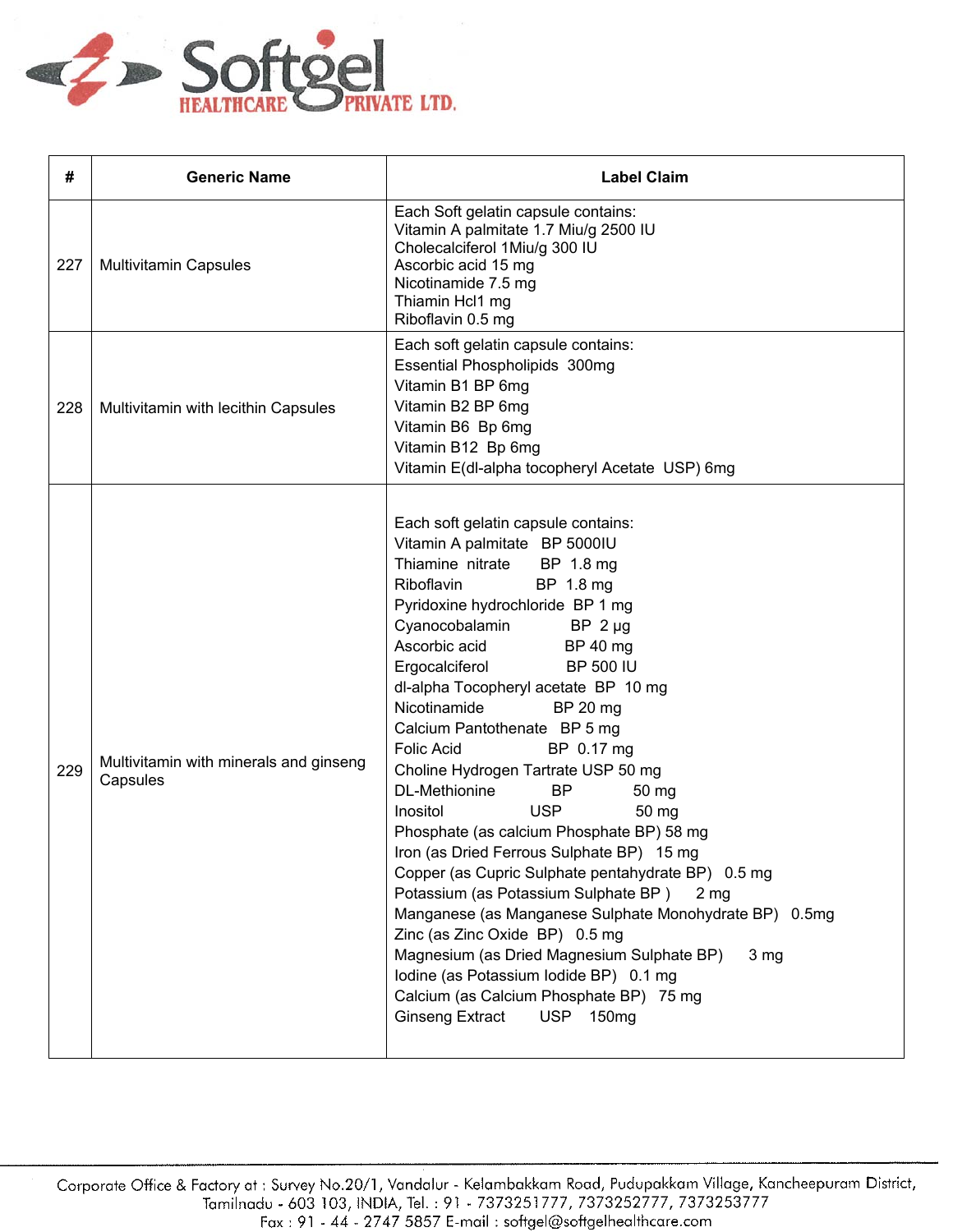

| #   | <b>Generic Name</b>                                | <b>Label Claim</b>                                                                                                                                                                                                                                                                                                                                                                                                                                                                                                                                                                                                                                                                                                                                                                                                                                                                                                    |
|-----|----------------------------------------------------|-----------------------------------------------------------------------------------------------------------------------------------------------------------------------------------------------------------------------------------------------------------------------------------------------------------------------------------------------------------------------------------------------------------------------------------------------------------------------------------------------------------------------------------------------------------------------------------------------------------------------------------------------------------------------------------------------------------------------------------------------------------------------------------------------------------------------------------------------------------------------------------------------------------------------|
| 230 | Multivitamin with minerals and ginseng<br>Capsules | Each soft gelatin capsule contains:<br>Vitamin A (as Palmitate) BP 2500IU<br>Vitamin D3 BP 200IU<br>Vitamin E Acetate BP 10mg<br>Vitamin B1 Mononitrate BP 10mg<br>Vitamin B2 BP 3.0mg<br>Vitamin B6 BP 2.0mg<br>Vitamin B12 BP 1.0mcg<br>Nicotinamide BP 15mg<br>Calcium Pantothenate BP 3.0mg<br>Vitamin C BP 50mg<br>Calcium lactate USP 100mg<br>Iron (as Ferrous Fumarate BP) 10mg<br>Folic acid BP 0.5mg<br>Potassium Sulphate BP 2.0mg<br>Soya lecithin USP 10mg<br>Lysine USP 20mg<br>Manganese (as Manganese Sulphate Monohydrate BP) 1.0mg<br>Phosphorus (as Dibasic Calcium Phosphate Anhydrous BP) 60mg<br>Zinc (as Zinc Oxide BP) 4mg<br>Magnesium Sulphate Monohydrate USP 5.0mg<br>Copper (as Copper Sulphate Pentahydrate BP) 1.0mg<br>Ginseng (as Powder Extract) BP 1.2mg                                                                                                                           |
| 231 | Multivitamin with minerals Capsules                | Each soft gelatin capsule contains:<br>Vitamin A (as Palmitate) BP 2500 I.U<br>Thiamine Hydrochloride BP 1.0 mg<br>Riboflavin BP 1.0 mg<br>Cholecalciferol BP 100 I.U<br>Pyridoxine Hydrochloride BP 0.5mg<br>Cyanocobalamin BP 0.5 mcg<br>Vitamin E (as dl-alpha Tocopheryl Acetate USP) 5.0 IU<br>Calcium Pantothenate BP 1.0 mg<br>Nicotinamide BP 15 mg<br>Calcium Phosphate (as Dibasic Calcium Phosphate anhydrous BP)<br>75 <sub>mg</sub><br>Phosphorus (as Dibasic Calcium Phosphate anhydrous BP) 58 mg<br>Copper (as Copper Sulphate Pentahydrate BP) 0.45 mg<br>Iron (as Dried Ferrous Sulphate BP) 10mg<br>Iodine (as Potassium Iodide BP) 0.075 mg<br>Magnesium (as Magnesium Sulphate Monohydrate BP) 3.0 mg<br>Manganese (as Manganese Sulphate BP) 0.5 mg<br>Molybdenum (as Sodium Molybdate BP) 0.1mg<br>Potassium (as Potassium Sulphate BP) 2.0mg<br>Zinc (as Zinc Sulphate Monohydrate BP) 0.5 mg |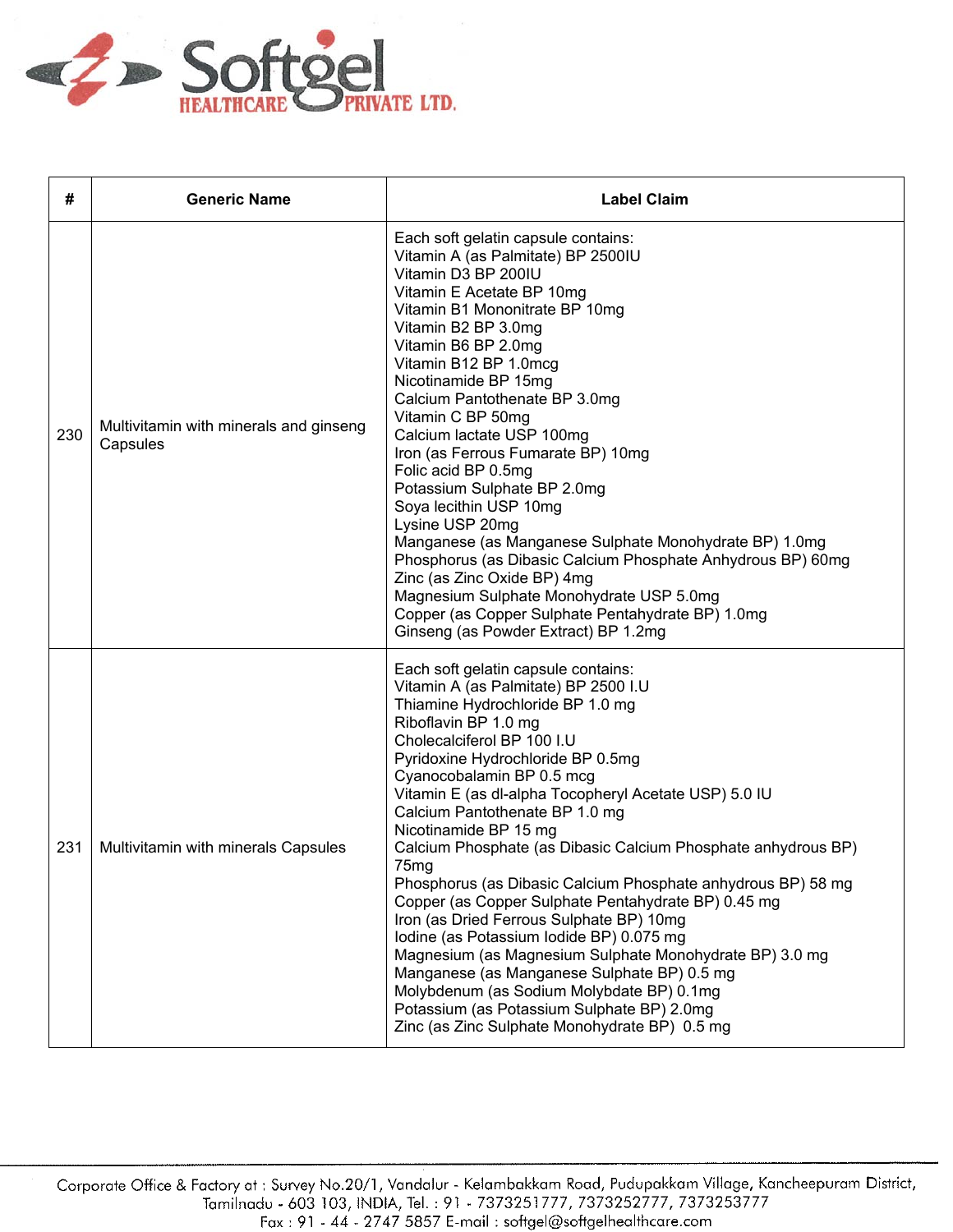

| #   | <b>Generic Name</b>                 | <b>Label Claim</b>                                                                                                                                                                                                                                                                                                                                                                                                                                                                                                                                                                                                                    |
|-----|-------------------------------------|---------------------------------------------------------------------------------------------------------------------------------------------------------------------------------------------------------------------------------------------------------------------------------------------------------------------------------------------------------------------------------------------------------------------------------------------------------------------------------------------------------------------------------------------------------------------------------------------------------------------------------------|
| 232 | Multivitamin with minerals Capsules | Each soft gelatin capsule contains:<br>Vitamin A palmitate BP 2500 IU<br>Thiamine mononitrate BP 1 mg<br>Riboflavin BP 1 mg<br>Cholecalciferol BP 200 IU<br>Pyridoxine hydrochloride BP 1.34 mg<br>Cyanocobalamin BP 100 mcg<br>Calcium Pantothenate BP 1 mg<br>Nicotinamide BP 15 mg<br>Dibasic calcium phosphate BP 170 mg<br>Copper(as Copper Sulphate BP) 0.01 mg<br>Magnesium (as magnesium Sulphate monohydrate BP) 0.5 mg<br>Manganese (as Manganese Sulphate BP) 0.01 mg<br>Potassium (as Potassium Sulphate BP) 1 mg<br>Zinc (as Zinc Sulphate Monohydrate BP) 0.15 mg                                                       |
| 233 | Multivitamin with minerals Capsules | Each soft gelatin capsule contains:<br>Vitamin A as palmitate 1500 I U<br>Vitamin D3 200 I.U.<br>Vitamin B1 10mg<br>Vitamin B2 3 mg<br>Vitamin B3 (Niacinamide) 25 mg<br>Vitamin B6 1.5 mg<br>Vitamin B12 (Cyanocobalamin) 750 mcg<br>Calcium D Pantothenate 5 mg<br>Vitamin C 30 mg<br>Vitamin E Acetate 10 mg<br>Folic Acid 0.5mg<br>Iron (As Ferrous Fumarate) 10 mg<br>Copper (As copper sulphate) 1 mg<br>Magnesium Sulphate 2mg<br>Zinc (As Zinc sulphate) 5 mg<br>Selenium (As selenium dioxide) 60 mcg<br>Nickel (As Nickel Sulphate) 50 mcg<br>Iodine (As Potassium iodide) 50 mcg<br>Manganese (As Manganese Sulphate) 1 mg |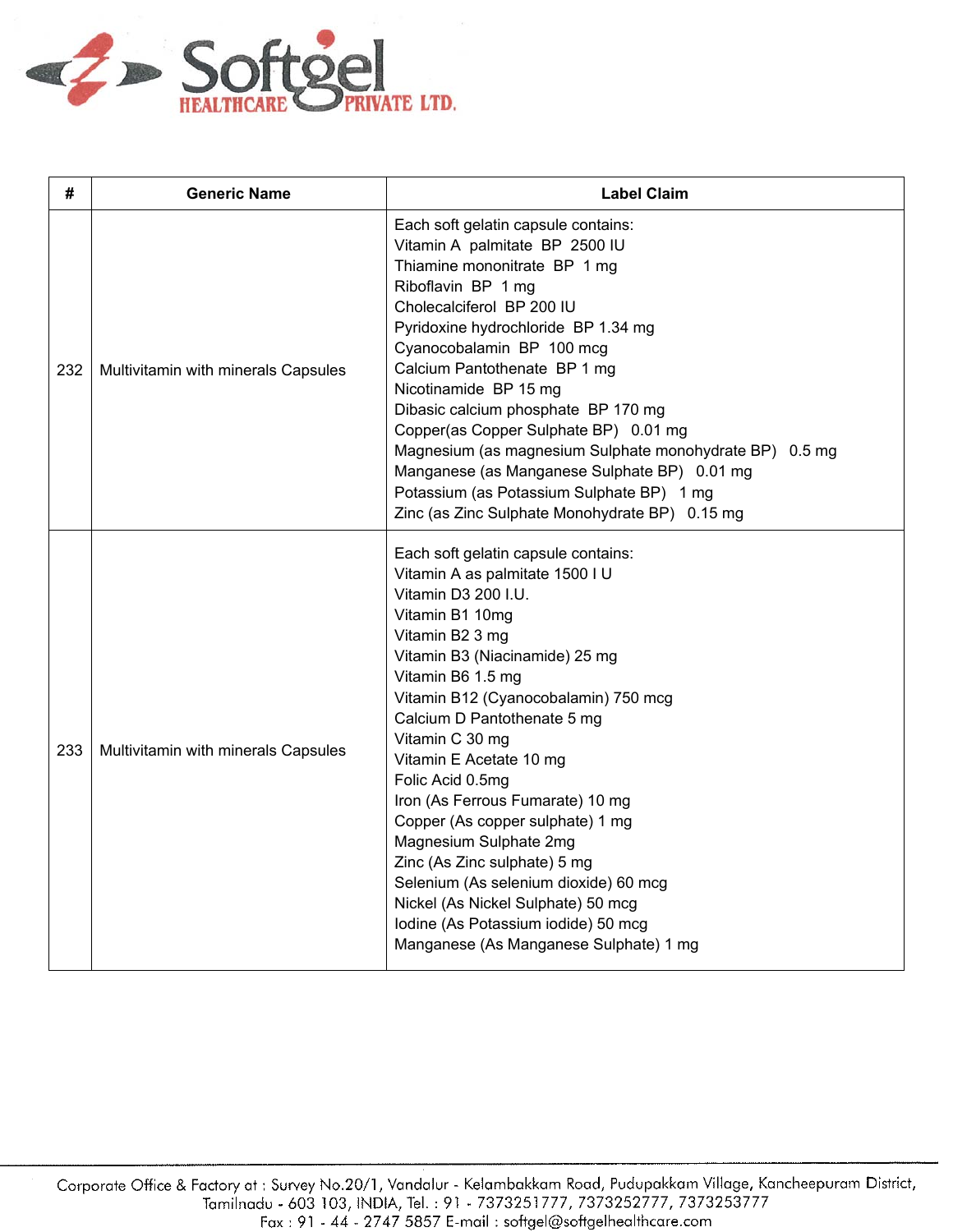

| #   | <b>Generic Name</b>                 | <b>Label Claim</b>                                                                                                                                                                                                                                                                                                                                                                                                                                                                                                                                                                                                                                                                                                                                                                                                                         |
|-----|-------------------------------------|--------------------------------------------------------------------------------------------------------------------------------------------------------------------------------------------------------------------------------------------------------------------------------------------------------------------------------------------------------------------------------------------------------------------------------------------------------------------------------------------------------------------------------------------------------------------------------------------------------------------------------------------------------------------------------------------------------------------------------------------------------------------------------------------------------------------------------------------|
| 234 | Multivitamin with minerals Capsules | Each soft gelatin capsule contains:<br>Vitamin A (As Palmitate) BP 2000IU<br>Vitamin B1 (Thiamine Nitrate) BP 1.0mg<br>Vitamin B2 (Riboflavin) BP 1.0mg<br>Vitamin B6 BP 1.34mg<br>Calcium Pantothenate BP 1.0mg<br>Vitamin B12 BP 1.0mcg<br>Vitamin E USP 5.0mg<br>Vitamin D3 BP 200IU<br>Biotin USP 0.03mg<br>Calcium (From Dicalcium Phosphate BP) 190mg<br>Phosphorus (From Dicalcium Phosphate BP) 150mg<br>Iron (From Ferrous Sulphate BP) 5.0mg<br>Magnesium (From Magnesium Sulphate BP) 1.0mg<br>Zinc (From Zinc Sulphate BP) 0.15mg<br>Potassium (From Potassium Sulphate BP) 1.0mg<br>Selenium (From Selenium Dioxide USP) 70mcg<br>Molybdenum (From Sodium Molybdate) 0.1mg<br>Choline Bitartrate 3.0mg<br>Inositol 1.0mg                                                                                                      |
| 235 | Multivitamin with minerals Capsules | Vitamin A 2,666,66 IU<br>Vitamin D 100 IU<br>Vitamin E 20 IU<br>Vitamin C 40 mg<br>Vitamin B1 2.3 mg<br>Vitamin B2 2 mg<br>Nicotinamide 20 mg<br>Vitamin B6 8 mg<br>Folic acid<br>400 mcg<br>Vitamin B12 2 mcg<br><b>Biotin</b><br>5 mcg<br>Pantothenic acid as D Calcium Pantothenate<br>5 <sub>mg</sub><br>Calcium as Dicalcium phosphate anhydrous<br>20 mg<br>Phosphorus as Dicalcium phosphate anhydrous 15 mg<br>Magnesium as Magnesium Oxide 0.5 mg<br>Zinc as Zinc sulphate monohydrate 4 mg<br>lodine as Potassium iodide 140 mcg<br>Choline as Choline Bitartrate 5 mg<br>Copper as Copper Sulfate pentahydrate<br>200 mcg<br>Inositol<br>1 <sub>mq</sub><br>Manganese as Manganese Sulfate monohydrate<br>5 mcg<br>Potassium as Potassium Dihydrogen Phosphate<br>.5 <sub>mg</sub><br>Molybdenum as sodium molybdenum<br>50 mcg |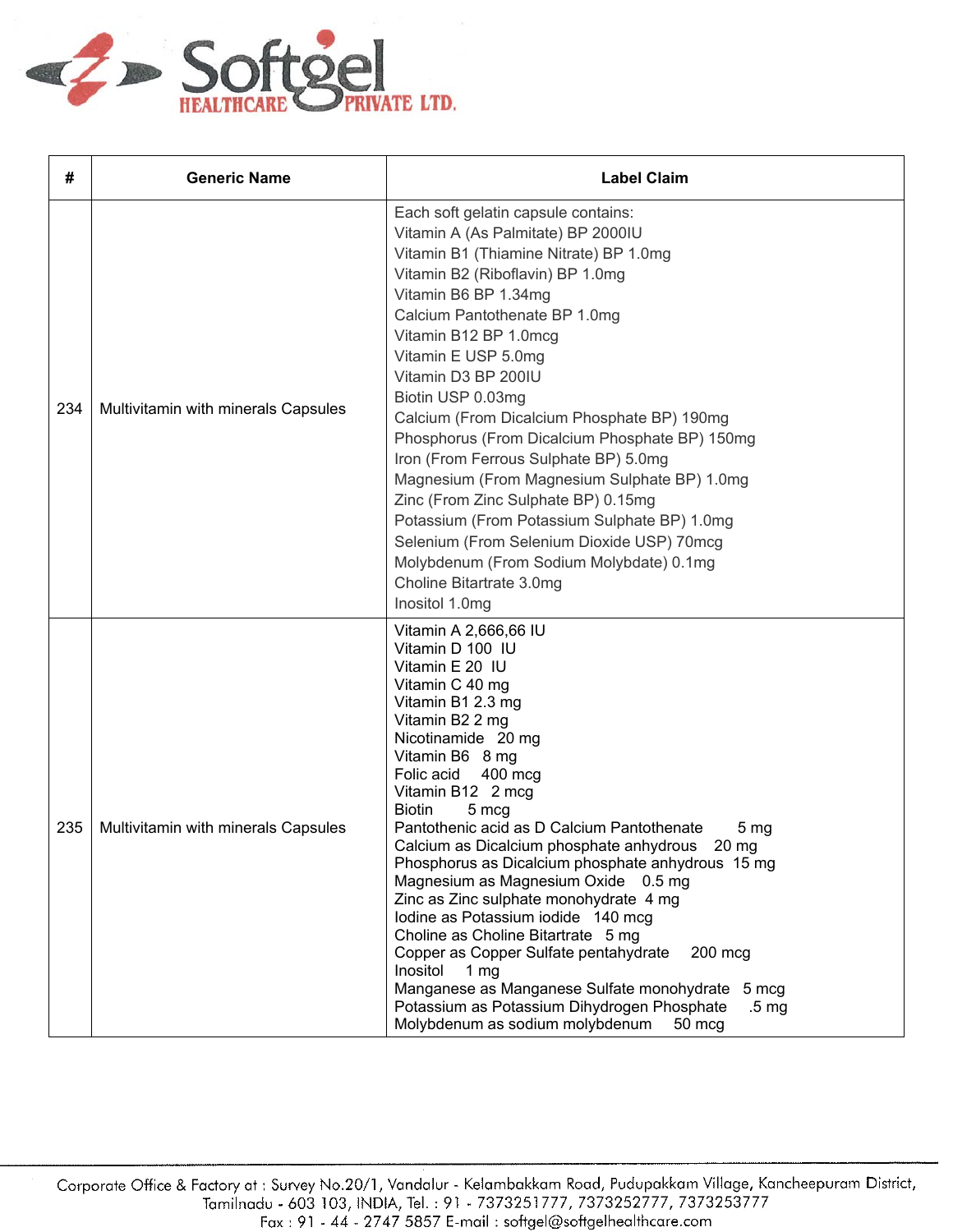

| #   | <b>Generic Name</b>                 | <b>Label Claim</b>                                                                                                                                                                                                                                                                                                                                                                                                                                                                                                                                                                                                                                                                                                                                          |
|-----|-------------------------------------|-------------------------------------------------------------------------------------------------------------------------------------------------------------------------------------------------------------------------------------------------------------------------------------------------------------------------------------------------------------------------------------------------------------------------------------------------------------------------------------------------------------------------------------------------------------------------------------------------------------------------------------------------------------------------------------------------------------------------------------------------------------|
| 236 | Multivitamin with minerals Capsules | Each soft gelatin capsule contains:<br>Vitamin A (As Palmitate) BP5000IU<br>Vitamin C BP100mg<br>Vitamin E Acetate BP25mg<br>Vitamin B1 (Thiamine Nitrate) BP10mg<br>Vitamin B2 BP10mg<br>Folic Acid BP1mg<br>Vitamin B12 BP5mcg<br>Zinc (As Zing Sulfate Monohydrate USP) 15mg<br>Nicotinamide BP50mg<br>Calcium Pantothenate BP12.5mg<br>Vitamin B6 BP3.0mg<br>Manganese (As Manganese Sulphate Monohydrate BP) 2.0mg<br>Chromium (As Chromium Picolinate USP) 100mcg<br>Selenium (As Selenium Dioxide Monohydrate USP) 70mcg<br>Fish Oil, Rich In Omega-3-Acids BP containing<br>Eicosapentaenoic Acid180mg<br>Docosahexaenoic Acid 120mg<br>Lycopene2mg<br>Silymarin70mg                                                                                |
| 237 | Multivitamin with minerals Capsules | Each soft gelatin capsule contains:<br>Vitamin A 1600IU<br>Vitamin D3 100IU<br>Vitamin B1 1 mg<br>Vitamin B2 1 mg<br>Vitamin B6 0.5 mg<br>Vitamin B12 0.5 mcg<br>Vitamin C 25 mg<br>Vitamin E 5 IU<br>Calcium Pantothenate 1 mg<br>Folic acid 50 mcg<br>Nicotinamide 15 mg<br>Dibasic Calcium phosphate anhydrous equivalent to Calcium 75 mg<br>Dibasic Calcium phosphate anhydrous equivalent to Phosphorous 58mg<br>Copper (Copper sulphate pentahydrate) 0.45 mg<br>lodine (as Potassium lodide) 0.075 mg<br>Potassium (as potassium lodide) 2 mg<br>Magnesium (as Magnesium sulphate monohydrate) 3 mg<br>Manganese (as Manganese sulphate monohydrate) 0.5 mg<br>Molybdenum(as Sodium molybdate) 0.1 mg<br>Zinc (as Zinc sulphate monohydrate) 0.5 mg |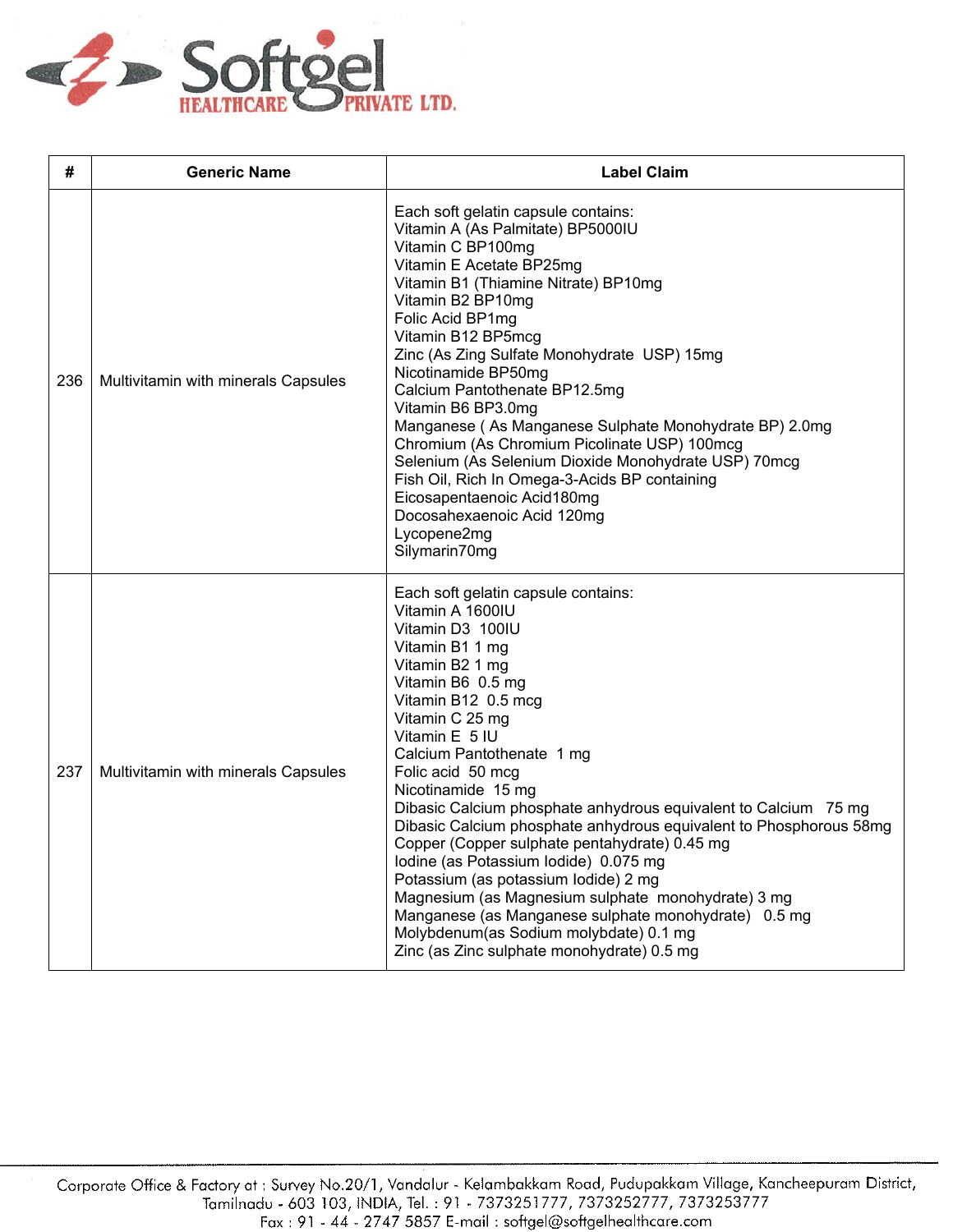

| #   | <b>Generic Name</b>                 | <b>Label Claim</b>                                                                                                                                                                                                                                                                                                                                                                                                                                                                                                                                                                                                                                                                                                                                                                                                                                                        |
|-----|-------------------------------------|---------------------------------------------------------------------------------------------------------------------------------------------------------------------------------------------------------------------------------------------------------------------------------------------------------------------------------------------------------------------------------------------------------------------------------------------------------------------------------------------------------------------------------------------------------------------------------------------------------------------------------------------------------------------------------------------------------------------------------------------------------------------------------------------------------------------------------------------------------------------------|
| 238 | Multivitamin with minerals Capsules | Each Soft gelatin Capsule Contains:<br>EPA 90mg<br>DHA 60 mg<br>Methylcobalamin 500 mcg<br>Grape seed extract 25 mg<br>Lycopene 6% 2000 mcg<br>Ginseng extract 2.5 mg<br>Resveratrol 5 mg<br>Alpha lipoic acid 10 mg<br>Vitamin A 1000 IU<br>Vitamin D3 200 IU<br>Vitamin B1 1 mg<br>Vitamin B2 1.5 mg<br>Vitamin B6 1 mg<br>Vitamin C 10 mg<br>Vitamin E 7.5 mg<br>Folic acid 0.4 mg<br>Nicotinamide 5 mg<br>Calcium 21 mg<br>Phosphorous 16 mg<br>Copper 20 mcg<br>Magnesium 3 mg<br>Selenium 50 mcg<br>Zinc 5 mg                                                                                                                                                                                                                                                                                                                                                       |
| 239 | Multivitamin with minerals Capsules | Each soft gelatin capsule contains:<br>Vitamin A (As Palmitate) BP 5000IU<br>Vitamin D3 BP 500IU<br>Vitamin E Acetate USP 100mg<br>Vitamin B1 (Thiamine Nitrate) BP 1.8mg<br>Vitamin B2 BP 1.8mg<br>Vitamin B6 BP 1.0mg<br>Vitamin B12 BP 2.0mcg<br>Calcium Pantothenate BP 5.0mg<br>Nicotinamide BP 20mg<br>Vitamin C BP 40mg<br>Folic Acid BP 0.17mg<br>Inositol BP 50mg<br>dl-Methionine BP 50mg<br>Choline Bitartrate USP 50mg<br>Ginseng Extract USP 50mg<br>Iodine (As Potassium Iodide BP) 0.1mg<br>Potassium (As Potassium lodide BP) 2.0mg<br>Copper (As Copper Sulphate Pentahydrate BP) 0.5mg<br>Zinc (As Zing Oxide BP) 0.5mg<br>Magnesium (As Magnesium Sulphate Monohydrate USP) 3.0mg<br>Manganese (As Manganese Sulphate Monohydrate BP) 0.5mg<br>Iron (As Dried Ferrous Sulphate BP) 15mg<br>Calcium<br>(As Dibasic Calcium Phosphate Anhydrous BP) 75mg |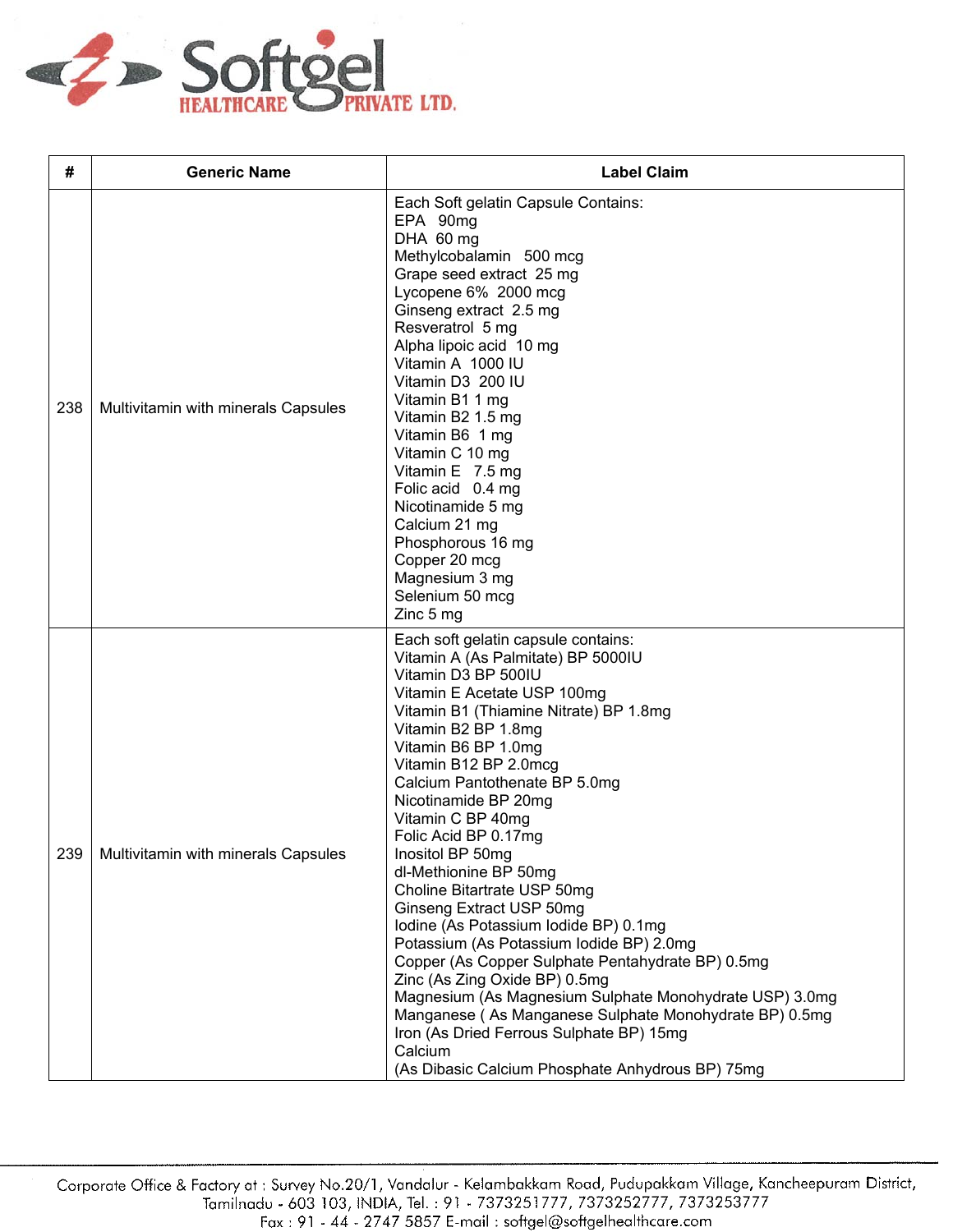

| #   | <b>Generic Name</b>                 | <b>Label Claim</b>                                                                                                                                                                                                                                                                                                                                                                                                                                                                                                                                                                                                                                                                                                                                                                                                                                                      |
|-----|-------------------------------------|-------------------------------------------------------------------------------------------------------------------------------------------------------------------------------------------------------------------------------------------------------------------------------------------------------------------------------------------------------------------------------------------------------------------------------------------------------------------------------------------------------------------------------------------------------------------------------------------------------------------------------------------------------------------------------------------------------------------------------------------------------------------------------------------------------------------------------------------------------------------------|
| 240 | Multivitamin with minerals Capsules | Each soft gelatin capsule contains:<br>Vitamin D3 (Cholecalciferol BP) 10 mcg<br>Vitamin E (dl Alpha Tocopheryl acetate USP) 4 mg<br>Vitamin C (Ascorbic acid BP) 70 mg<br>Vitamin B1 (Thiamine Mononitrate USP) 3 mg<br>Vitamin B2 (Riboflavin BP) 2 mg<br>Vitamin B3 (Nicotinamide BP) 20 mg<br>Vitamin B9 (Folic acid BP) 400 mcg<br>Vitamin B12 (Cyanocobalamin BP) 6 mcg<br>Vitamin B7 (Biotin BP) 150 mcg<br>Pantothenic acid (As Calcium Pantothenate BP) 6 mg<br>Vitamin K3 (Menadione BP) 70 mcg<br>Vitamin B6 (Pyridoxine Hydrochloride BP) 10 mg<br>Iron (As Ferrous Fumarate BP) 20 mg<br>Magnesium (As Magnesium Oxide BP) 150 mg<br>Zinc (As Zinc Sulphate Monohydrate BP) 15 mg<br>Iodine (As Potassium Iodide BP) 140 mcg<br>Copper (As Copper Sulphate Pentahydrate BP) 1 mg<br>Selenium (as Sodium Selenate) 30 mcg<br>Natural mixed Carotenoids 2 mg |
| 241 | Multivitamin with minerals Capsules | Each soft gelatin capsule contains:<br>Vitamin A(as palmitate) BP 2500IU<br>Thiamine Nitrate BP 1.0mg<br>Riboflavin BP 1.0mg<br>Pyridoxine hydrochloride BP 0.5mg<br>Cyanocobalamin BP 1mcg<br>Cholecalciferol BP 200IU<br>all-rac-Alpha-Tocopheryl Acetate BP 5mg<br>Calcium Pantothenate BP 1mg<br>Nicotinamide BP 15mg<br>Folic acid BP 50mcg<br>Calcium (From Calcium Hydrogen Phosphate BP) 190mg<br>Phosphorus(from Calcium Hydrogen Phosphate BP) 150mg<br>Iron(From Dried Ferrous Sulphate BP) 5mg<br>Copper(from Anhydrous Copper Sulphate BP) 0.45mg<br>Iodine(from Potassium Iodide BP) 0.075mg<br>Magnesium(from Dried Magnesium Sulphate BP) 3.0 mg<br>Manganese (from Manganese Sulphate BP) 0.05mg<br>Potassium<br>(from Potassium Sulphate BP & Potassium lodide BP) 2 mg<br>Zinc (from Zinc Sulphate Monohydrate BP) 0.15mg<br>Ginseng BP 990mcg       |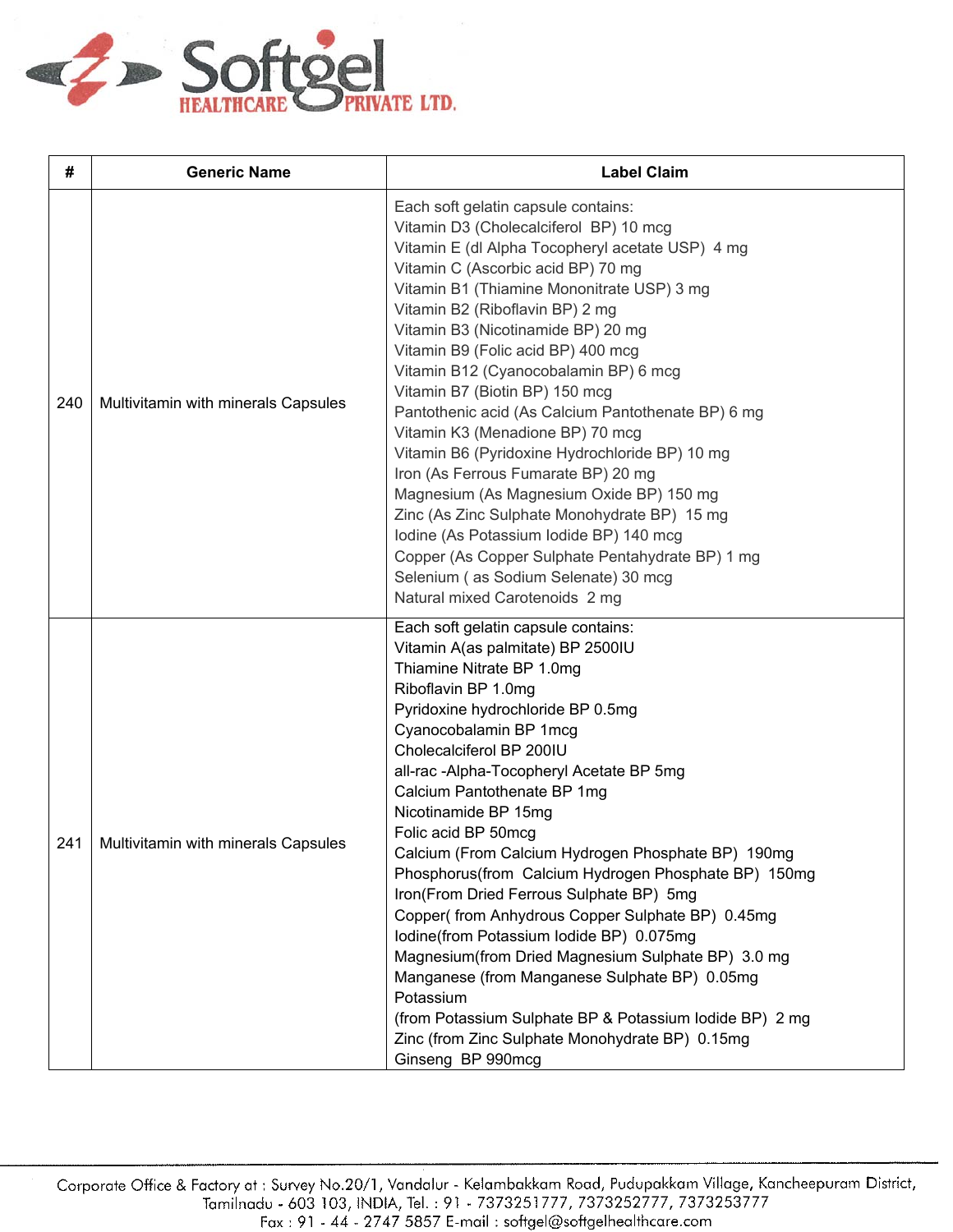

| #   | <b>Generic Name</b>                 | <b>Label Claim</b>                                                                                                                                                                                                                                                                                                                                                                                                                                                                                                                                                                                                                                                                                                                                                                                                                                                                                                                                                                                                                                                                                                                                                                                     |
|-----|-------------------------------------|--------------------------------------------------------------------------------------------------------------------------------------------------------------------------------------------------------------------------------------------------------------------------------------------------------------------------------------------------------------------------------------------------------------------------------------------------------------------------------------------------------------------------------------------------------------------------------------------------------------------------------------------------------------------------------------------------------------------------------------------------------------------------------------------------------------------------------------------------------------------------------------------------------------------------------------------------------------------------------------------------------------------------------------------------------------------------------------------------------------------------------------------------------------------------------------------------------|
| 242 | Multivitamin with minerals Capsules | Each soft gelatin capsule contains:<br>Vitamin A (As Palmitate) BP 2000 IU<br>Vitamin B1 BP 1.0 mg<br>Vitamin B2 BP 1.0 mg<br>Vitamin B6 BP 1.34 mg<br>Nicotinamide BP 8.0 mg<br>Calcium Pantothenate USP 1.0 mg<br>Vitamin B12 BP 1.0 mcg<br>Ascorbic Acid BP 33.30 mg<br>Vitamin D3 USP 270 IU<br>Calcium (From Calcium Hydrogen Phosphate BP) 190 mg<br>Phosphorus (From Calcium Hydrogen Phosphate BP) 140 mg<br>Iron (from Dried Ferrous Sulphate BP) 5.0 mg<br>Copper (from Copper Sulphate BP) 0.01 mg<br>lodine (from Potassium lodide BP) 0.0015 mg<br>Magnesium (from Magnesium Sulphate BP) 0.01 mg<br>Potassium (from Potassium Sulphate BP) 1.0 mg<br>Zinc (from Zinc Sulphate BP) 0.015 mg                                                                                                                                                                                                                                                                                                                                                                                                                                                                                               |
| 243 | Multivitamin with minerals Capsules | Each Soft gelatin capsule contains:<br>Vitamin A as palmitate BP 750 mcg<br>Vitamin E (d alpha tocopheryl acetate) USP 20 mg<br>Vitamin D3 (cholecalciferol) BP 5 mcg<br>Vitamin C (Ascorbic acid) BP 60 mg<br>Vitamin B1 (Thiamine mononitrate) USP 12 mg<br>Vitamin B2 (Riboflavin) BP 5 mg<br>Vitamin B3 (Nicotinamide) BP 20 mg<br>Vitamin B9 (Folic acid) BP 500 mcg<br>Vitamin B12 (Cyanocobalamin) BP 9 mcg<br>Vitamin B7 (Biotin) BP 50 mcg<br>Pantothenic acid (as Calcium Pantothenate BP) 10 mg<br>L-carnitine 30 mg<br>Vitamin B6 (Pyridoxine hydrochloride) BP 9 mg<br>Ubidecarenone BP 2 mg<br>Siberian Ginseng 20 mg<br>Para amino benzoic acid 20 mg<br>Beta carotene BP 2 mg<br>DL-Methionine BP 20 mg<br>Iron (as Ferrous Fumarate BP) 6mg<br>L-Arginine BP 20 mg<br>Silicon (as Colloidal anhydrous silica BP) 10 mg<br>Magnesium (as magnesium oxide BP) 50 mg<br>Zinc (as Zinc Sulphate Monohydrate BP) 15 mg<br>Iodine(as Potassium Iodide BP) 150 mcg<br>Copper (as Copper sulphate Pentahydrate BP) 1 mg<br>Manganese (as Manganese sulphate monohydrate BP) 3 mg<br>Chromium (as Chromium trichloride) 50 mcg<br>Selenium (as sodium Selenate) 150 mcg<br>Bioflavonoids 10 mg |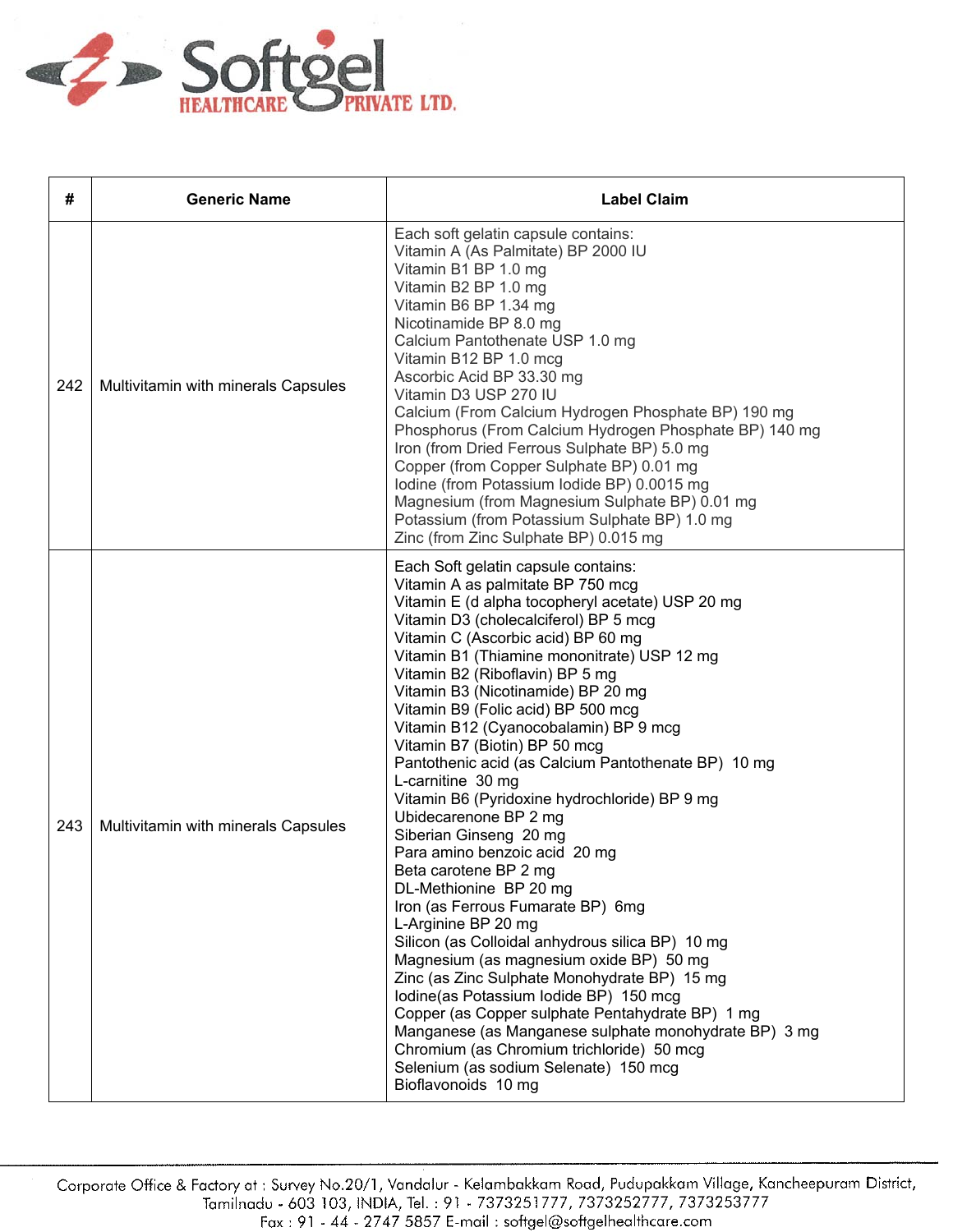

| #   | <b>Generic Name</b>                 | <b>Label Claim</b>                                                                                                                                                                                                                                                                                                                                                                                                                                                                                                                                                                                                                                                                            |
|-----|-------------------------------------|-----------------------------------------------------------------------------------------------------------------------------------------------------------------------------------------------------------------------------------------------------------------------------------------------------------------------------------------------------------------------------------------------------------------------------------------------------------------------------------------------------------------------------------------------------------------------------------------------------------------------------------------------------------------------------------------------|
| 244 | Multivitamin with minerals Capsules | Each soft gelatin capsule contains:<br>Vitamin A palmitate 7000IU<br>Thiamine Nitrate 10 mg<br>Riboflavin<br>$10 \text{ mg}$<br>Pyridoxine Hcl 2 mg<br>Nicotinamide<br>$25 \,\mathrm{mg}$<br>Calcium Pantothenate 8 mg<br>Cyanocobalamin 0.2 mg<br>dl-alpha tocopheryl acetate 10 IU<br>Cholecalciferol 400 IU<br>Ascorbic acid 75 mg<br>Folic acid<br>$2.5 \text{ mg}$<br>Anhydrous calcium hydrogen phosphate 84.9 mg<br>Dried Ferrous sulphate 49.9 mg<br>Anhydrous copper sulphate 3.9 mg<br>Potassium iodide 0.2 mg<br>Sodium Molybdate 0.43 mg<br>Magnesium sulphate monohydrate 60.6 mg<br>Zinc sulphate monohydrate 6.6 mg<br>Potassium sulphate 11.1 mg<br>Manganese sulphate 4.0 mg |
| 245 | Multivitamin with minerals Capsules | Each soft gelatin capsule contains:<br>Vitamin A palmitate 1.7mIU/g BP 2500 IU<br>Vitamin B1(Thiamine mononitrate) BP 1.0 mg<br>Vitamin B2(Riboflavin) BP 1.0 mg<br>Vitamin B6 BP 1.34 mg<br>Calcium Pantothenate BP 1.0 mg<br>Vitamin B12 BP 1 mcg (as 1%) 100 mcg<br>Vitamin D3 BP 200 IU<br>Nicotinamide 15 mg<br>(Ca 50 mg, Ph 38.75 mg )as Di basic calcium phosphate anhydrous BP<br>170 mg<br>Copper (0.01 mg)as copper sulphate BP 0.0393 mg<br>(Magnesium 0.5 mg) as Magnesium sulphate monohydrate 2.8465 mg<br>(Manganese 0.01 mg) as manganese sulphate monohydrate 0.0308 mg<br>(Zinc 0.15 mg) as Zinc sulphate monohydrate 0.4118 mg                                            |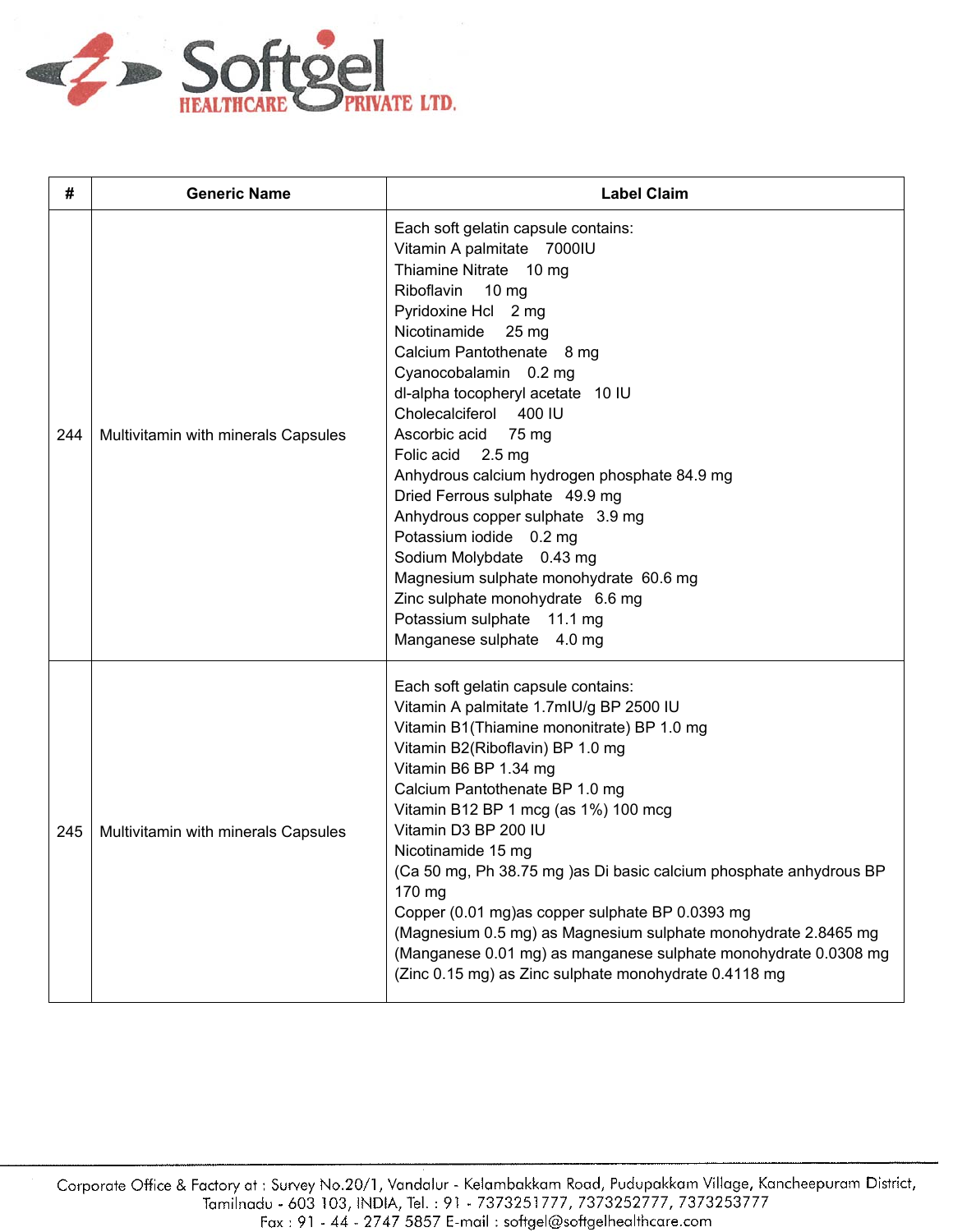

| #   | <b>Generic Name</b>                 | <b>Label Claim</b>                                                                                                                                                                                                                                                                                                                                                                                                                                                                                                                                                                                                                                                                                                                                                                                                                                                                                     |
|-----|-------------------------------------|--------------------------------------------------------------------------------------------------------------------------------------------------------------------------------------------------------------------------------------------------------------------------------------------------------------------------------------------------------------------------------------------------------------------------------------------------------------------------------------------------------------------------------------------------------------------------------------------------------------------------------------------------------------------------------------------------------------------------------------------------------------------------------------------------------------------------------------------------------------------------------------------------------|
| 246 | Multivitamin with minerals Capsules | Each soft gelatin capsule contains:<br>Ginseng Powder 1.0MG<br>Vitamin A USP 2000IU<br>Thiamine Mononitrate BP 1.0 mg<br>Riboflavin BP 1.0mg<br>Cholecalciferol BP 250 I.U<br>Pyridoxine Hcl BP 1.34 mg<br>Cyanocobalamin BP 100 mcg<br>Vitamin E (as dl-alpha Tocopheryl Acetate USP) 1.0mg<br>Calcium Pantothenate 1.0 mg<br>Nicotinamide BP 8 mg<br>Calcium Phosphate (as Dibasic) 351.17 mg<br>Copper (as Copper Sulphate BP) 0.01 mg<br>Iodine (as Potassium Iodide BP) 0.0015 mg<br>Magnesium (as Magnesium Sulphate Monohydrate BP) 0.5 mg<br>Manganese (as Manganese Sulphate BP) 0.01 mg<br>Potassium (as Potassium Sulphate BP) 1.0 mg<br>Zinc (as Zinc Sulphate Monohydrate BP) 0.15 mg                                                                                                                                                                                                     |
| 247 | Multivitamin with minerals Capsules | Each soft gelatin capsule contains;<br>Arginine 99.0mg<br>Lecithin 92.0mg<br>Glutamine 60.0mg<br>Calcium (as Calcium Hydrogen Phosphate) 75.0mg<br>Phosphorous (as Calcium Hydrogen Phosphate) 58.0mg<br>Ascorbic Acid 50.0mg<br>Powdered Asian Ginseng Extract 42.5mg<br>Ferrous Fumarate 30.0mg<br>Lysine Hydrochloride 25.0mg<br>Zinc(as Zinc Oxide) 10.0mg<br>Nicotinamide 10.0mg<br>Calcium Pantothenate 5.0mg<br>all-rac-Alpha-Tocopheryl Acetate 5.0mg<br>Magnesium (As Magnesium Sulfate) 3.0mg<br>Potassium (as Potassium Sulphate) 2.0mg<br>Riboflavin 1.5mg<br>Thiamine Nitrate 1.0mg<br>Pyridoxine Hydrochloride 1.0mg<br>Manganese (as Manganese Sulphate Monohydrate) 0.5mg<br>Copper (as Cupric Sulfate) 0.5mg<br>Folic Acid 0.15mg<br>Iodine (as Potassium Iodate) 0.1mg<br>Selenium(as Sodium Selenate) 30.0mcg<br>Cyanocobalamin 2.0mcg<br>Vitamin A 2500IU<br>Cholecalciferol 200IU |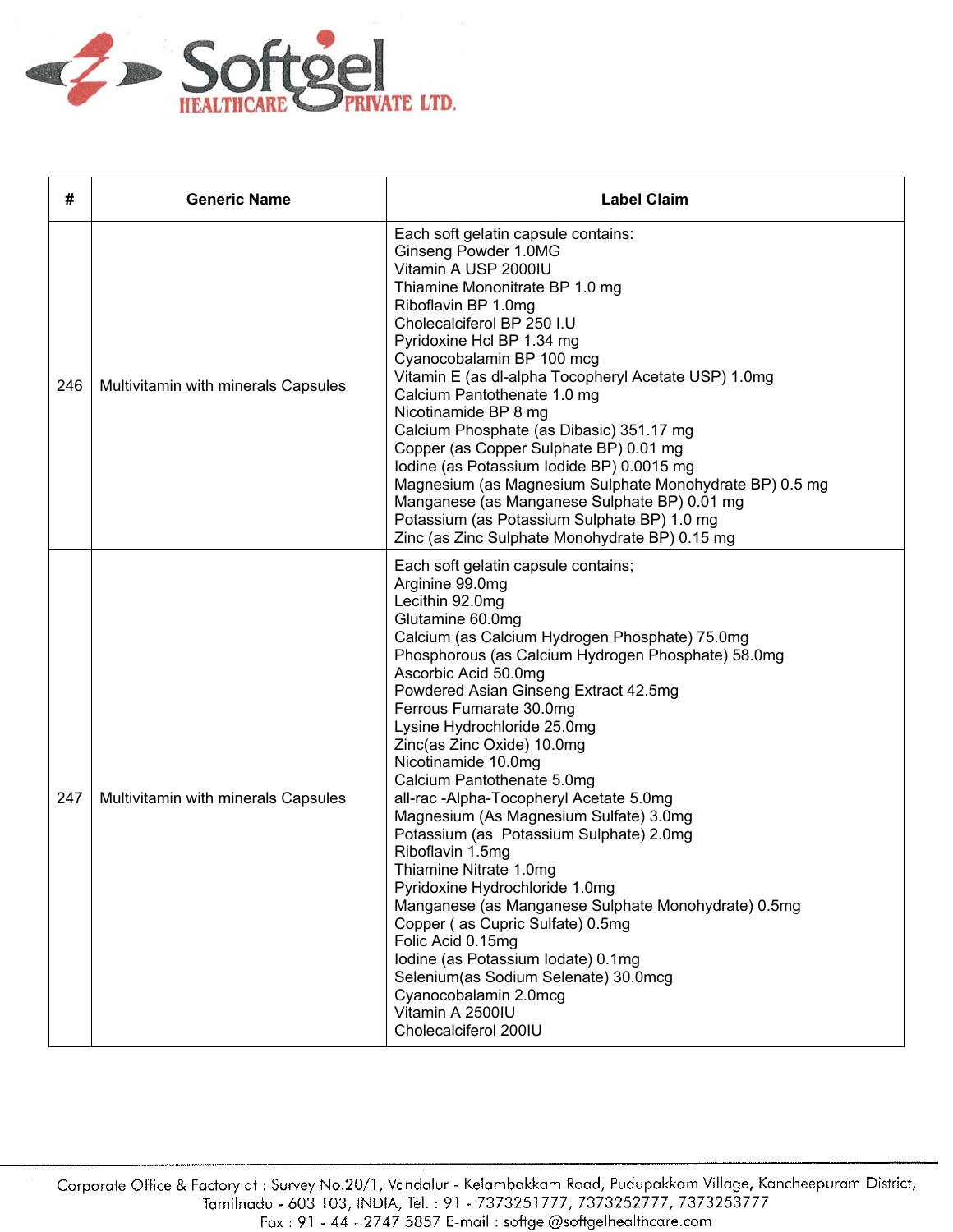

| #   | <b>Generic Name</b>                                                    | <b>Label Claim</b>                                                                                                                                                                                                                                                                                                                                                                                                                                                                                                                                                                                                                                                                   |
|-----|------------------------------------------------------------------------|--------------------------------------------------------------------------------------------------------------------------------------------------------------------------------------------------------------------------------------------------------------------------------------------------------------------------------------------------------------------------------------------------------------------------------------------------------------------------------------------------------------------------------------------------------------------------------------------------------------------------------------------------------------------------------------|
| 248 | Multivitamin with minerals Capsules                                    | Each soft gelatin capsule contains:<br>Lycopene 6% 10000 mcg<br>Vitamin A as palmitate 5000 IU<br>Vitamin C 150 mg<br>Selenium (as Sodium selenite) 70 mcg<br>Chromium (as Chromium picolinate) 100 mcg<br>Vitamin E acetate 25 IU<br>Vitamin D 1000 IU<br>Zinc(as Zinc sulphate monohydrate) 22.5mg<br>Vitamin B1 10 mg<br>Vitamin B2 10 mg<br>Vitamin B6 3 mg<br>Vitamin B12 15 mcg<br>Folic acid 1.5 mg<br>D Biotin 260 mcg<br>Vanadium (as sodium metavanadate) 10 mcg<br>Molybdenum (as sodium molybdate) 25 mcg<br>Magnesium Hydroxide 100 mg<br>copper (as Cupric oxide) 2 mcg<br>Manganese (as Manganese chloride) 2.4 mg                                                    |
| 249 | Multivitamin, minerals with natural<br>extracts combination Capsules I | Each soft gelatin capsule contains:<br>Vitamin (As Palmitate) BP 5000 IU<br>Vitamin C BP 100 mg<br>Vitamin E Acetate BP 25 mg<br>Vitamin B1 Mononitrate BP 10mg<br>Vitamin B2 BP 10mg<br>Folic Acid BP 1.0mg<br>Vitamin B12 BP 5mcg<br>Zinc (as Zinc Sulphate Monohydrate USP) 15mg<br>Niacinamide BP 50mg<br>Calcium Pantothenate BP 12.5mg<br>Vitamin B6 BP 3mg<br>Manganese (Manganese Sulphate Monohydrate USP) 2mg<br>Chromium (as Chromium Picolinate USP) 100mcg<br>Selenium (as Selenium Dioxide Monohydrate USP) 70mcg<br>Fish Oil, Rich in Omega-3 Acids BP<br>containing<br>Eicosapentaenoic Acid 180 mg<br>Docosahexaenoic Acid 120 mg<br>Lycopene 2mg<br>Silymarin 70mg |
| 250 | Multivitamin, Antioxidant with<br>Multimineral Capsules.               | Each soft gelatin capsule contains;<br>Benfothiamine 150mg<br>Mecobalamin JP 1500mcg<br>Alpha lipoic acid USP 200mg<br>Inositol USP 100mg<br>Folic acid IP 1.5mg,<br>Chromium polynicotinate 200mcg,<br>Pyridoxine Hcl IP 3.0mg                                                                                                                                                                                                                                                                                                                                                                                                                                                      |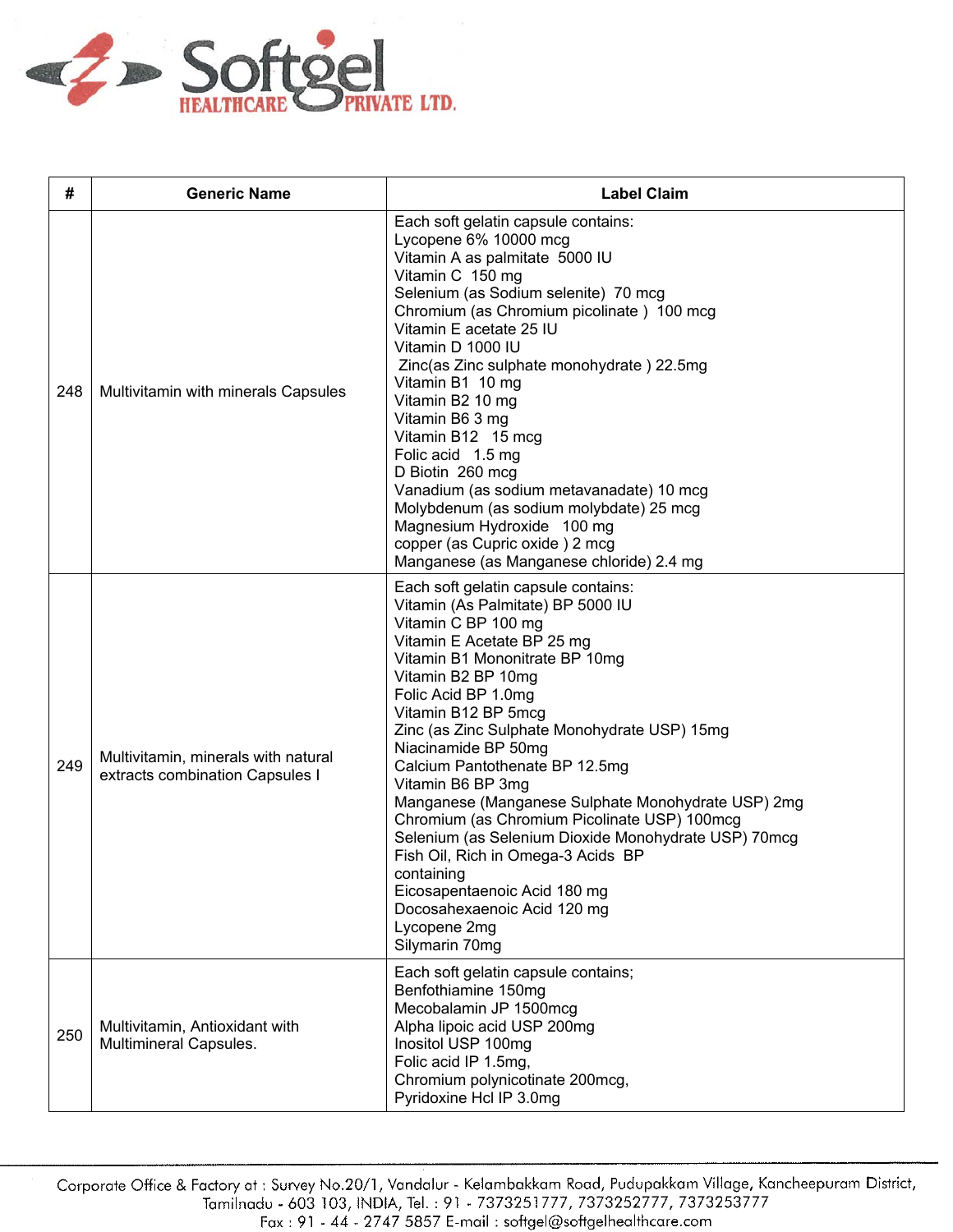

| #   | <b>Generic Name</b>                                                      | <b>Label Claim</b>                                                                                                                                                                                                                                                                                                                                                                                                                                                                                                                                                                                                                                                                                                                                                                                                                                                        |
|-----|--------------------------------------------------------------------------|---------------------------------------------------------------------------------------------------------------------------------------------------------------------------------------------------------------------------------------------------------------------------------------------------------------------------------------------------------------------------------------------------------------------------------------------------------------------------------------------------------------------------------------------------------------------------------------------------------------------------------------------------------------------------------------------------------------------------------------------------------------------------------------------------------------------------------------------------------------------------|
| 251 | Multivitamins, minerals with omega-3-<br>fatty acids Capsules            | Each soft gelatin capsule contains:<br>EPA 150 mg<br>DHA 100 mg<br>Vitamin A 2500 IU<br>Vitamin C 50 mg<br>Folic acid 300 mcg<br>Pyridoxine hydrochloride 1.0 mg<br>Zinc sulphate mono 7.5 mg<br>Selenium 40 mcg<br>Manganese sulphate 2mg<br>Copper 1 mg<br>Chromium 100 mcg                                                                                                                                                                                                                                                                                                                                                                                                                                                                                                                                                                                             |
| 252 | <b>Natural extract Capsules</b>                                          | Each soft gelatin capsule contains<br>Grape Seed Extract (90% OPC) 30 mg<br>Pine Bark Extract (90% OPC) 30 mg<br>Bilberry Extract 5:1 (3% OPC) 50 mg<br>Citrus Bioflavonoids 1.5% OPC 100 mg                                                                                                                                                                                                                                                                                                                                                                                                                                                                                                                                                                                                                                                                              |
| 253 | Natural mixed carotenoids, Multivitamin<br>with minerals Capsules        | Each soft gelatin capsule contains:<br>Vitamin D3 (Cholecalciferol) BP 10 mcg<br>Vitamin E (dl alpha tocopheryl acetate) USP 4 mg<br>Vitamin C (Ascorbic acid) BP 70 mg<br>Vitamin B1 (Thiamine mononitrate) USP 3 mg<br>Vitamin B2 (Riboflavin) BP 2 mg<br>Vitamin B3 (Nicotinamide) BP 20 mg<br>Vitamin B9 (Folic acid) BP 400 mcg<br>Vitamin B12 (Cyanocobalamin) BP 6 mcg<br>Vitamin B7 (Biotin) BP 150 mcg<br>Pantothenic acid (as Calcium Pantothenate BP) 6 mg<br>Vitamin K3 (Menadione) BP 70 mcg<br>Vitamin B6 (Pyridoxine hydrochloride) BP 10 mg<br>Iron (as Ferrous Fumarate BP) 17 mg<br>Magnesium (as Magnesium oxide BP) 150 mg<br>Zinc (as Zinc sulphate monohydrate BP) 15 mg<br>Iodine(as Potassium iodide BP) 140 mcg<br>Copper(as Copper sulphate pentahydrate BP) 1 mg<br>Selenium (as sodium selenite) 30 mcg<br>Natural mixed carotenoids 30% 2 mg |
| 254 | Natural vitamin E Capsules 400 IU                                        | Each soft gelatin capsule contains:<br>Vitamin E USP 400IU<br>(as d-Alpha Tocopherol derived from natural vegetable Oils)                                                                                                                                                                                                                                                                                                                                                                                                                                                                                                                                                                                                                                                                                                                                                 |
| 255 | Natural vitamin E Capsules with omega<br>- 3 fatty acids Capsules 200 IU | Each soft gelatin capsule contains:<br>Fish Oil, Rich In Omega-3-Acids BP<br>Containing<br>Eicosapentaenoic Acid 90mg<br>Docosahexaenoic Acid 60mg<br>Vitamin E Acetate IP 200mg                                                                                                                                                                                                                                                                                                                                                                                                                                                                                                                                                                                                                                                                                          |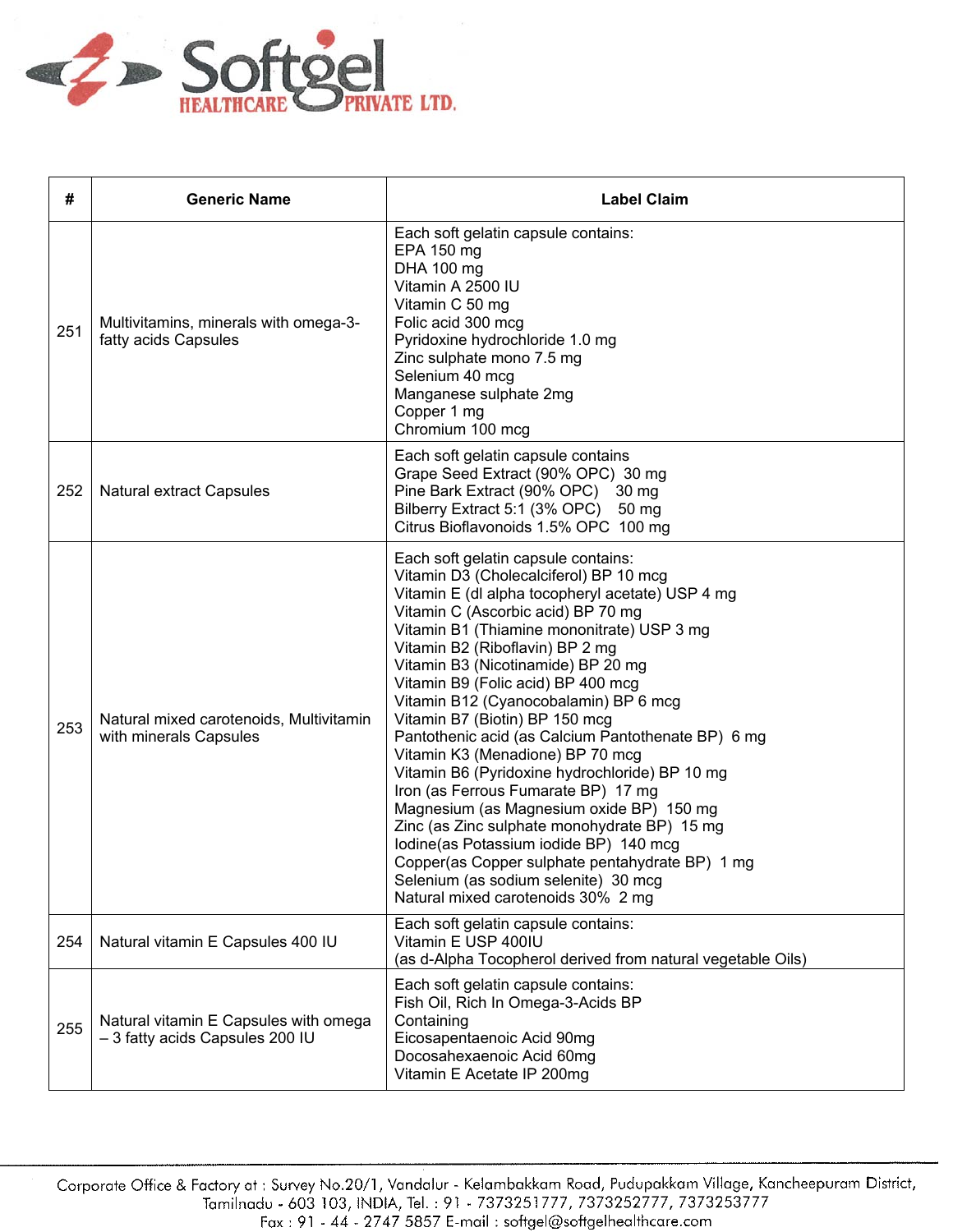

| #   | <b>Generic Name</b>                                                            | <b>Label Claim</b>                                                                                                                                                                                                                                                                                                                                                                                                                                                                                                                                                                                                                                                                                         |
|-----|--------------------------------------------------------------------------------|------------------------------------------------------------------------------------------------------------------------------------------------------------------------------------------------------------------------------------------------------------------------------------------------------------------------------------------------------------------------------------------------------------------------------------------------------------------------------------------------------------------------------------------------------------------------------------------------------------------------------------------------------------------------------------------------------------|
| 256 | Nifedipine Capsules BP 10 mg                                                   | Each soft gelatin capsule contains:<br>Nifedipine BP 10 mg                                                                                                                                                                                                                                                                                                                                                                                                                                                                                                                                                                                                                                                 |
| 257 | Nifedipine Capsules BP 5 mg                                                    | Each soft gelatin capsule contains:<br>Nifedipine BP 5 mg                                                                                                                                                                                                                                                                                                                                                                                                                                                                                                                                                                                                                                                  |
| 258 | Odourless garlic oil Capsules 2mg                                              | Each soft gelatin capsule contains:<br>Odourless garlic oil Capsules 2mg                                                                                                                                                                                                                                                                                                                                                                                                                                                                                                                                                                                                                                   |
| 259 | Olive oil Capsules 500 mg                                                      | Each soft gelatin capsule contains:<br>Olive oil USP 500mg                                                                                                                                                                                                                                                                                                                                                                                                                                                                                                                                                                                                                                                 |
| 260 | Omega 3 fish oil Capsules 1000 mg                                              | Each soft gelatin capsule contains:<br>Fish Oil Rich in Omega-3-Acid containing BP<br>Eicosapentaenoic Acid 180mg<br>Docosahexaenoic Acid 120mg                                                                                                                                                                                                                                                                                                                                                                                                                                                                                                                                                            |
| 261 | Omega-3-fatty acids, co-enzyme Q10,<br>vitamins and alpha lipoic acid Capsules | Each soft gelatin capsule contains:<br>Methylcobalamin 1.5mg<br>Alpha Lipoic Acid USPNF 100mg<br>Benfothiamine 150mg<br>Folic Acid IP 1.5mg<br>Ubidecarenone BP 50mg<br>Fish Oil, Rich In Omega-3-Acids BP Containing<br>Eicosapentaenoic Acid 90mg<br>Docosahexaenoic Acid 60mg                                                                                                                                                                                                                                                                                                                                                                                                                           |
| 262 | Omega-3-fatty acids, multivitamin,<br>minerals and antioxidants Capsules       | Each soft gelatin capsule contains:<br>Omega 3 Fatty acids providing<br>Eicosapentaenoic acid (EPA) 90 mg<br>Docosahexaenoic acid (DHA) 60 mg<br>Sodium Selenite 150 mcg<br>Potassium lodide 100 mcg<br>Chromium Chloride 100 mcg<br>Choline Bitartrate 65 mg<br>Nicotinamide 50 mg<br>Citrus Bioflavonoids 40% 50 mg<br>Green tea Extract 50 mg<br>Beta-carotene 10% 50 mg<br>Ginseng Extract 42.5 mg<br>Magnesium Hydroxide 40 mg<br>Wheat germ oil 25 mg<br>Calcium d-Pantothenate 20 mg<br>Zinc Sulphate Monohydrate 18 mg<br>Vitamin B1 15 mg<br>Ferrous Fumarate 12 mg<br>Ginkgo Biloba extract 10 mg<br>Vitamin B12 3 mg<br>Manganese Sulphate 1.5 mg<br>Copper Sulphate 1 mg<br>Sodium borate 1 mg |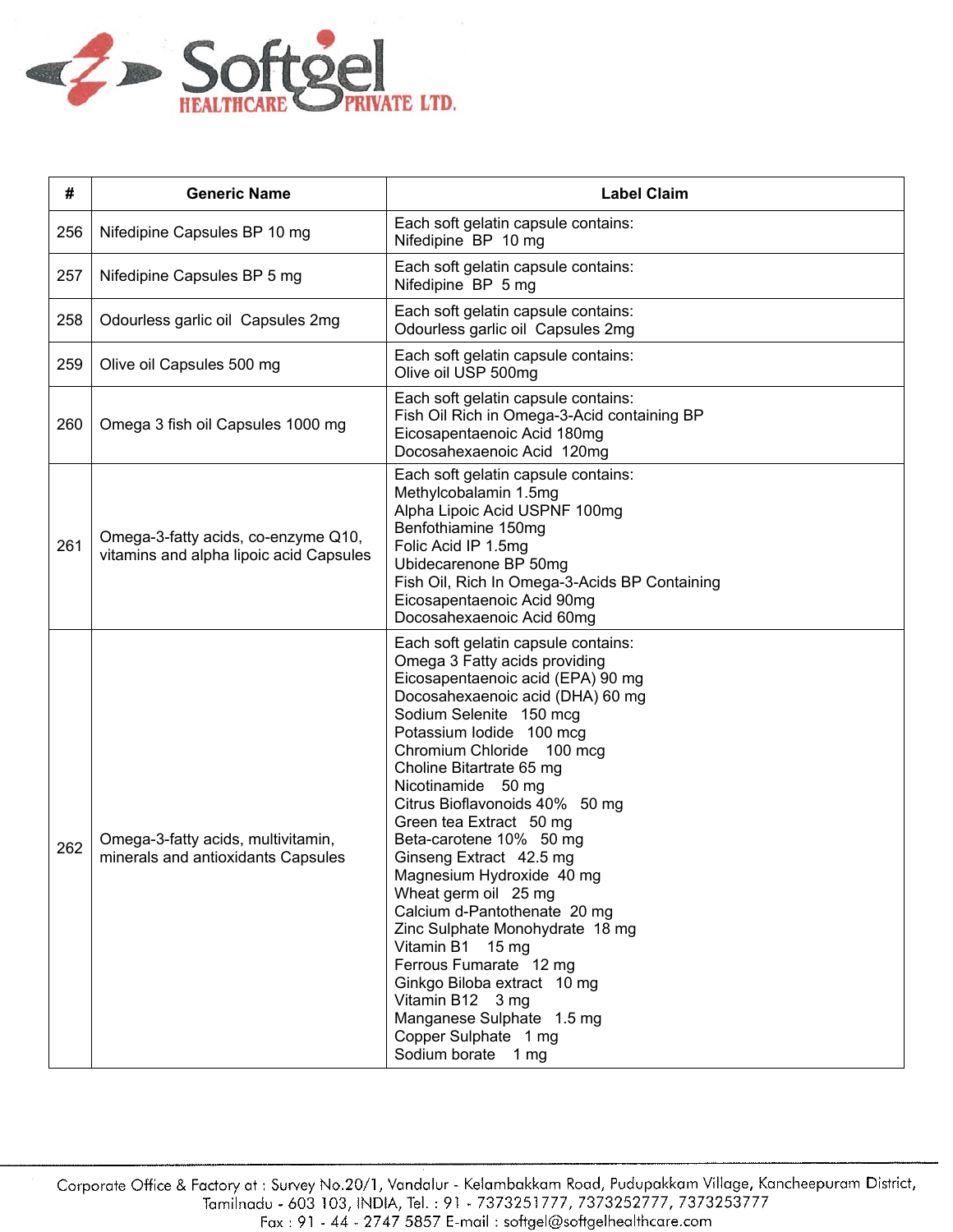

| #   | <b>Generic Name</b>                                                      | <b>Label Claim</b>                                                                                                                                                                                                                |
|-----|--------------------------------------------------------------------------|-----------------------------------------------------------------------------------------------------------------------------------------------------------------------------------------------------------------------------------|
| 263 | Paracetamol with tizanidine Hcl<br>Capsules                              | Each soft gelatin capsule contains:<br>Paracetamol<br>IP 500mg<br>Tizanidine Hydrochloride USP 2mg                                                                                                                                |
| 264 | Paracetamol, ibuprofen with caffeine<br>Capsules                         | Each soft gelatin capsule contains:<br>Paracetamol<br>BP 325mg<br>Caffeine<br>BP 30mg<br>Ibuprofen<br><b>BP 200mg</b>                                                                                                             |
| 265 | Peppermint oil Capsules                                                  | Each soft gelatin capsule contains:<br>Peppermint oil BP 180 mg                                                                                                                                                                   |
| 266 | Resveratol, grape seed extract, fish oil,<br>zinc with chromium Capsules | Each soft gelatin capsule contains:<br>Resveratrol 5 mg<br>Grape seed extract (95% OPC) 60 mg<br>Eicosapentaenoic Acid (EPA) EPA 90 mg<br>Docosahexaenoic Acid (DHA) DHA 60mg<br>Zinc 200 mcg<br>Chromium picolinate 200 mcg      |
| 267 | Salmon omega 3 Capsules 1000mg                                           | Each soft gelatin capsule contains:<br>Salmon oil<br>Containing EPA 180mg<br>DHA 120mg<br>Vitamin E (as d-alpha tocopherol 67%)--- 20mg.                                                                                          |
| 268 | Saw palmetto & nettle root soft gel<br>Capsules                          | Each soft gelatin capsule contains:<br>Saw palmetto USP 320mg, Nettel root                                                                                                                                                        |
| 269 | Saw palmetto Capsules 320 mg                                             | Each soft gelatin capsule contains:<br>Saw palmetto USP 320mg                                                                                                                                                                     |
| 270 | Saw palmetto oil Capsules 320mg                                          | Each soft gelatin capsule contains:<br>Saw palmetto USP 320mg                                                                                                                                                                     |
| 271 | Saw palmetto oil, pumpkin seed oil and<br>natural extract Capsules       | Each soft gelatin capsule contains:<br>Saw palmetto extract 85% Fatty acid USP 160 mg<br>Dandelion root extract 4:1 50 mg<br>Uva ursi extract 5:1 50 mg<br>Juniper Berry Extract 5:1 50 mg<br>Pumpkin Seed oil 300 mg             |
| 272 | Silymarin 125 mg with vitamins<br>Capsules                               | Each soft gelatin capsule contains:<br>Silymarin BP 125mg<br>Thiamine nitrate BP 1.2mg<br>Riboflavin BP 1.3mg<br>Pyridoxine hydrochloride BP 1.3mg<br>Cyanocobalamin (1% Spray dried in gelatin) BP 240mcg                        |
| 273 | Silymarin and multivitamin Capsules                                      | Each soft gelatin capsule contains:<br>Silymarin 70% BP 140.0 mg<br>Thiamine Hydrochloride BP 8.0 mg<br>Riboflavin BP 8.0 mg<br>Pyridoxine hydrochloride BP 8.0 mg<br>Nicotinamide BP 24.0mg<br>Calcium d Pantothenate BP 16.0 mg |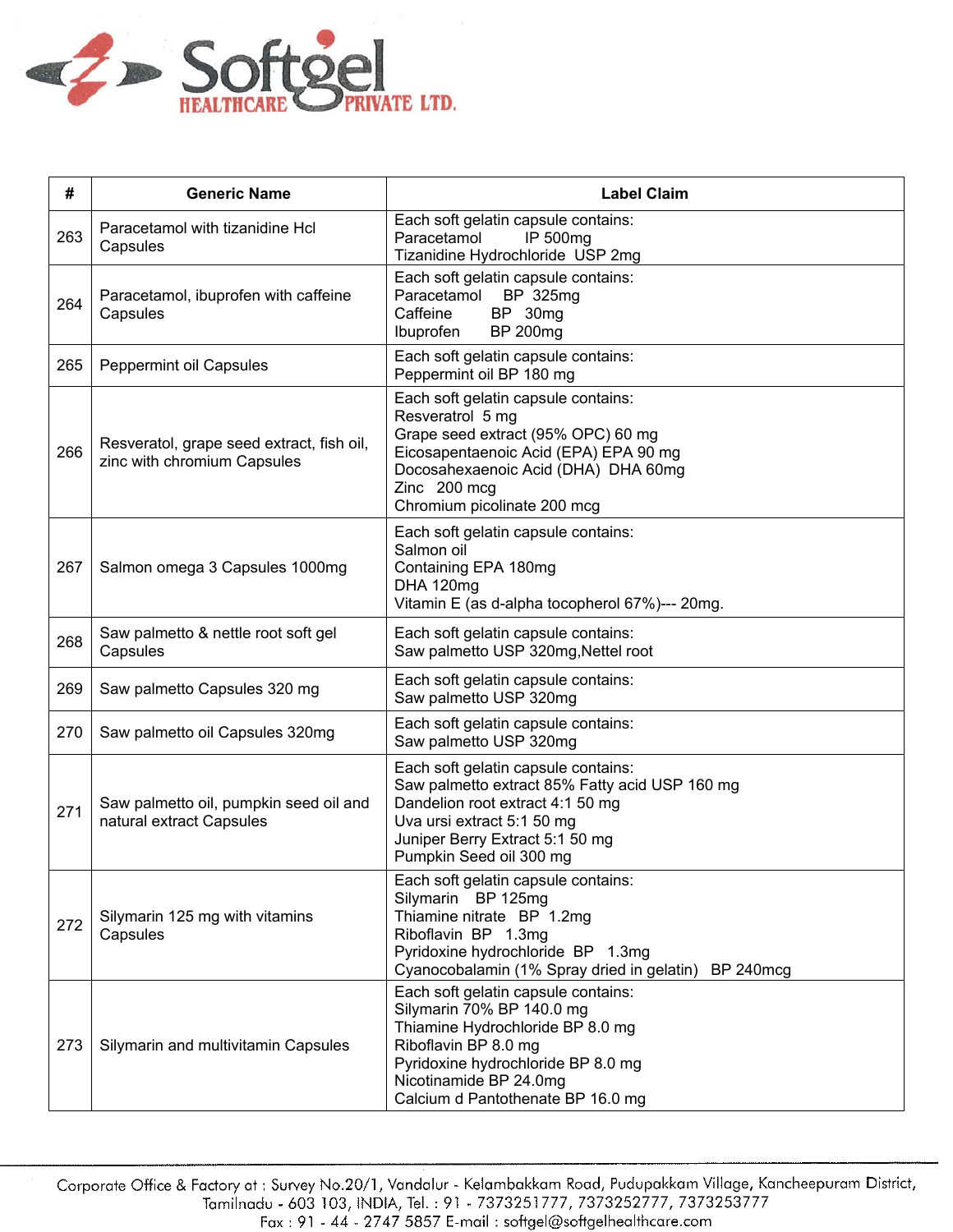

| #   | <b>Generic Name</b>                                               | <b>Label Claim</b>                                                                                                                                                                                                                                                                                                                                                                                                                                                                                                                                                                                                                                                                                  |
|-----|-------------------------------------------------------------------|-----------------------------------------------------------------------------------------------------------------------------------------------------------------------------------------------------------------------------------------------------------------------------------------------------------------------------------------------------------------------------------------------------------------------------------------------------------------------------------------------------------------------------------------------------------------------------------------------------------------------------------------------------------------------------------------------------|
| 274 | Silymarin with fish oil and multivitamin<br>and minerals Capsules | Each soft gelatin capsule contains:<br>Silymarin 125 mg<br>Thiamine nitrate BP 1.2 mg<br>Riboflavin BP 1.3 mg<br>Pyridoxine Hydrochloride BP 1.3 mg<br>Cyanocobalamin (1% spray dried in gelatin) BP 240 mcg                                                                                                                                                                                                                                                                                                                                                                                                                                                                                        |
| 275 | Silymarin with fish oil and multivitamin<br>and minerals Capsules | Each soft gelatin capsule contains:<br>Vitamin (As Palmitate)<br>5000IU<br>BP.<br>Vitamin C BP 100mg<br>Vitamin E Acetate BP 25mg<br>Vitamin B1 Mononitrate<br>BP 10mg<br>Vitamin B2 BP 10mg<br>Folic Acid BP 1mg<br>Vitamin B12 BP 5mcg<br>Zinc (as Zinc Sulphate Monohydrate USP) 15mg<br>Niacinamide BP 50mg<br>Calcium Pantothenate BP 12.5mg<br>Vitamin B6 BP 3mg<br>Manganese (Manganese Sulphate Monohydrate USP) 2mg<br>Chromium (as Chromium Picolinate USP) 100mcg<br>Selenium (as Selenium Dioxide Monohydrate USP)<br>70 <sub>mcg</sub><br>Fish Oil, Rich in Omega-3 Acids<br>containing<br>Eicosapentaenoic Acid 180mg<br>Docosahexaenoic Acid 120mg<br>Lycopene 2mg<br>Silymarin 70mg |
| 276 | Simethicone Capsules 40mg                                         | Each soft gelatin capsule contains:<br>Simethicone USP 40 mg                                                                                                                                                                                                                                                                                                                                                                                                                                                                                                                                                                                                                                        |
| 277 | Simethicone Capsules USP 125 mg                                   | Each soft gelatin capsule contains:<br>Simethicone USP 125 mg                                                                                                                                                                                                                                                                                                                                                                                                                                                                                                                                                                                                                                       |
| 278 | Simethicone Capsules USP 140mg                                    | Each soft gelatin capsule contains:<br>Simethicone USP 140 mg                                                                                                                                                                                                                                                                                                                                                                                                                                                                                                                                                                                                                                       |
| 279 | Simethicone Capsules USP 180 mg                                   | Each soft gelatin capsule contains:<br>Simethicone USP 180 mg                                                                                                                                                                                                                                                                                                                                                                                                                                                                                                                                                                                                                                       |
| 280 | Simethicone Capsules USP 250 mg                                   | Each soft gelatin capsule contains:<br>Simethicone USP 250 mg                                                                                                                                                                                                                                                                                                                                                                                                                                                                                                                                                                                                                                       |
| 281 | Simethicone Capsules USP 400 mg                                   | Each soft gelatin capsule contains:<br>Simethicone USP 400 mg                                                                                                                                                                                                                                                                                                                                                                                                                                                                                                                                                                                                                                       |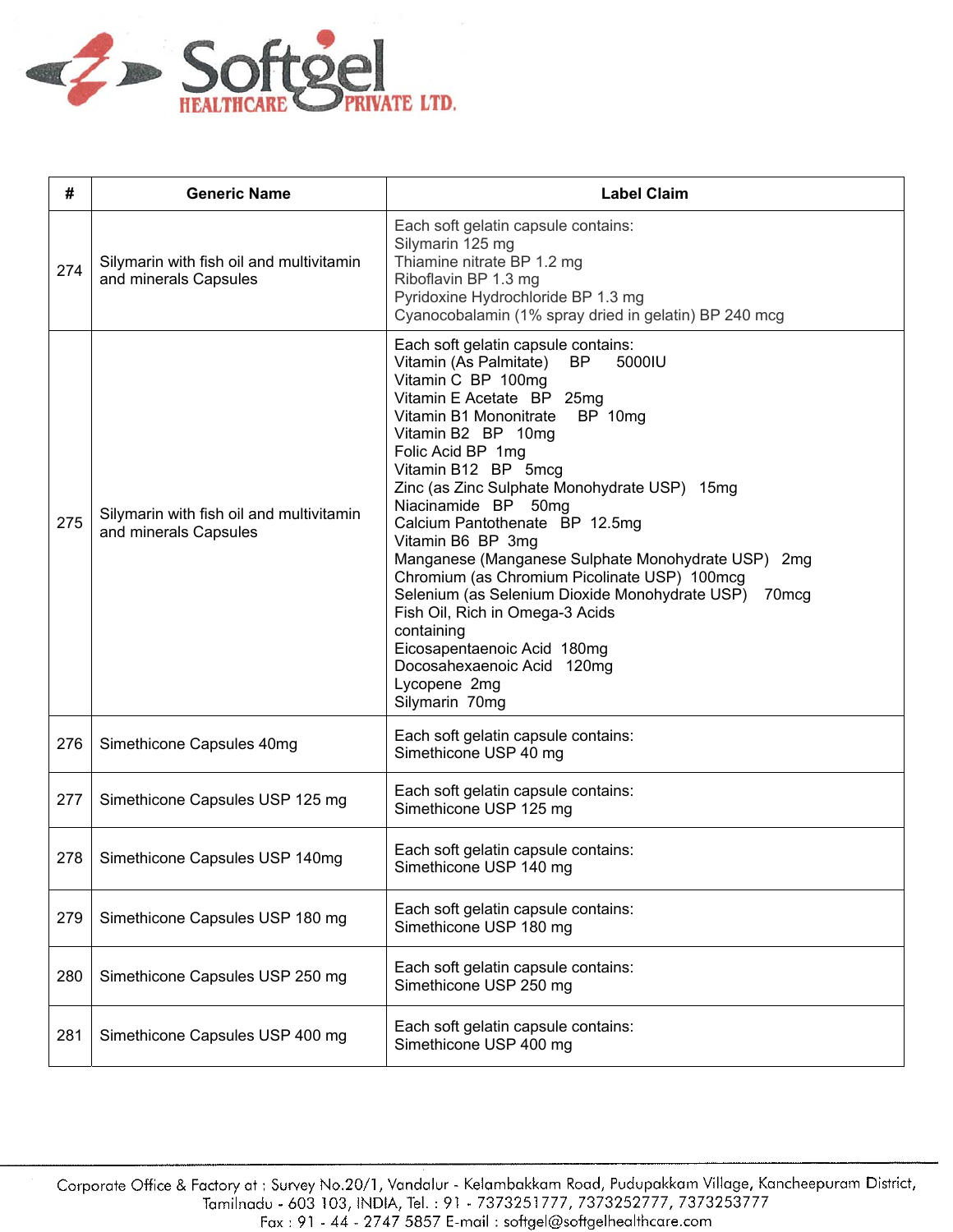

| #   | <b>Generic Name</b>                                        | <b>Label Claim</b>                                                                                                        |
|-----|------------------------------------------------------------|---------------------------------------------------------------------------------------------------------------------------|
| 282 | Starflower oil Capsules 500 mg                             | Each soft gelatin capsule contains:<br>Borage Oil 333 mg<br>Zepufa Oil 666 mg                                             |
| 283 | Theaflavin tea extract Capsules 395 mg                     | Each soft gelatin capsule contains:<br>Theaflavin tea extract Capsules 395 mg                                             |
| 284 | Virgin coconut oil Capsules 1000 mg                        | Each soft gelatin capsule contains:<br>Virgin Coconut oil 1000mg                                                          |
| 285 | Vitamin A 200000 IU and vitamin E 40<br><b>IU Capsules</b> | Each soft gelatin capsule contains:<br>Vitamin A BP 200000 IU<br>Vitamin E (as all-rac Alpha Tocopheryl acetate) BP 40 IU |
| 286 | Vitamin A 2500 IU with vitamin E 100 IU<br>Capsules        | Each soft gelatin capsule contains:<br>Vitamin A BP 2500IU<br>Vitamin E (as alpha tocopheryl acetate) BP 100IU            |
| 287 | Vitamin A and D Capsules                                   | Each soft gelatin capsule contains:<br>Vitamin A BP 4000 IU<br>Vitamin D3 (Cholecalciferol) BP 400 IU                     |
| 288 | Vitamin A and D3 Capsules                                  | Each soft gelatin capsule contains:<br>Vitamin A (Synthetic) BP 5000IU<br>Vitamin D3 BP 500IU                             |
| 289 | Vitamin A and D3 Capsules                                  | Each soft gelatin capsule contains:<br>Vitamin D3 BP 400 IU<br>Vitamin A Concentrate (as Palmitate) BP 4000 IU            |
| 290 | Vitamin A Capsules 1000 IU                                 | Each soft gelatin capsule contains:<br>Vitamin A BP 1000IU                                                                |
| 291 | Vitamin A Capsules USP 10000 IU                            | Each soft gelatin capsule contains:<br>Vitamin A BP 10000IU                                                               |
| 292 | Vitamin A Capsules USP 100000 IU                           | Each soft gelatin capsule contains:<br>Vitamin A Concentrate (as Palmitate) USP 100000IU                                  |
| 293 | Vitamin A Capsules USP 200000 IU                           | Each soft gelatin capsule contains:<br>Vitamin A Concentrate (as Palmitate) USP 200000 IU                                 |
| 294 | Vitamin A Capsules USP 25000 IU                            | Each soft gelatin capsule contains:<br>Vitamin A Concentrate (as Palmitate) USP 25000IU                                   |
| 295 | Vitamin A Capsules USP 50000 IU                            | Each soft gelatin capsule contains:<br>Vitamin A Concentrate (as Palmitate) USP 50000 IU                                  |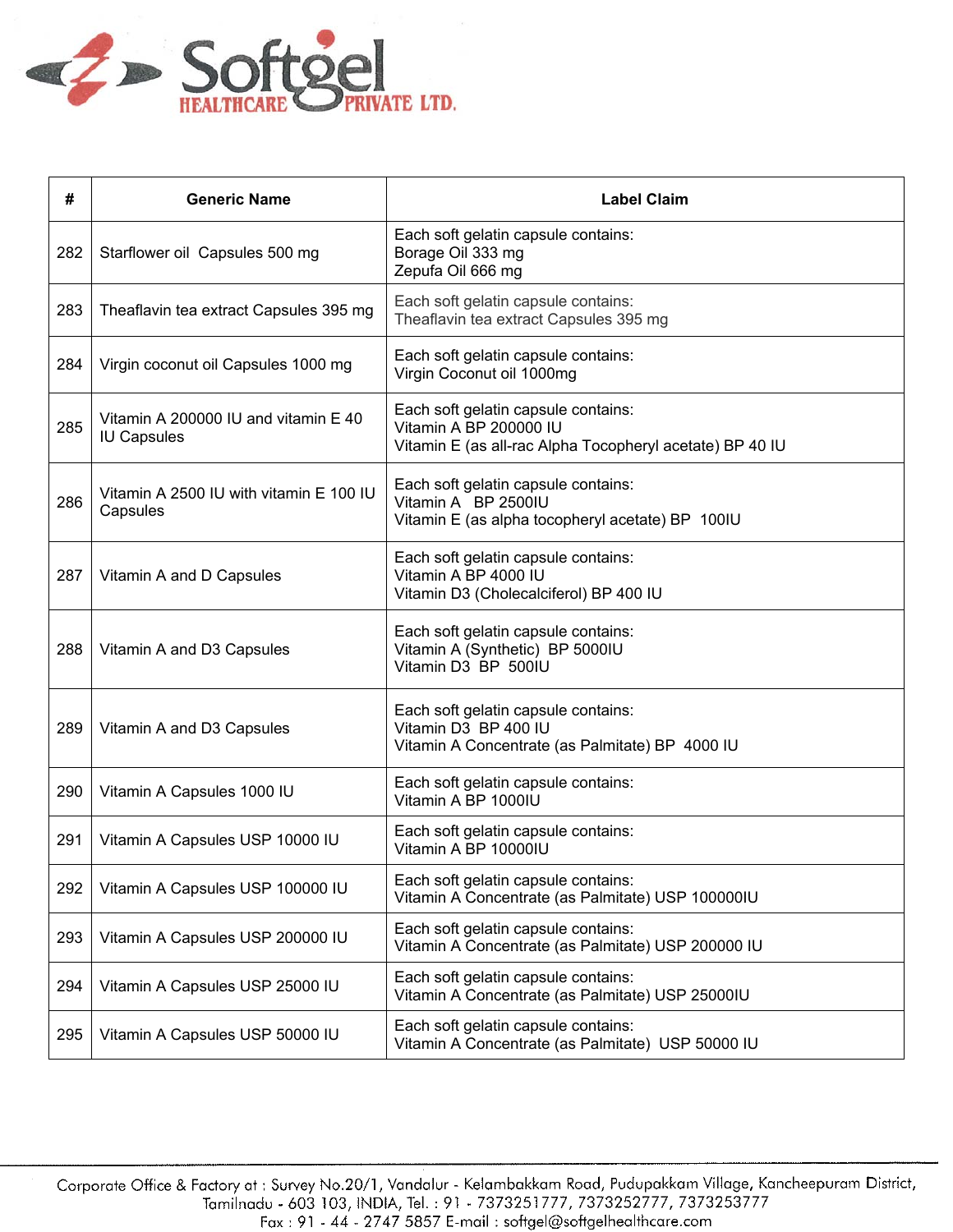

| #   | <b>Generic Name</b>                            | <b>Label Claim</b>                                                                                                                                                                                                                                         |
|-----|------------------------------------------------|------------------------------------------------------------------------------------------------------------------------------------------------------------------------------------------------------------------------------------------------------------|
| 296 | Vitamin A with vitamin E Capsules              | Each soft gelatin capsule contains:<br><b>BP 200000IU</b><br>Vitamin A<br>Vitamin E (as all-rac Alpha Tocopheryl acetate) 40IU                                                                                                                             |
| 297 | Vitamin A, vitamin D3 with calcium<br>Capsules | Each soft gelatin capsule contains:<br>Vitamin A Palmitate(1.7mIU/g) BP 2500 IU<br>Vitamin D3 (40000/mg) BP 400 IU<br>Calcium carbonate BP 50 mg<br>Di calcium phosphate anhydrous BP 150 mg                                                               |
| 298 | Vitamin B complex Capsules                     | Each soft gelatin capsule contains:<br>Nicotinamide BP 10 mg.<br>Calcium Pantothenate BP 5mg.<br>Vitamin B1 BP 2 mg.<br>Vitamin B2 BP 2 mg.<br>Vitamin B6 BP 2 mg.<br>Vitamin B12 BP 1 mcg.                                                                |
| 299 | Vitamin D3 Capsules 1000 IU                    | Each soft gelatin capsule contains:<br>Cholecalciferol BP 1000 IU                                                                                                                                                                                          |
| 300 | Vitamin D3 Capsules 60000 IU                   | Each soft gelatin capsule contains:<br>Cholecalciferol BP 60000 IU                                                                                                                                                                                         |
| 301 | Vitamin D3 Capsules 800 IU                     | Each soft gelatin Capsules contains:<br>Cholecalciferol BP20 mcg<br>(equivalent to Cholecalciferol 800 IU)                                                                                                                                                 |
| 302 | Vitamin E Capsules 100 IU                      | Each soft gelatin capsule contains:<br>Vitamin E (as dl alpha tocopheryl acetate) USP 100IU                                                                                                                                                                |
| 303 | Vitamin E Capsules 1000 IU (Synthetic)         | Each soft gelatin capsule contains:<br>Vitamin E (as dl alpha tocopheryl acetate) USP 100IU                                                                                                                                                                |
| 304 | Vitamin E Capsules 200 mg                      | Each soft gelatin capsule contains:<br>Vitamin E (as dl alpha tocopheryl acetate) USP 200IU                                                                                                                                                                |
| 305 | Vitamin E Capsules 400 IU                      | Each soft gelatin capsule contains:<br>Vitamin E (dl-Alpha Tocopheryl Acetate) IP 400IU                                                                                                                                                                    |
| 306 | Vitamin E Capsules 500 IU                      | Each soft gelatin capsule contains:<br>All-rac-alpha tocopheryl acetate BP 500IU                                                                                                                                                                           |
| 307 | Vitamin E Capsules USP 1000 IU                 | Each soft gelatin capsule contains:<br>dl Alpha Tocopheryl acetate USP 1000IU                                                                                                                                                                              |
| 308 | Vitamin E with fish oil Capsules               | Each soft gelatin capsule contains:<br>Vitamin E (Equivalent to 268.4mg of d-Alpha Tocopherol Derived from<br>Natural Vegetable Oil) USP 400IU<br>Fish Oil, Rich In Omega-3-Acids BP containing<br>Eicosapentaenoic Acid 90mg<br>Docosahexaenoic Acid 60mg |